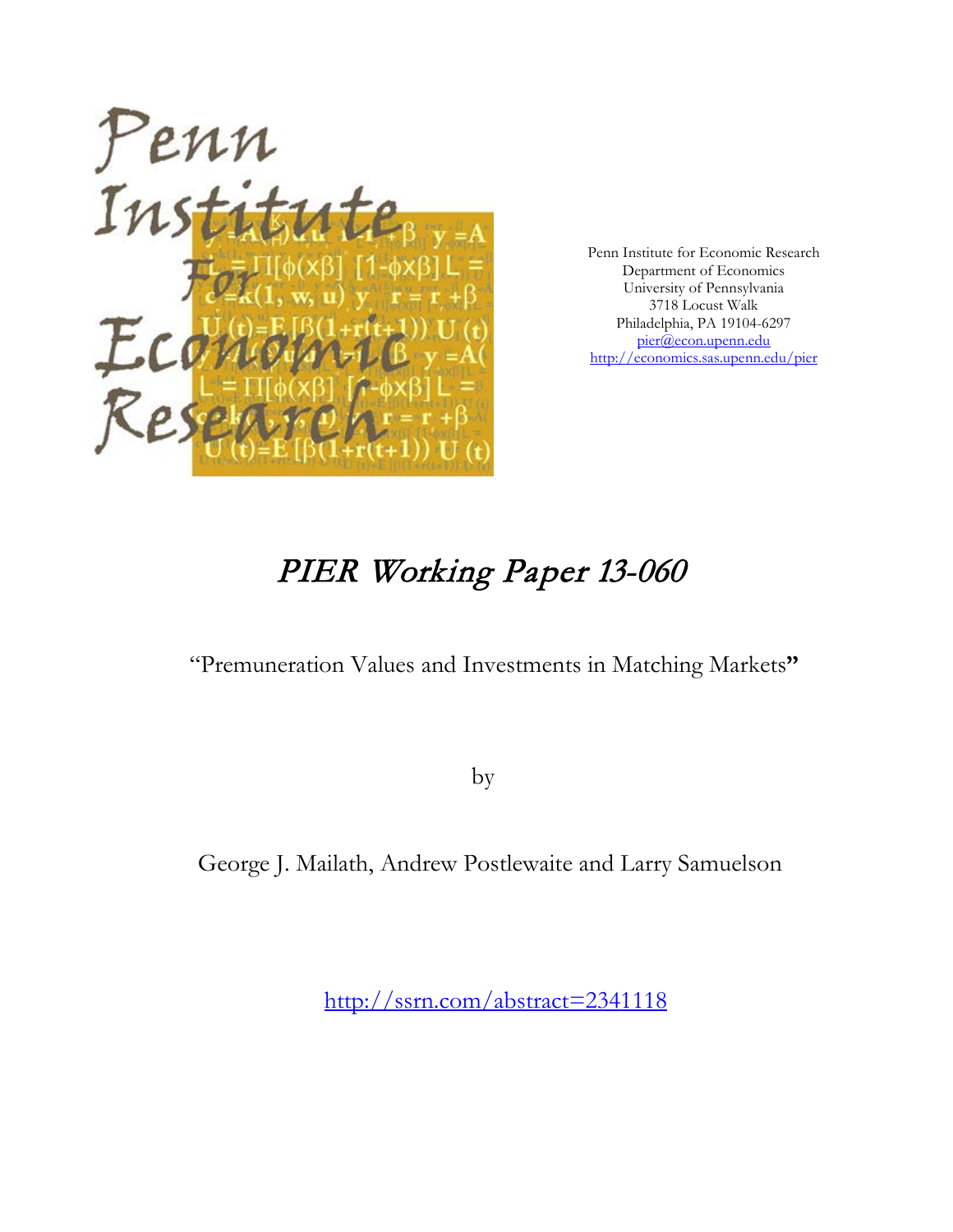# Premuneration Values and Investments in Matching Markets<sup>∗</sup>

George J. Mailath Department of Economics University of Pennsylvania Philadelphia, PA 19104 gmailath@econ.upenn.edu Andrew Postlewaite Department of Economics University of Pennsylvania Philadelphia, PA 19104 apostlew@econ.upenn.edu

> Larry Samuelson Department of Economics Yale University New Haven, CT 06520 Larry.Samuelson@yale.edu

> > October 14, 2013

#### Abstract

We analyze a model in which agents make investments and then match into pairs to create a surplus. The agents can make transfers to reallocate their pretransfer ownership claims on the surplus. [Mailath, Postlewaite, and Samuelson](#page-38-0) [\(2013\)](#page-38-0) showed that when investments are unobservable, equilibrium investments are generally inefficient. In this paper we work with a more structured model that is sufficiently tractable to analyze the nature of the investment inefficiencies. We provide conditions under which investment is inefficiently high or low and conditions under which changes in the pretransfer ownership claims on the surplus will be Pareto improving, as well as examine how the degree of heterogeneity on either side of the market affects investment efficiency.

Keywords: Directed search, matching, premuneration value, prematch investments, search.

JEL codes: C78, D40, D41, D50, D83

<sup>∗</sup>We thank Philipp Kircher, Ben Lester, Antonio Penta and participants at numerous seminars and conferences for helpful comments, and Zehao Hu and Ilwoo Hwang for excellent research assistance. We thank the National Science Foundation (grants SES-0350969, SES-0549946, SES-0648780, and SES-0850263) for financial support.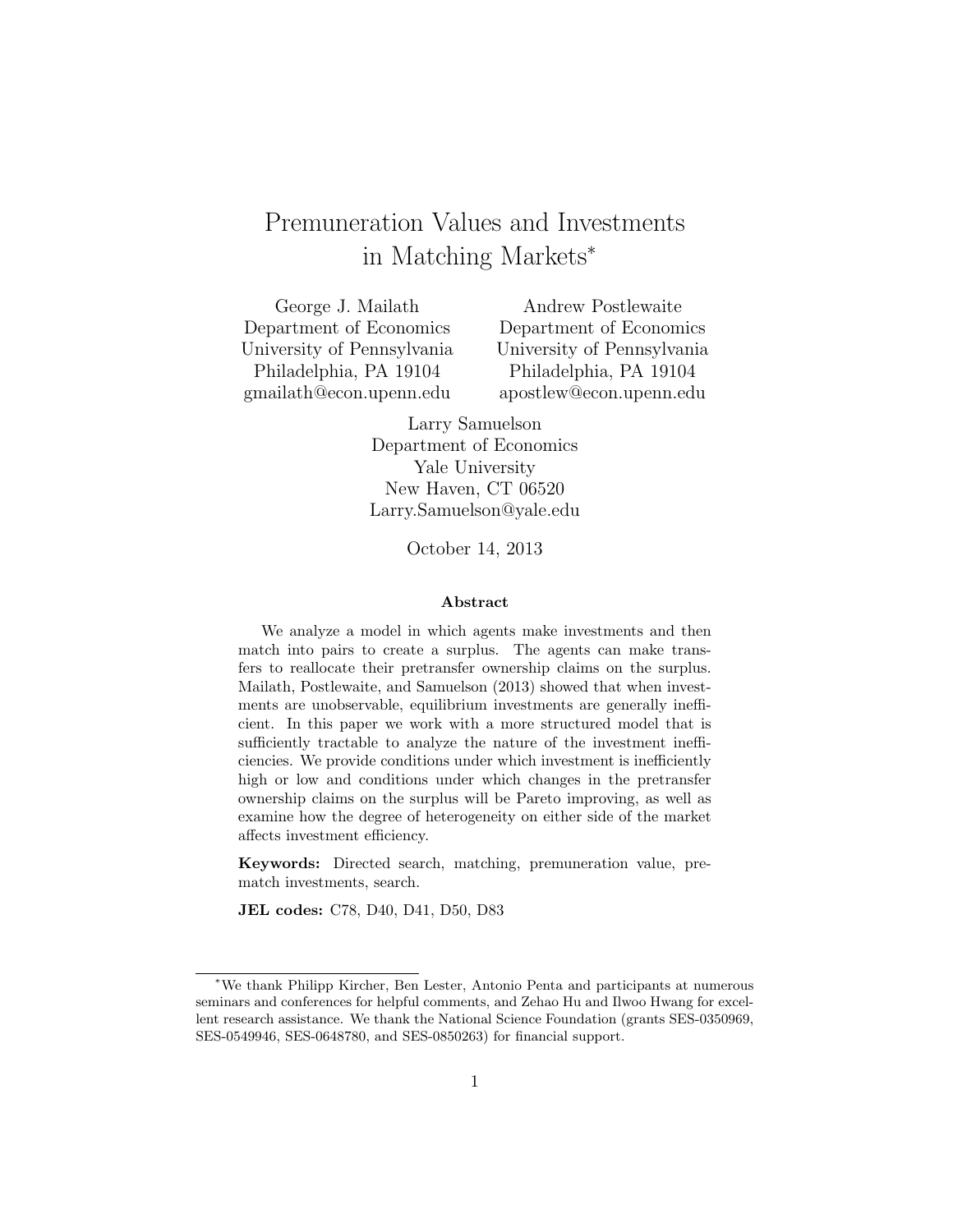# Premuneration Values and Investments in Matching Markets

# Contents

| 1              | Introduction                                                                 | $\mathbf{1}$ |
|----------------|------------------------------------------------------------------------------|--------------|
|                | Motivation<br>1.1                                                            | $\mathbf{1}$ |
|                | 1.2                                                                          | $\mathbf{1}$ |
|                | 1.3                                                                          | 3            |
|                | 1.4                                                                          | 5            |
| $\bf{2}$       | The Model                                                                    | 6            |
|                | 2.1                                                                          | 6            |
|                | 2.2                                                                          | 8            |
| 3              | <b>Investments and Payoffs</b>                                               | 9            |
|                | 3.1                                                                          | 9            |
|                | 3.2                                                                          | 10           |
|                | 3.3                                                                          | 11           |
|                | 3.4                                                                          | 13           |
| $\overline{4}$ | Laboratories Invest                                                          | 15           |
|                | Market Equilibrium<br>4.1                                                    | 15           |
|                | 4.2                                                                          | 18           |
| 5              | <b>Endogenizing Information</b>                                              | 19           |
|                | A Appendix: Proofs                                                           | 24           |
| в              | Appendix: A More General Cost Function                                       | 26           |
|                | B.1                                                                          | 26           |
|                | B.2                                                                          | 27           |
|                | B.3                                                                          | 28           |
|                | C Appendix: Endogenizing Information                                         | 29           |
|                |                                                                              | 30           |
|                | $\mathrm{C.2}$                                                               | 31           |
|                | C.3<br>Researcher Incentives to Deviate                                      | 32           |
|                | C.4                                                                          | 32           |
|                | Do Uninformed Laboratories Wish to be Informed? $\dots \dots \dots$<br>C.4.1 | 32           |
|                | Do Informed Laboratories Wish to be Uninformed?<br>C.4.2                     | 33           |
|                | References                                                                   | 34           |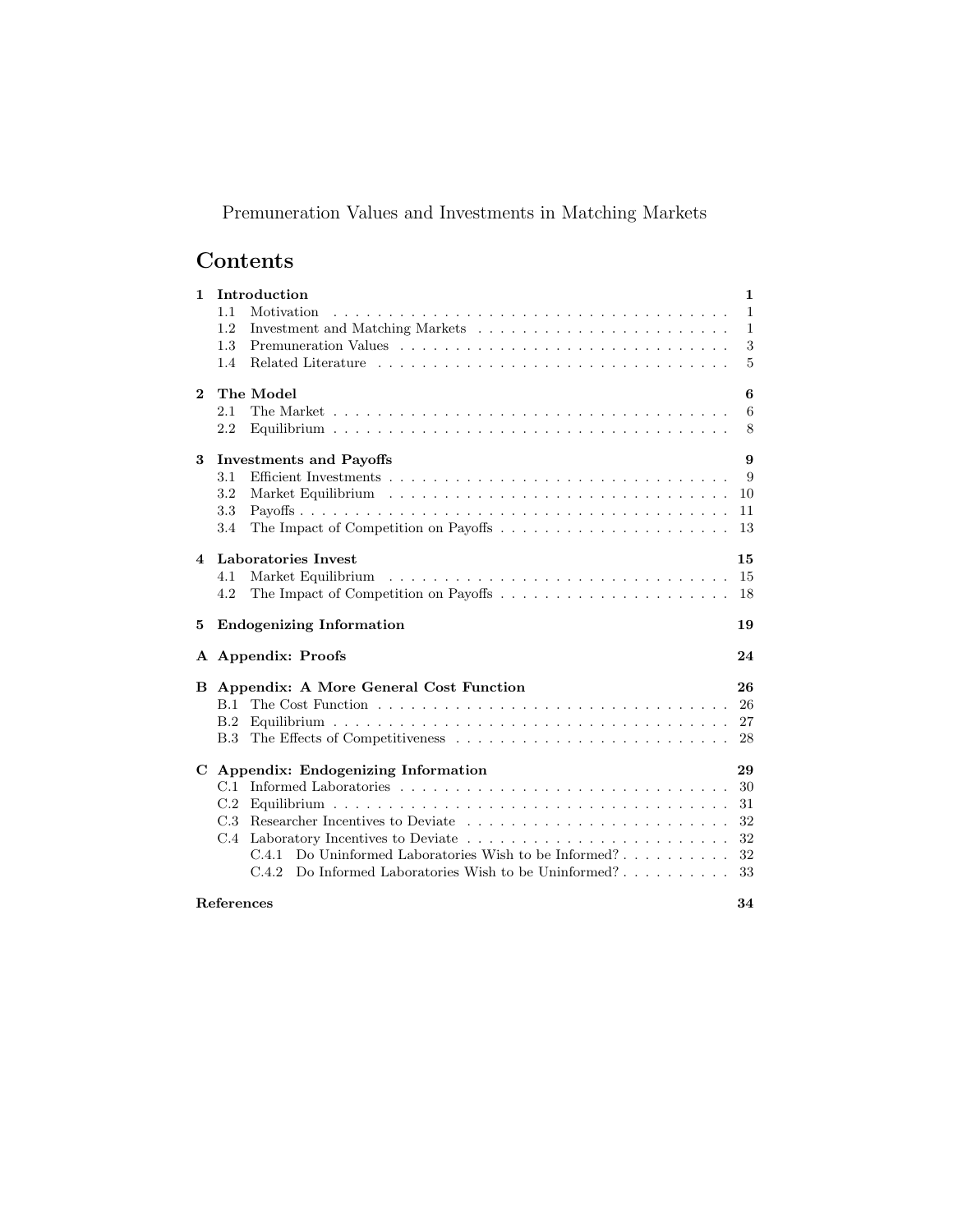Premuneration Values and Investments in Matching Markets

# <span id="page-3-0"></span>1 Introduction

#### <span id="page-3-1"></span>1.1 Motivation

How are heterogeneous workers matched with heterogeneous firms? What determines the division of the resulting surplus? When will outcomes be efficient? We address these questions in the context of a market in which workers and firms first make productivity-enhancing investments, and then match into pairs to produce a surplus.

It is a familiar result that if workers and firms cannot contract prior to making their investments, then holdup problems may lead to inefficiencies. However, when there are many agents on each side of the market, [Cole,](#page-37-0) [Mailath, and Postlewaite](#page-37-0) [\(2001\)](#page-37-0) and [Peters and Siow](#page-38-1) [\(2002\)](#page-38-1) show that efficient two-sided investments are consistent with equilibrium. The presence of (close) substitutes for an agent's possible matches in the competitive matching market ensures that she is appropriately compensated for her investment, leading to the existence of an equilibrium with efficient investments.

The results of [Cole, Mailath, and Postlewaite](#page-37-0) [\(2001\)](#page-37-0) and [Peters and](#page-38-1) [Siow](#page-38-1) [\(2002\)](#page-38-1) depend crucially on there being complete information about investments. [Mailath, Postlewaite, and Samuelson](#page-38-0) [\(2013\)](#page-38-0) study an economy similar to that in [Cole, Mailath, and Postlewaite](#page-37-0)  $(2001)$ , but with the significant difference that workers' investments are not observable when workers and firms match. The results are dramatically different: except in the extreme case that firms' pretransfer values from a match are independent of the worker with whom they match, investments will not be efficient.

It is important to understand not only that investments will be inefficient, but to understand the nature of the inefficiency. Will investments be inefficiently low, or can they be inefficiently high? How does the magnitude of ex ante heterogeneity of workers affect the inefficiency, and are there policy interventions that might ameliorate the inefficiencies? How does the allocation of property rights to the surplus affect investments? [Mailath,](#page-38-0) [Postlewaite, and Samuelson'](#page-38-0)s [\(2013\)](#page-38-0) model is too general to answer these questions. We address these questions here in the context of a more structured model.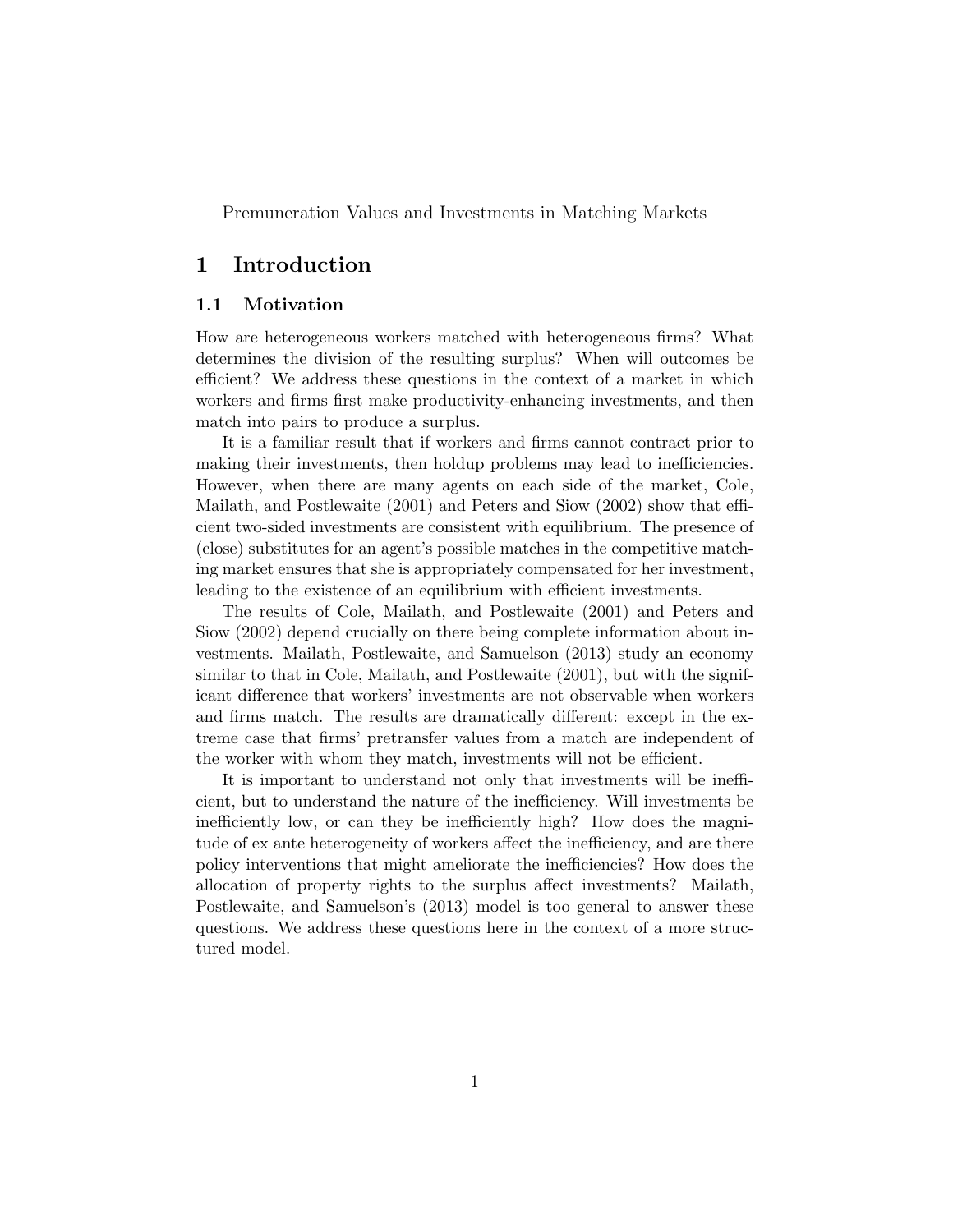#### <span id="page-4-0"></span>1.2 Investment and Matching Markets

The agents in our analysis could be interpreted in many ways—we opened the paper by referring firms and workers, but we could just as well think of students and universities, men and women, lawyers and clients, and so on. For concreteness, we refer to them as laboratories and researchers.

We examine a market with a large set of laboratories of differing sophistication on one side and an analogous set of researchers of different abilities on the other side. Researchers first have the opportunity to invest in human capital, and then laboratories and researchers are matched into pairs.<sup>[1](#page-4-1)</sup> Each pair produces a surplus, arising (for now) from the patents they create.

Depending on the relevant legal environment, the patents that arise out of a laboratory/researcher match may belong to the laboratory, or may belong to the researcher, or may be shared. A typical analysis takes the total surplus as the point of departure and focuses on how this surplus will be split, ignoring the question of whether this surplus initially belongs to the laboratory, the researcher, or partly to both. When there is no uncertainty about matching-relevant characteristics it makes no difference for most problems whether the patents belong to the laboratory or to the researcher. We expect laboratories to hire researchers in the former case and researchers to buy or rent laboratories in the latter case. In either case, a monetary payment from the party that owns the patents to the other party delivers the equilibrium division of the surplus. For any change in the distribution of patent ownership, there is an offsetting change in the equilibrium monetary transfer between agents preserving the equilibrium welfare distribution and investments.[2](#page-4-2) In particular, outcomes with efficient investments exist no matter who owns the patents. If laboratories own the patents, for example, competition among laboratories to hire talented researchers will ensure that the latter capture the returns from their investments and hence face efficient investment incentives.

If researchers' match-relevant characteristics are unobservable, initial ownership will play a central role in the efficiency of investments and in the final welfare distribution.<sup>[3](#page-4-3)</sup> Laboratories now cannot observe a researcher's

<span id="page-4-1"></span><sup>&</sup>lt;sup>1</sup>In order to focus on the implications of unobservable researcher investments, we assume in much of the paper that laboratories' investments are fixed (in Section [4,](#page-17-0) we instead fix unobservable researcher investments, and allow laboratories to make investments).

<span id="page-4-3"></span><span id="page-4-2"></span><sup>&</sup>lt;sup>2</sup>See [Cole, Mailath, and Postlewaite](#page-37-0)  $(2001)$  for details.

<sup>&</sup>lt;sup>3</sup>This is reminiscent of the Coase theorem [\(Coase, 1960\)](#page-37-1): in the absence of bargaining frictions (such as asymmetric information), bargaining will result in an efficient allocation irrespective of the original allocation of property rights. On other hand, in the presence of asymmetric information, the possibility of reaching an efficient agreement depends on the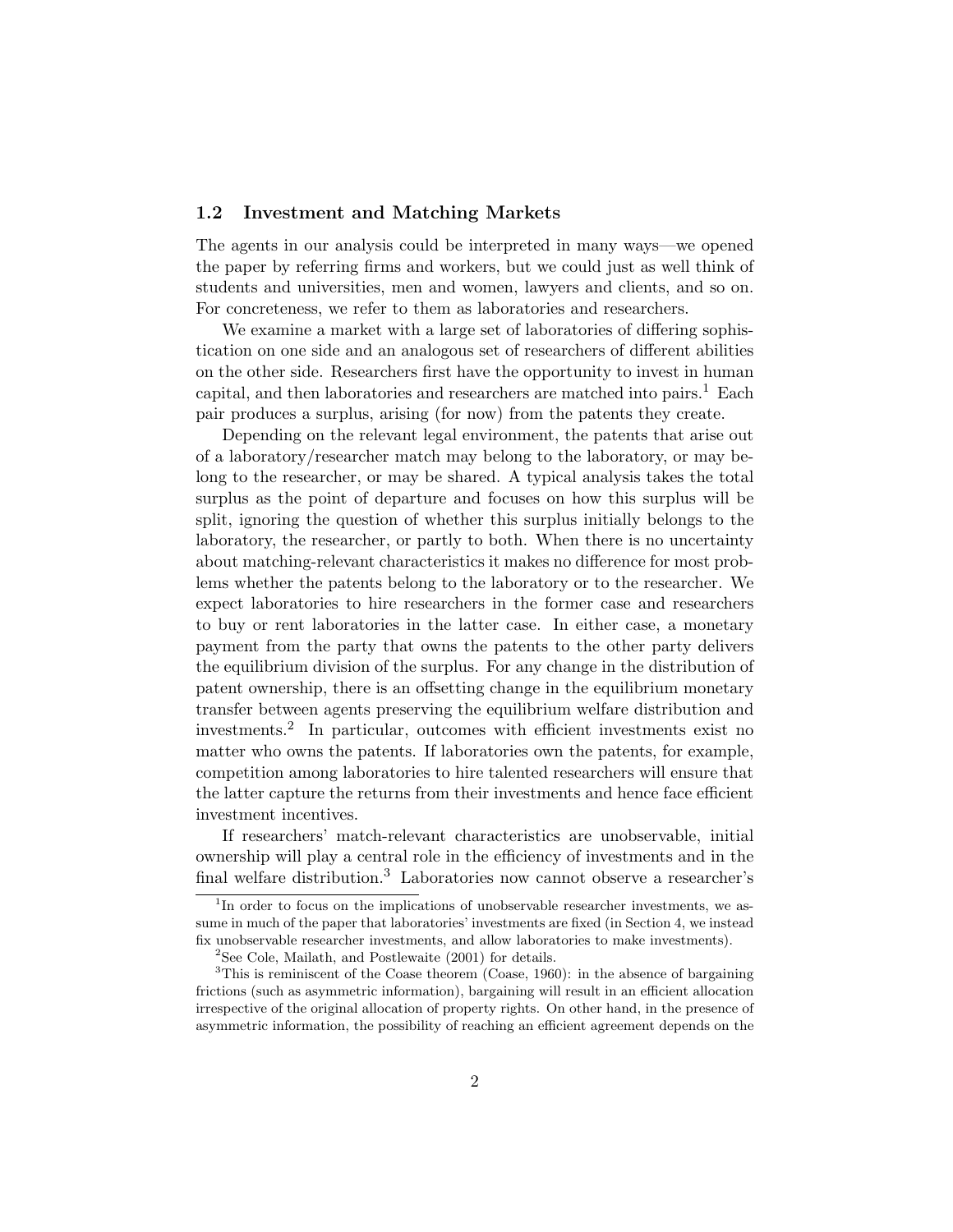investment, precluding the enhanced competition that facilitates the researcher's capture of the returns on her investment when laboratories own the patents, and potentially leading to inefficient investments. More importantly, increasing the share of the patents owned by the researcher then provides incentives to invest more efficiently, giving rise to a link between initial ownership and investments that can have unexpected implications.

For example, an increase in the share of the surplus owned by the researcher does not necessarily harm laboratories. Increasing the share owned by researchers can lead to more investment, with the laboratories enjoying some of the fruits of that investment. In addition, there is competition among researchers for laboratories, and researchers who own more of the surplus find all laboratories more valuable. This intensifies the competition for laboratories, leading to higher market prices for laboratories. We show that when the share of the surplus owned by researchers is small, increasing this share increases laboratories' equilibrium payoff.

#### <span id="page-5-0"></span>1.3 Premuneration Values

We have thus far proceeded as though the surplus created by a laboratoryresearcher match arises entirely out of the resulting patents. It is straightforward to think of the patents as being owned by either the laboratory, the researcher, or shared, and to think of different legal structures assigning this ownership differently.

In general, the surplus generated by a match will be a composite of many different items, with the ownership of these various items split between the laboratory and researcher in different ways. The researcher's value of the match includes the value of the human capital she accumulates at the laboratory, as well as the value from contacts she makes at the laboratory. The researcher may also derive utility from laboratory parties and social opportunities, but may exert costly effort. The laboratory's value of the match may include the prestige of employing a noted researcher, as well as the accumulation of organizational capital that will be of use in other research endeavors, but may also include the costs of training the researcher. In addition, some of the value from the researcher's contacts may accrue to the firm, perhaps because they make it easier to hire additional researchers.

Rather than itemize all the elements that comprise the surplus in the match between the laboratory and researcher, we take as the primitive the

original allocation of property rights (see, for example, [Cramton, Gibbons, and Klemperer](#page-37-2) [\(1987\)](#page-37-2)). However, the similarity is superficial, since the Coase theorem ignores investments that may be taken before bargaining [\(Grossman and Hart, 1986\)](#page-37-3).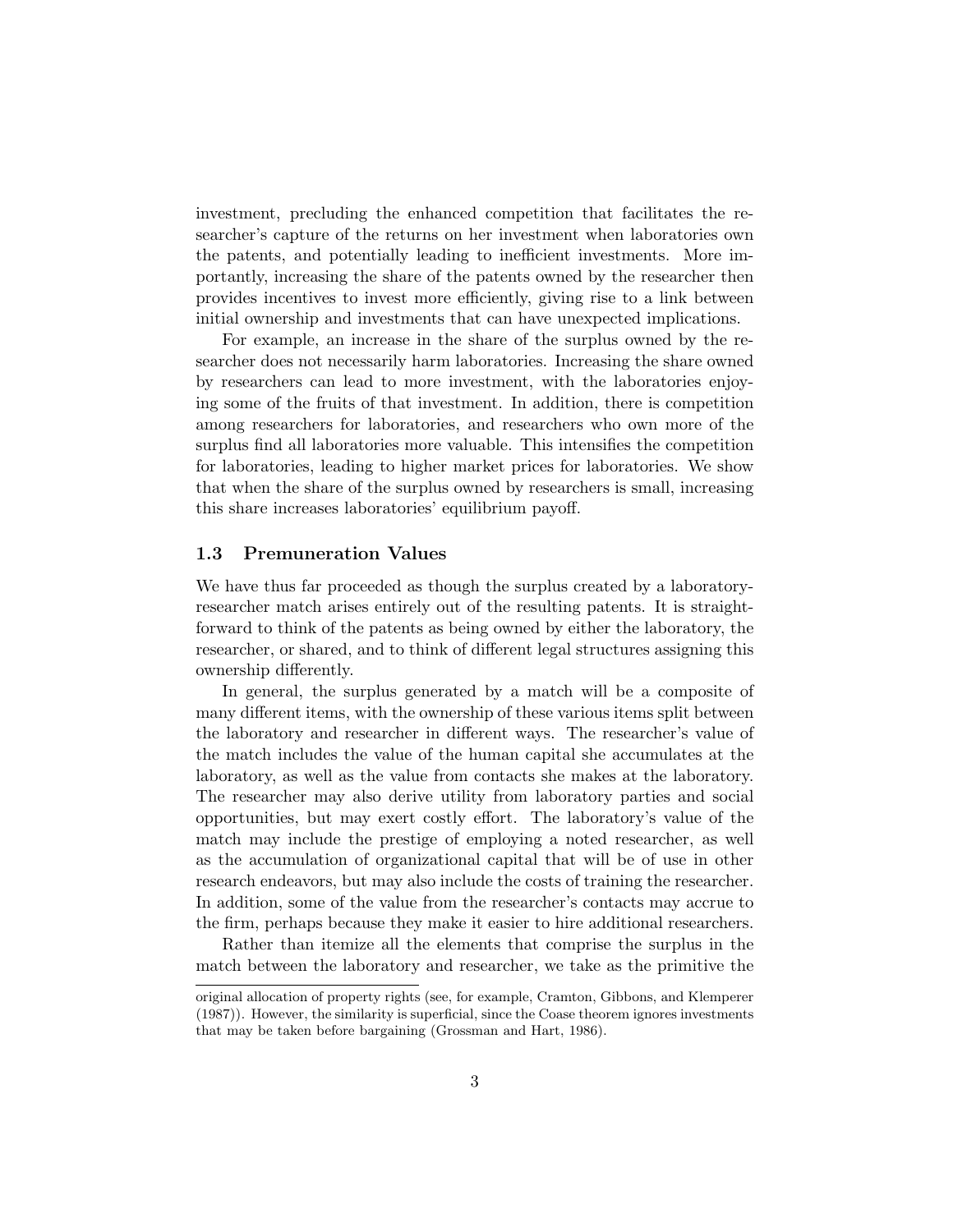aggregate match value to each of the agents in the absence of any transfers. [Mailath, Postlewaite, and Samuelson](#page-38-0) [\(2013\)](#page-38-0) call these values premuneration values (from pre plus the Latin munerare, to give or pay). The total surplus in a match is then simply the sum of the matched parties' premuneration values. The premuneration values determine the division of the surplus in the absence of transfers. In equilibrium, of course, there typically will be transfers. What is central to our problem is that any transfers that reallocate surplus are determined *after* investments have been made.

We find that premuneration values matter.<sup>[4](#page-6-0)</sup> For example:

- When researchers do not own all the surplus from a match, they invest less than is efficient; their investments and payoffs increase as their premuneration value increases.
- Laboratories' equilibrium payoffs increase as researcher premuneration values increase if the latter are small, and then decrease. Thus, both sides can gain by having premuneration values allocate more of the surplus to researchers.
- When the heterogeneity of researchers' investments costs increases, investments become more efficient.
- When researchers' attributes are exogenously given, but unobservable, and laboratories invest, they generally invest more than is efficient.
- The increase of researcher investments and payoffs as their premuneration values increase depends on the fierceness of researcher competition for laboratories. If researchers are identical, competition will ensure that all surplus goes to laboratories, and in this case the premuneration values of the researchers is irrelevant. But heterogeneity among researchers will attenuate researchers' competition for laboratories and researchers will accordingly get positive surplus in equilibrium. Their equilibrium welfare then increases in their premuneration values and increases in the heterogeneity of their investment costs.
- When laboratories can become informed (at some cost), premuneration values determine which laboratories choose to become informed and the payoffs of all laboratories (both informed and uninformed) and

<span id="page-6-0"></span><sup>&</sup>lt;sup>4</sup>[Liu, Mailath, Postlewaite, and Samuelson](#page-38-2) [\(2013\)](#page-38-2) examine a finite matching model with incomplete information but no investments in which premuneration values also play a central role.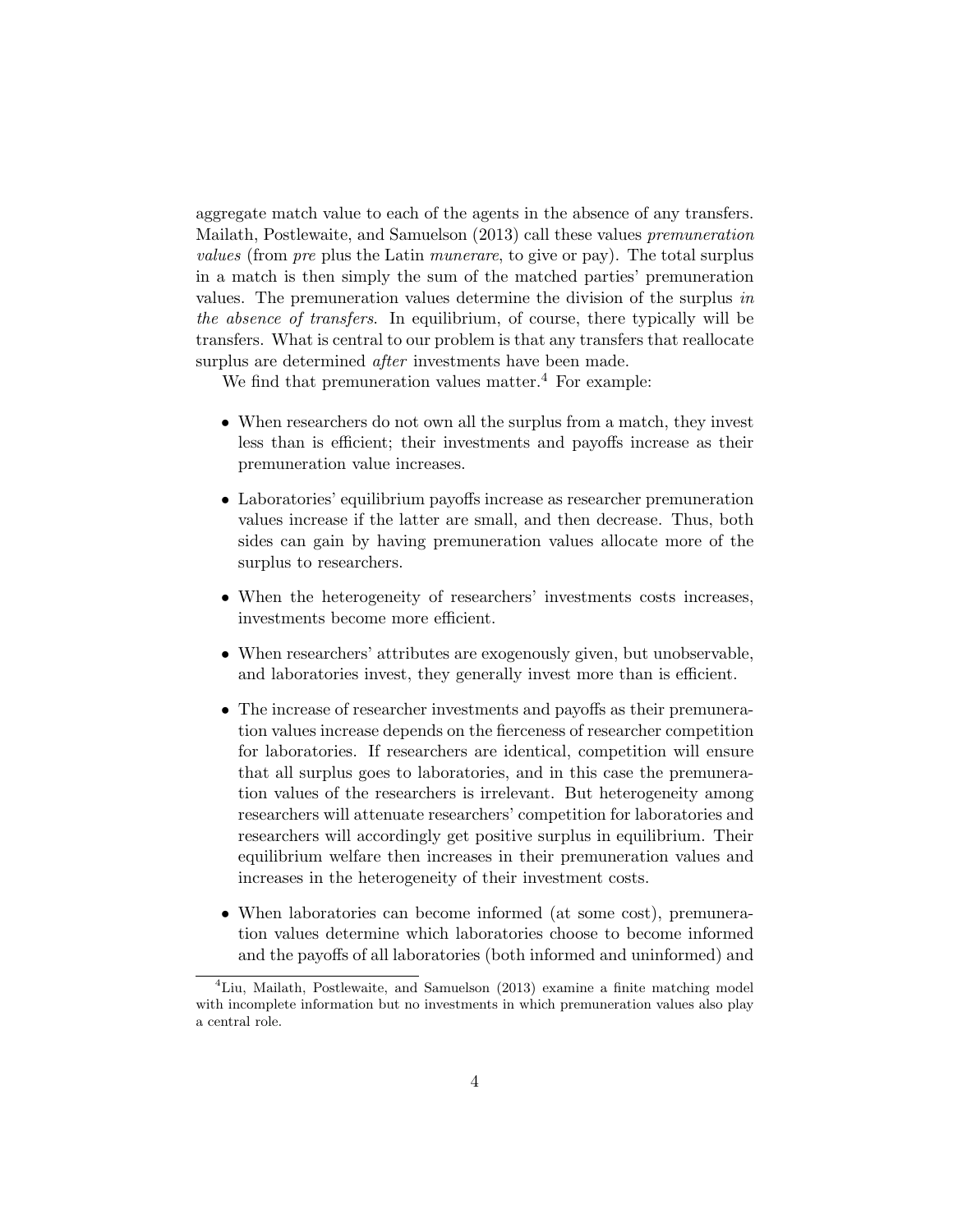researchers. Laboratories may gain by having premuneration values allocate more of the surplus to researchers. While some researchers gain from such a reallocation, the presence of some informed laboratories means that some researchers can lose from such a reallocation.

It is a familiar result that inefficiencies can arise when the characteristics of the agents on one side of the market cannot be observed. The important finding is that the equilibrium allocation depends upon premuneration values, sometimes counterintuitively. Premuneration values matter whenever there are unobserved investments or unobservable exogenous attributes. Investments in human capital are especially difficult to verify, bringing any market for skilled labor within the scope of our model.

The finding that premuneration values matter would be relatively innocuous if we could simply redesign them (perhaps via legislation stipulating property rights) to achieve efficiency, but such reallocation is often infeasible. For example, premuneration values often include future returns, requiring future costly actions and hence moral hazard problems that preclude reallocation.[5](#page-7-0)

To illustrate the difficulties in redesigning premuneration values, consider a match between a student and a university. While at the university, the student acquires knowledge and skills that lead to higher lifetime earnings and a greater satisfaction in life after school. She may also make contacts that will be important in her career, and she may be a regular at campus parties and generally enjoy the social life of the university. Each of these increases the student's value of the match, and consequently the surplus in the match. The university may derive value from touting the student's background and her ability to play the saxophone as additions to its diverse and artistically rich community, as well as from claiming her as a graduate when she achieves fame and fortune. The university's value of these items also contributes to the surplus of the match. Each side owns some of these components, in the sense that the value of that component accrues to them. Some components might be owned by either side, depending on circumstances, but others are inextricably linked to a particular side. We might be able to reallocate the ownership of the student's future income stream, perhaps by financing her education with income-contingent loans, but there are obvious limits in the possible shifting. There is no obvious way to reallocate her utility from partying.

<span id="page-7-0"></span><sup>5</sup>See [Mailath, Postlewaite, and Samuelson](#page-38-0) [\(2013,](#page-38-0) Sections 1.4 and 6.5) for a discussion of this.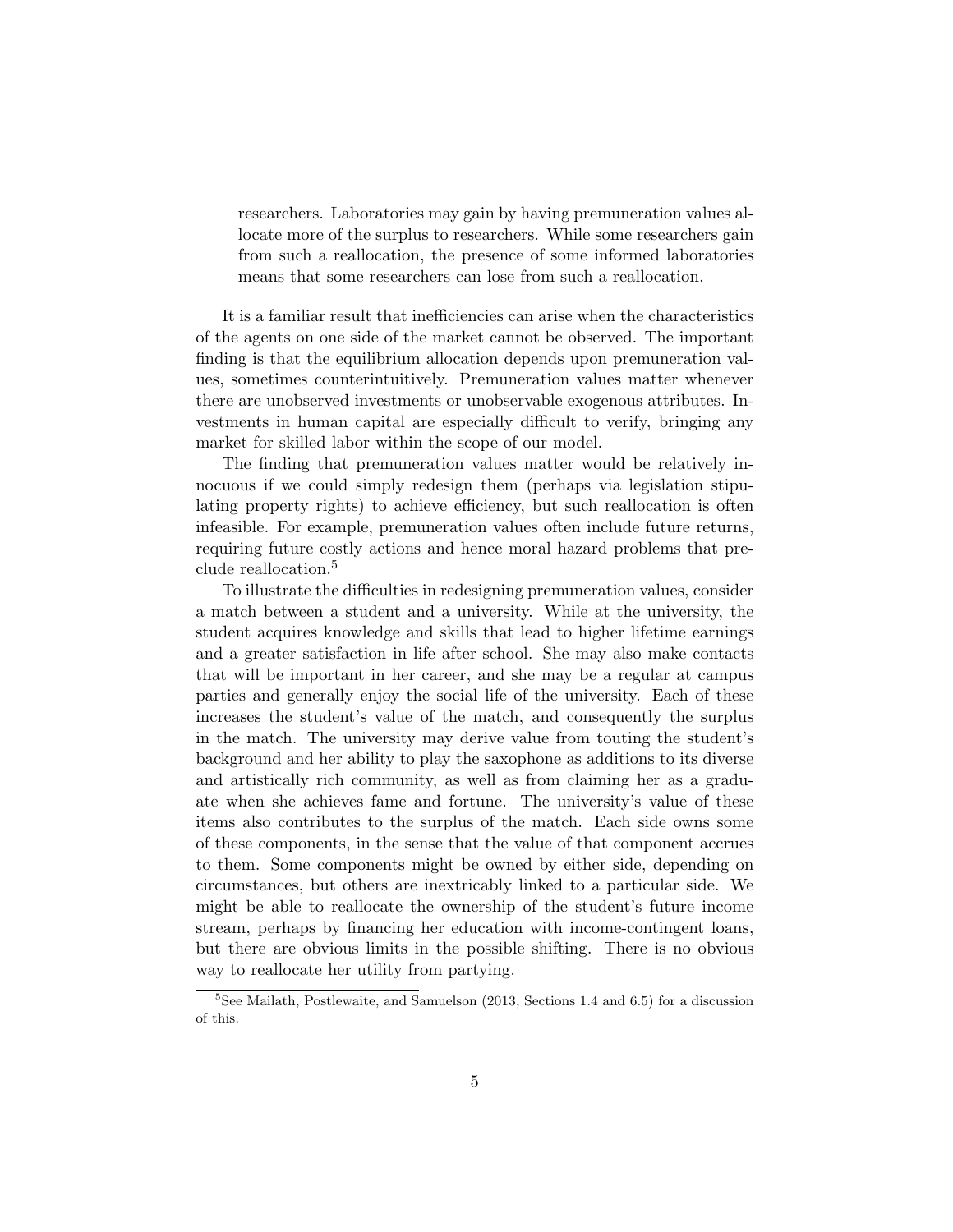#### <span id="page-8-0"></span>1.4 Related Literature

Other papers have also investigated the relationship between the incentives for efficient investments and subsequent bargaining.<sup>[6](#page-8-1)</sup> [Acemoglu and Shimer](#page-37-4) [\(1999\)](#page-37-4) analyze a worker-firm model in which firms (only) make ex ante investments. If wages are determined by post-match bargaining, a standard hold-up problem induces firms to underinvest. The hold-up problem disappears if workers have no bargaining power, but then there is excess entry on the part of firms. Acemoglu and Shimer show that efficient outcomes can be achieved if the bargaining process is replaced by wage-posting on the part of firms, followed by competitive search. [de Meza and Lockwood](#page-37-5) [\(2010\)](#page-37-5) examine an investment and matching model that gives rise to excess investment. Their overinvestment possibility rests on a discrete set of investment choices and the presence of bargaining power in a noncompetitive post-investment stage.

In contrast, the competitive post-investment markets of [Cole, Mailath,](#page-37-0) [and Postlewaite](#page-37-0) [\(2001\)](#page-37-0) and [Peters and Siow](#page-38-1) [\(2002\)](#page-38-1) lead to efficient two-sided investments. Our analysis shows that this efficiency rests on both ex post competition and complete information, with the latter allowing prices to be conditioned on both worker and firm characteristics. [Gall, Legros, and New](#page-37-6)[man](#page-37-6) [\(2006,](#page-37-6) [2009\)](#page-37-7) and [Bhaskar and Hopkins](#page-37-8) [\(2011\)](#page-37-8) examine an alternative class of models in which information is complete and hence different prices can be set for different workers, but inefficiencies arise out of limitations on the ability to reallocate the surplus in a match via transfers, including limiting cases in which no transfers can be made. In contrast to these models, monetary transfers allow us to achieve any division of the surplus between a pair of matched agents.

Moving from complete-information to incomplete-information matching models typically gives rise to issues of either screening, as considered here, or signaling. [Cole, Mailath, and Postlewaite](#page-37-9) [\(1995\)](#page-37-9), [Hopkins](#page-37-10) [\(2012\)](#page-37-10), [Hoppe,](#page-38-3) [Moldovanu, and Sela](#page-38-3) [\(2009\)](#page-38-3), and [Rege](#page-38-4) [\(2008\)](#page-38-4) analyze models incorporating signaling into matching models with investments.<sup>[7](#page-8-2)</sup>

<span id="page-8-1"></span> ${}^{6}$ Early literature suggesting that frictionless, competitive search might create investment incentives include [Hosios](#page-38-5) [\(1990\)](#page-38-5), [Moen](#page-38-6) [\(1997\)](#page-38-6), and [Shi](#page-38-7) [\(2001\)](#page-38-7). [Eeckhout and Kircher](#page-37-11) [\(2010\)](#page-37-11) provide an extension to asymmetric information, while [Masters](#page-38-8) [\(2011\)](#page-38-8) examines a model with two-sided investments.

<span id="page-8-2"></span><sup>7</sup>The inability to observe workers' characteristics forces a firm to offer the same payment to all workers. Firms setting the "impersonal prices" of [Bulow and Levin](#page-37-12) [\(2006\)](#page-37-12) similarly offer the same price to all workers, but Bulow and Levin offer a motivation in terms of institutional constraints rather than incomplete information, including the possibility that firms may be able and desirous of committing to such prices in order to secure a more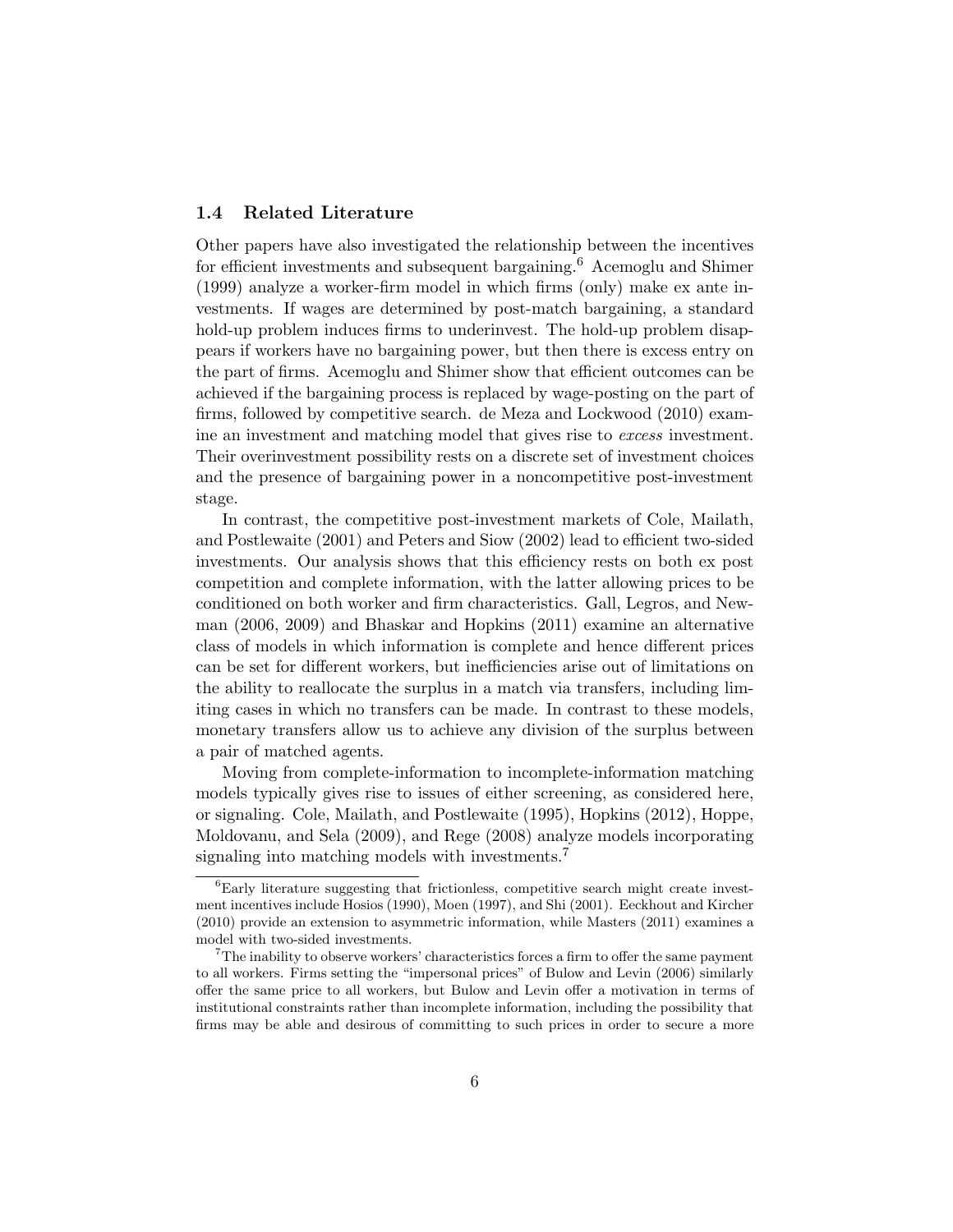# <span id="page-9-0"></span>2 The Model

#### <span id="page-9-1"></span>2.1 The Market

There is a unit measure of researchers whose types (names) are indexed by  $\rho$  and are distributed uniformly on [0, 1], and a unit measure of laboratories whose types are indexed by  $\lambda$  and distributed uniformly on [0, 1]. For ease of reference, researchers are female and laboratories male.

At the first stage, each researcher chooses an attribute r. Each laboratory is characterized by an attribute  $\ell$ , where for convenience we take the type of laboratory  $\lambda$  to be fixed at  $\ell = \lambda$ . Following the attribute choices, researchers and laboratories match, with each matched pair generating a surplus. Attributes are costly, but enhance the values generated in the second stage. The second-stage values depend only on the attributes of the researcher and laboratory,  $r$  and  $\ell$ , and not on their underlying types.

The cost of attribute  $r \in \mathbb{R}_+$  to researcher  $\rho$  is given by

$$
c(r,\rho) = \frac{r^{2+k}}{(2+k)\rho^k}, \qquad k \in \mathbb{R}_+.
$$

When  $k = 0$ , researchers are homogeneous in the sense that all have the same cost. When  $k > 0$ , higher  $\rho$  researchers have a lower cost of acquiring any level of the attribute. The parameter  $k$  is a measure of the heterogeneity of the researchers. Increases in  $k$  (and so in the heterogeneity of researchers) lead to greater differences in researcher investments and, consequently, to less competition among them for laboratories.

The cost function has the property that efficient researcher investments are independent of  $k$ . This allows us to study how the effects of changes in premuneration values vary with  $k$ , and how these changes affect the efficiency of investments.<sup>[8](#page-9-2)</sup>

As we discuss in the introduction, premuneration values identify the ownership of the values generated by the match before any transfers are made. We assume that a match between a researcher of attribute  $r$  and a laboratory of attribute  $\ell$  generates a researcher premuneration value of

 $\theta \ell r$ 

lucrative equilibrium.

<span id="page-9-2"></span><sup>&</sup>lt;sup>8</sup>The  $2 + k$  term in the denominator is introduced to simplify the algebra. Appendix [B](#page-29-0) summarizes the analysis for a more general cost function that allows for the possibility that costs do not become negligible as  $k$  gets large.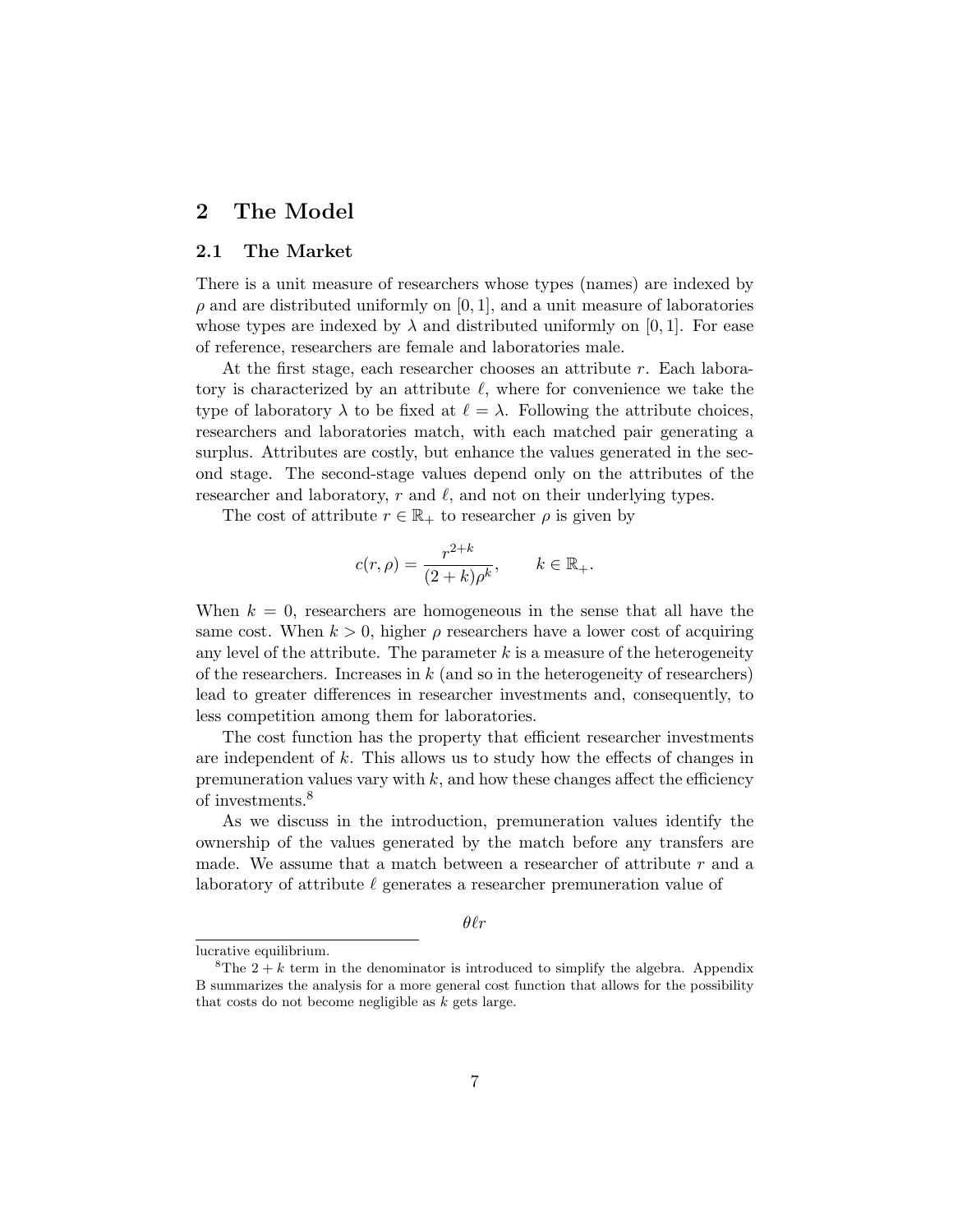and a laboratory premuneration value of

$$
(1-\theta)\ell r.
$$

The total surplus from the match is

$$
v(\ell, r) = \ell r.
$$

The parameter  $\theta$  describes the researcher's premuneration value share of the surplus, while  $(1-\theta)$  describes the laboratory's share. We note that the values are increasing and supermodular—an increase in an agent's characteristic has a larger effect on premuneration values and surplus the larger the partner's characteristic.

#### <span id="page-10-0"></span>2.2 Equilibrium

Matching takes place in a competitive market. Laboratories' attributes are observable and priced, with  $p(\ell)$  denoting the price of a laboratory with attribute  $\ell \in [0, 1]$ . Researchers' attributes are not observable to laboratories, hence the price of laboratory with attribute  $\ell$ ,  $p(\ell)$ , is the same to all researchers. Given a price function  $p$ , each researcher optimally chooses her attribute and the laboratory with whom she wishes to match. That is, researcher  $\rho$  solves

<span id="page-10-2"></span>
$$
\max_{\ell,r} \ \theta \ell r - p(\ell) - \frac{r^{2+k}}{(2+k)\rho^k}.\tag{1}
$$

We denote by  $r_R : [0, 1] \to \mathbb{R}_+$  the function describing the attributes chosen by researchers and we let  $\ell_R : [0, 1] \to [0, 1]$  be the function describing the laboratories chosen by researchers.

The function  $\ell_R$  is market-clearing if it is one-to-one, onto, and every set of researchers  $\mathcal{R}$ , is mapped to a set of equal size of laboratories.<sup>[9](#page-10-1)</sup> Given a price function p and researcher behavior  $r_R$  and  $\ell_R$  (where  $\ell_R$  is market clearing), the payoff to laboratory  $\ell$  is  $(1 - \theta)\ell r_R(\ell_R^{-1}(\ell)) + p(\ell)$ .

**Definition 1** A price function p and researcher choices  $(\ell_R, r_R)$  constitute a matching equilibrium if

<span id="page-10-1"></span><sup>&</sup>lt;sup>9</sup>Formally, if  $\mu$  is Lebesgue measure and  $\mathcal R$  is a measurable set of researcher tyes, then  $\mu(\mathcal{R}) = \mu\{\ell | \ell = \ell_R(\rho) \text{ for some } \rho \in \mathcal{R}\}\$ . Our assumption that laboratory attributes are exogenously and uniformly distributed on an interval (and our focus on a parametrized model) allows us to avoid various technical issues that arise with a continuum of agents in two-sided investment models; see [Mailath, Postlewaite, and Samuelson](#page-38-0) [\(2013,](#page-38-0) Section 3.2) for a discussion.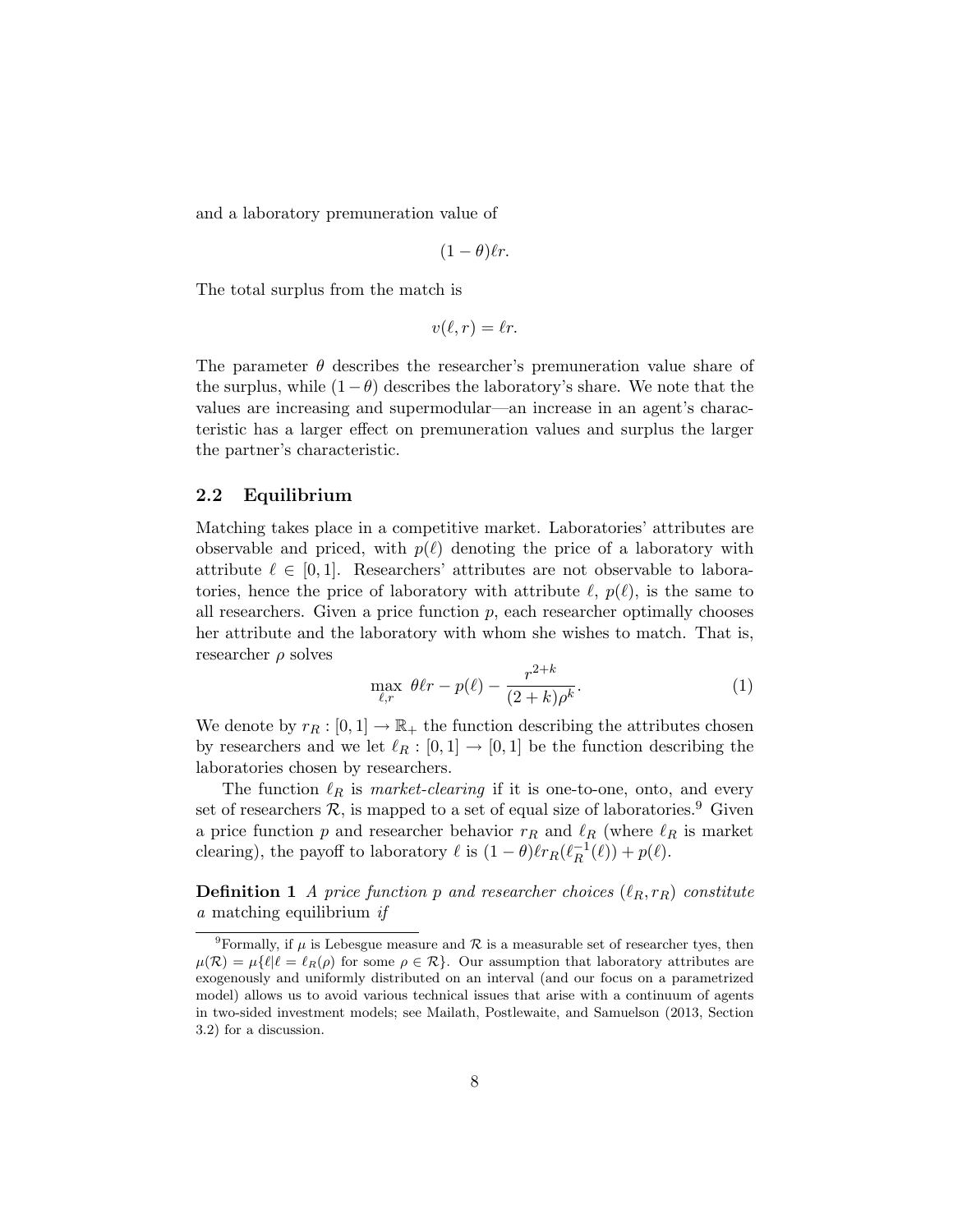- 1. for every  $\rho \in [0,1]$ , the choice  $(\ell_R(\rho), r_R(\rho))$  solves the researcheroptimization problem [\(1\)](#page-10-2),
- 2. every researcher and laboratory earns nonnegative payoffs, and
- 3.  $\ell_R$  is market-clearing.

The second property of equilibrium is an *individual rationality* requirement, ensuring that all agents prefer participation to not participating.

We begin by identifying three useful properties of an equilibrium, the proofs of which are in Appendix [A.](#page-27-0) The first is a direct implication of market clearing:

<span id="page-11-3"></span>Lemma 1 Every equilibrium price function p is strictly increasing and continuous.

The researchers' cost function exhibits a single-crossing condition that gives the following lemma.

<span id="page-11-4"></span>**Lemma 2** The equilibrium researcher attribute-choice function  $r_R$  is strictly increasing.

The supermodularity of the surplus function ensures that matching is assortative.[10](#page-11-2)

<span id="page-11-5"></span>**Lemma 3** The equilibrium researcher laboratory-choice function  $\ell_R$  is given by

 $\ell_R(\rho) = \rho.$ 

# <span id="page-11-0"></span>3 Investments and Payoffs

### <span id="page-11-1"></span>3.1 Efficient Investments

Efficient researcher attribute choices have a particularly simple form. First, strict supermodularity of the surplus function  $\ell r$  implies that, for any strictly increasing researcher attribute choice function, total surplus is maximized under assortative matching. Second, the cost function for researchers is decreasing in researcher index  $\rho$ , so for any researcher attribute distribution, the minimum cost of obtaining that distribution is for the attribute choice

<span id="page-11-2"></span> $10$ [Legros and Newman](#page-38-9) [\(2007\)](#page-38-9) offer general sufficient conditions for assortative matching when characteristics are observable but there are restrictions on the ability to divide the surplus.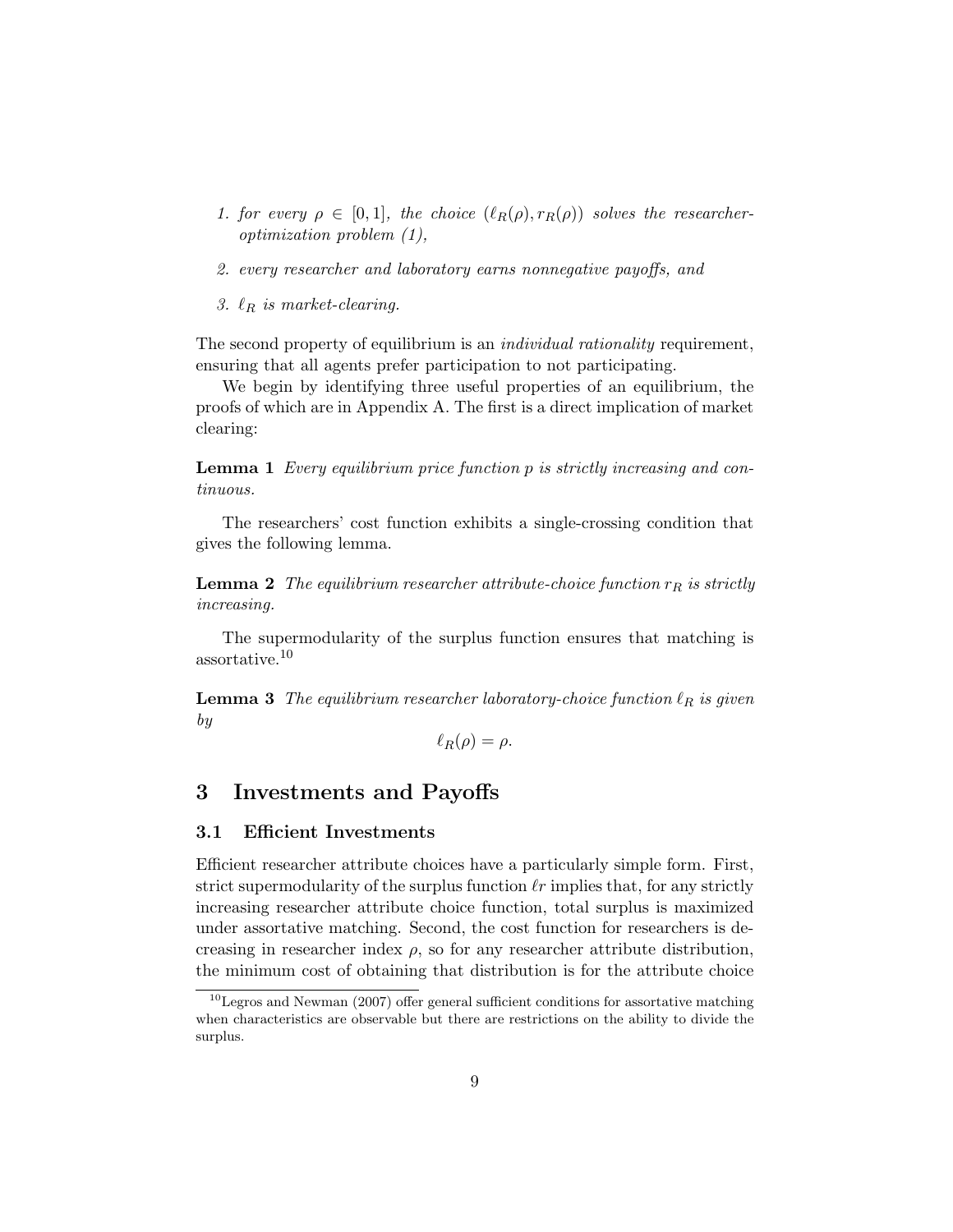function  $r_R$  to be (weakly) increasing. Thus, total net surplus is maximized when the matching on indices  $\lambda$  and  $\rho$  is positively assortative: laboratory λ will be matched with researcher  $ρ = λ$ . Total net surplus is thus maximized when the net surplus for each such matched pair is maximized. For the  $\rho$ -matched pair of laboratory and researcher, the surplus-maximization problem is (since laboratory  $\lambda = \rho$  has attribute  $\ell = \rho$ )

<span id="page-12-5"></span>
$$
\max_{r} \ \rho r - \frac{r^{2+k}}{(2+k)\rho^k}.\tag{2}
$$

The first-order condition is

$$
\rho = \frac{r^{1+k}}{\rho^k},
$$

immediately implying

<span id="page-12-6"></span>
$$
r = \rho. \tag{3}
$$

Hence, efficiency requires  $r_R(\rho) = \rho$  and  $\ell_R(\rho) = \rho$ . As we indicated earlier, the efficient allocation does not depend on  $k$ , the degree of heterogeneity of the researchers.

#### <span id="page-12-0"></span>3.2 Market Equilibrium

We turn to the structure of the market equilibrium. First, suppose that the equilibrium price of laboratories is differentiable, a supposition that will be validated by the equilibrium we construct.<sup>[11](#page-12-1)</sup> Researcher  $\rho$ 's problem is to choose  $\ell$  and r to maximize

$$
\theta \ell r - p(\ell) - c(r, \rho) = \theta \ell r - p(\ell) - \frac{r^{2+k}}{(2+k)\rho^k}.
$$

The first order conditions are

<span id="page-12-2"></span>
$$
\theta \ell = \frac{r^{1+k}}{\rho^k} \tag{4}
$$

and

<span id="page-12-4"></span>
$$
\theta r = p'(\ell). \tag{5}
$$

In equilibrium, researcher  $\rho$  is matched with laboratory  $\ell = \rho$ , hence from [\(4\)](#page-12-2) we have that in equilibrium

<span id="page-12-3"></span>
$$
r_R(\rho) = \rho \cdot \theta^{\frac{1}{1+k}}.\tag{6}
$$

<span id="page-12-1"></span><sup>&</sup>lt;sup>11</sup>A standard revealed preference argument shows that in fact every equilibrium price function is differentiable, and so the equilibrium is unique.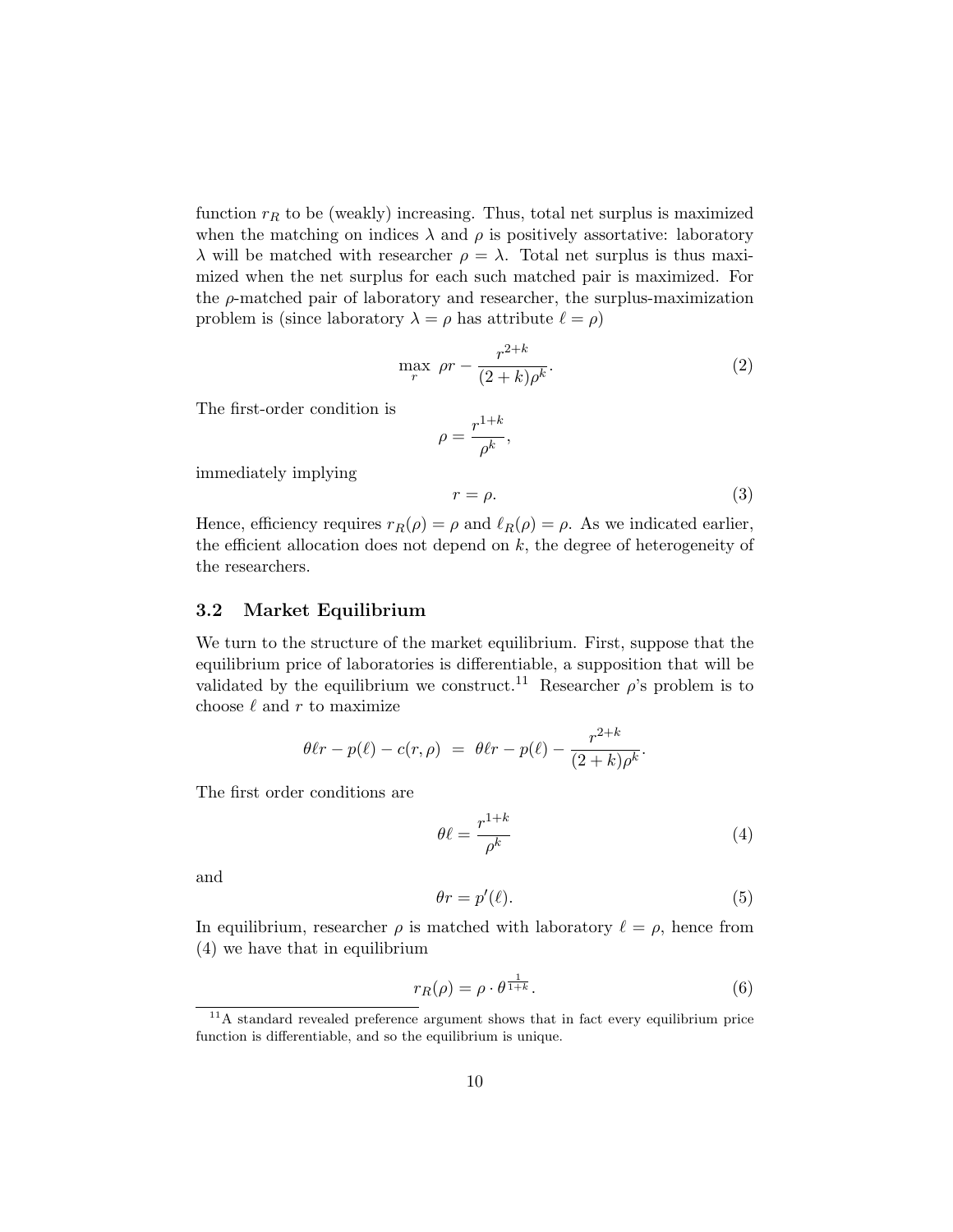For all  $\theta \in (0,1)$ ,  $\theta^{\frac{1}{1+k}} \in (0,1)$ , and hence  $r_R(\rho) < \rho$ ; for  $\theta = 1$ ,  $r_R(\rho) = \rho$ . This immediately gives:

**Proposition 1** The researcher investment function given by  $(6)$  is a matching equilibrium investment function. Suppose  $\theta < 1$ , so that the laboratory premuneration value share is positive. Then in equilibrium, researchers invest less than the efficient level.

For any given researcher  $\rho$ ,  $r_R(\rho)$  is increasing in both k and  $\theta$ . As  $\theta$ increases, the researcher has a larger share of the surplus, and hence has an increased incentive to invest; when  $k$  increases, less of a researcher's benefit is competed away, giving researchers further reason to increase their investment.

Combining the two first order conditions [\(5\)](#page-12-4) and [\(6\)](#page-12-3) gives

$$
p'(\ell) = \ell \cdot \theta \cdot \theta^{\frac{1}{1+k}}
$$

and hence

<span id="page-13-2"></span>
$$
p(\ell) = \frac{1}{2}\ell^2 \cdot \theta^{\frac{2+k}{1+k}} \tag{7}
$$

(the constant of integration is set so that  $p(0) = 0$ , as required by the individual-rationality requirement that payoffs be nonnegative).

#### <span id="page-13-0"></span>3.3 Payoffs

Given the equilibrium choices, laboratory  $\lambda$ 's payoff given  $\theta$  and k is

<span id="page-13-1"></span>
$$
u_L(\theta, k, \lambda) \equiv (1 - \theta)\ell r + p(\ell)
$$
  
=  $(1 - \theta)\lambda(\lambda\theta^{\frac{1}{1+k}}) + p(\ell)$   
=  $(1 - \theta)\lambda^2\theta^{\frac{1}{1+k}} + \frac{1}{2}\lambda^2\theta^{\frac{2+k}{1+k}}$   
=  $\frac{1}{2}\theta^{\frac{1}{1+k}}(2 - \theta)\lambda^2.$  (8)

We are interested in identifying conditions under which the laboratory's payoff increases when the researcher's share of the surplus,  $\theta$ , increases. From [\(8\)](#page-13-1), the laboratory's payoff is increasing in its share of the surplus when  $\frac{d}{d\theta} \theta^{\frac{1}{1+k}} (2 - \theta) < 0$ . This derivative is given by

$$
\frac{d}{d\theta} \theta^{\frac{1}{1+k}} (2 - \theta) = \frac{1}{1+k} \theta^{\frac{-k}{1+k}} (2 - \theta) - \theta^{\frac{1}{1+k}} \n= \theta^{\frac{-k}{1+k}} \left[ \frac{1}{1+k} (2 - \theta) - \theta \right].
$$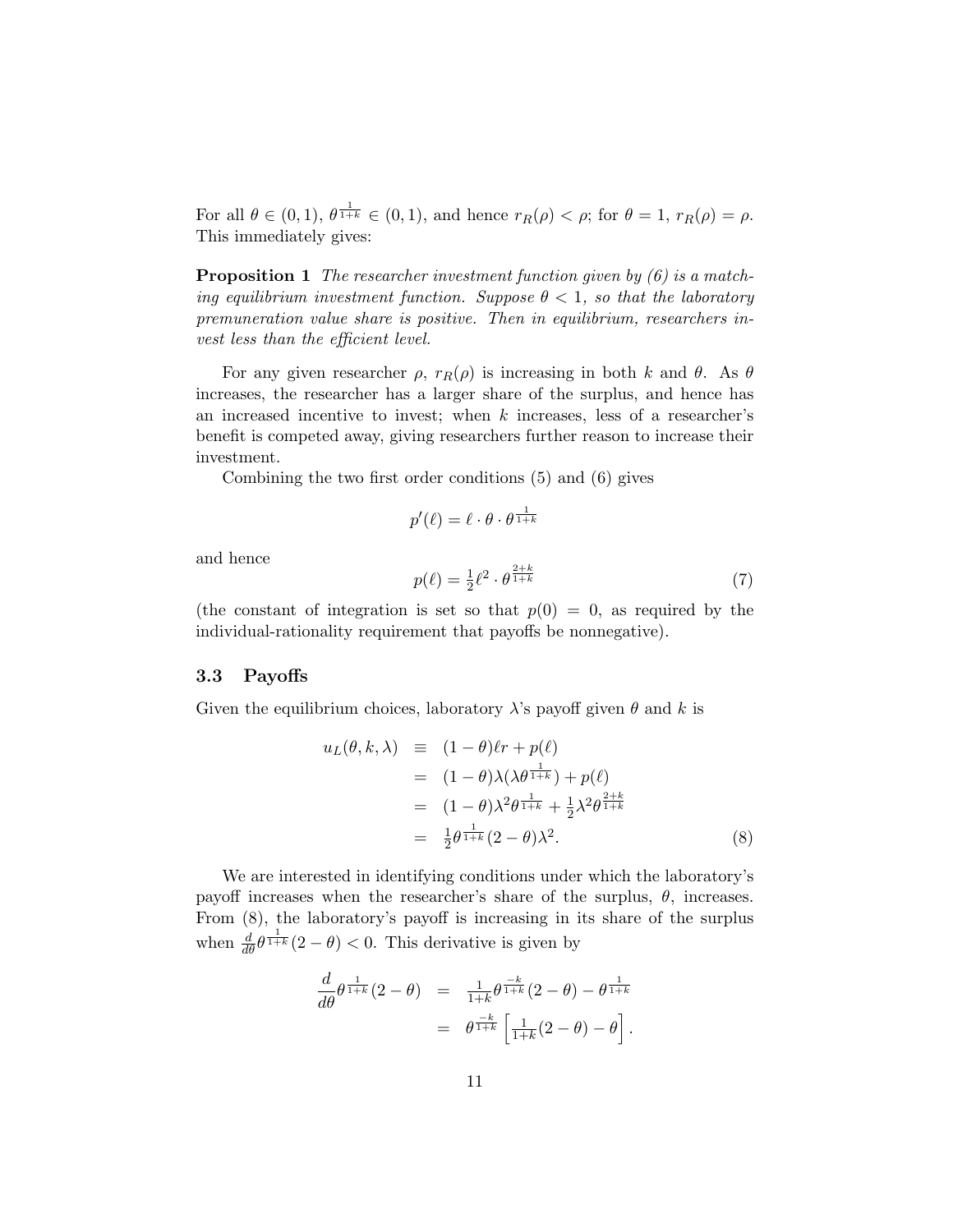

<span id="page-14-0"></span>Figure 1: Parameter regions for which laboratory payoffs are increasing or decreasing in laboratory premuneration values.

Thus the sign of  $du_L/d\theta$  is the same as the sign of  $\frac{1}{1+k}(2-\theta)-\theta$ , that is, of  $2 - (2 + k)\theta$ .

Figure [1](#page-14-0) shows the region in which laboratories' payoffs increase as the researchers' premuneration values increase:  $(\theta, k)$  combinations that are below and to the left of the curved line are situations in which the laboratories' payoff increases when the researchers' premuneration values increase.

Above the line, laboratories' payoff decrease as researchers' premuneration value increases. Hence, the line represents the optimal premuneration values from the laboratory's perspective. In summary:

**Proposition 2** Laboratories' equilibrium payoffs are first increasing in  $\theta$ , the researchers' premuneration value share, are maximized at  $2/(2+k)$ , and then are decreasing in  $\theta$ .

For  $k = 0$ , the laboratory's payoff is increasing for all  $\theta$ , that is, laboratories' payoffs are maximized when premuneration values assign all the surplus to researchers. When  $k = 0$ , researchers are identical and so the competition for laboratories is the most intense, with researchers bidding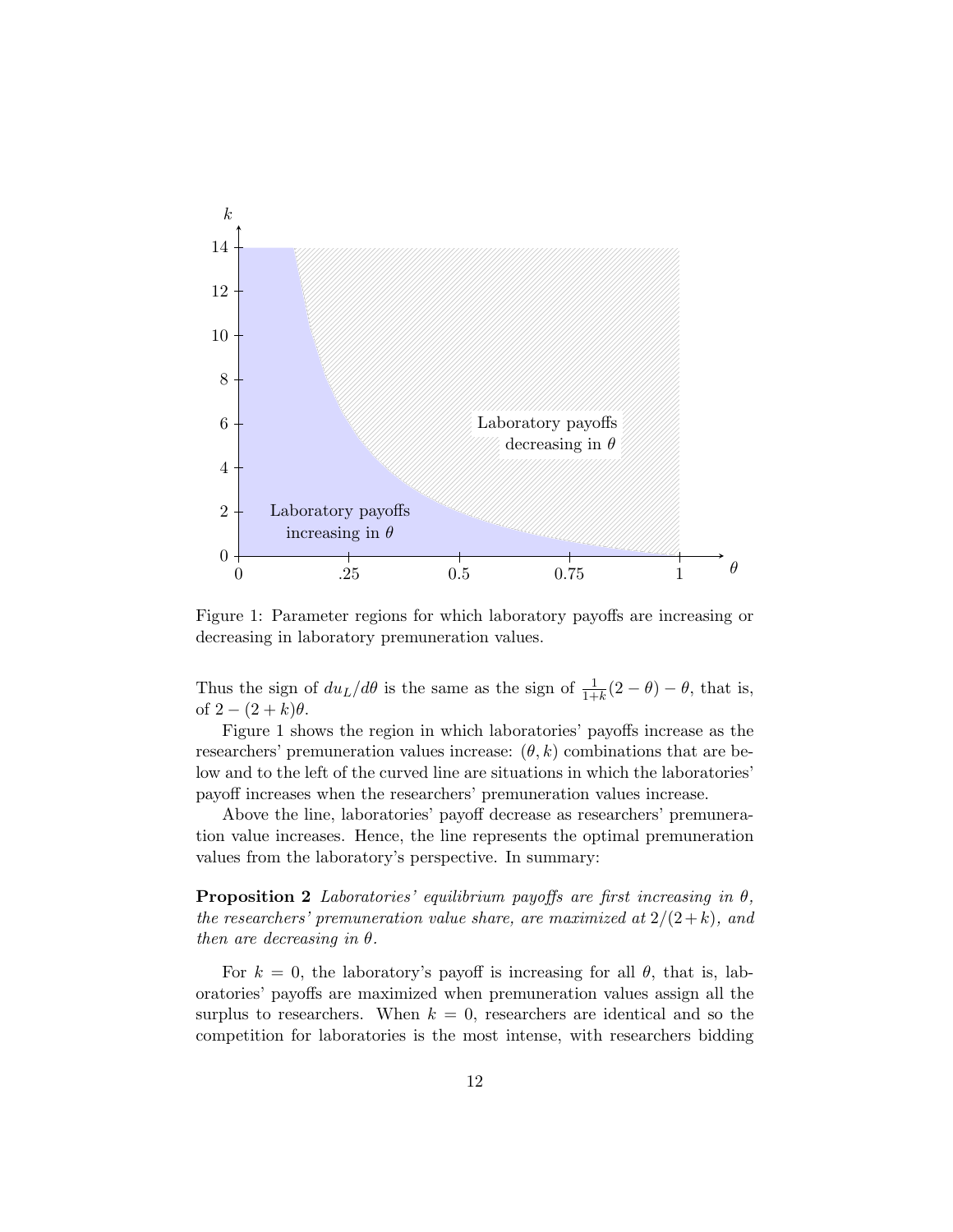away all rents in the competition for higher attribute laboratories. Since laboratories ultimately capture all the surplus through market competition, they do best when total surplus is maximized, which is when  $\theta = 1$ .

For positive but small  $k$ , the laboratories' payoffs are maximized with  $\theta$  near, but less than, 1. When  $\theta < 1$ , researchers' attribute choices will be less than the attribute choices that maximize total net surplus. This is nevertheless optimal for laboratories since they will not capture the entire surplus in the market given that competition among researchers is imperfect when  $k > 0$ . As k increases, competition among researchers decreases and the researcher share of the surplus that maximizes laboratory payoff decreases, approaching zero as  $k$  gets large.<sup>[12](#page-15-1)</sup>

The researcher's payoff can be calculated as the total net surplus minus the laboratory's payoff. The total net surplus for a matched pair  $\rho = \lambda$  is

$$
\theta^{\frac{1}{1+k}}\rho^2-\frac{(\theta^{\frac{1}{1+k}}\rho)^{2+k}}{(2+k)\rho^k}=\rho^2\theta^{\frac{1}{1+k}}\left[1-\tfrac{1}{(2+k)}\theta\right].
$$

From [\(8\)](#page-13-1), the laboratory's payoff is  $\rho^2 \theta^{\frac{1}{1+k}} (1 - \frac{1}{2})$  $(\frac{1}{2}\theta)$ , so the researcher's payoff is

<span id="page-15-2"></span>
$$
u_R(\theta, k, \rho) \equiv \rho^2 \theta^{\frac{1}{1+k}} \left[ 1 - \frac{1}{2+k} \theta \right] - \rho^2 \theta^{\frac{1}{1+k}} \left( 1 - \frac{1}{2} \theta \right)
$$
  
=  $\theta^{\frac{1}{1+k}} \rho^2 \left[ 1 - \frac{\theta}{2+k} - 1 + \frac{\theta}{2} \right]$   
=  $\frac{k \theta^{\frac{2+k}{1+k}}}{2(2+k)} \rho^2.$  (9)

**Proposition 3** Researcher's equilibrium payoffs increase in  $\theta$ , i.e., as researchers' premuneration value share increases.

Thus, both researchers' and laboratories' payoffs increase, as the researcher's premuneration value increases, in the solid shaded region in Figure [1.](#page-14-0)

#### <span id="page-15-0"></span>3.4 The Impact of Competition on Payoffs

We next investigate the effect of heterogeneity of researchers (via changes in  $k$ ) on payoffs. The equilibrium payoffs of laboratories and researchers are given by  $(8)$  and  $(9)$ . Figure [2](#page-16-0) illustrates these payoffs as a function of k.

Researchers' payoffs increase in  $k$ , reflecting the enhanced investment incentives of reduced competition and reduced investment costs. Laboratories' payoffs increase with k. A larger value of  $k$  makes researchers more

<span id="page-15-1"></span><sup>&</sup>lt;sup>12</sup>We note that as  $k \to \infty$ ,  $r(\rho) \to \rho$ , i.e., investments become efficient.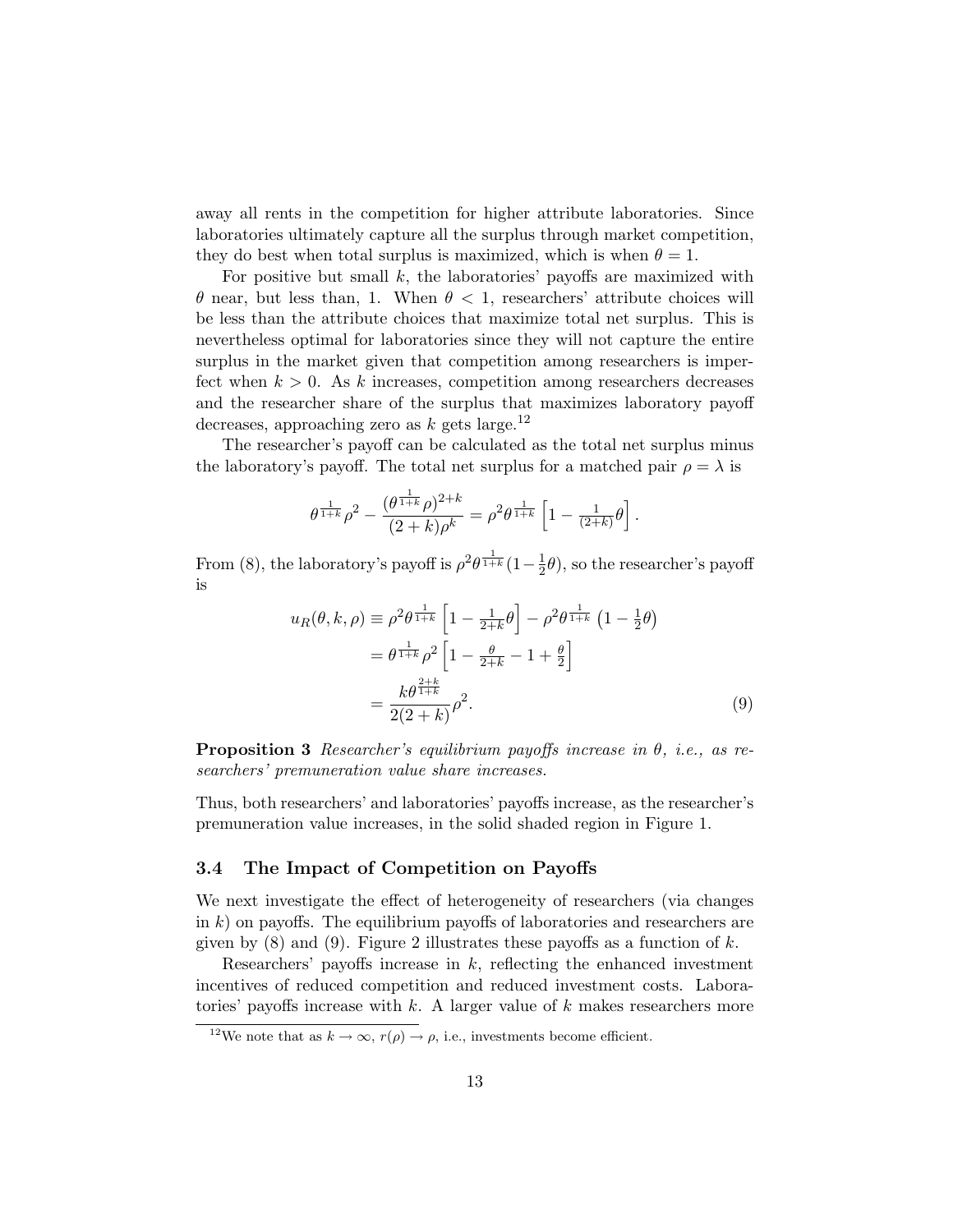

<span id="page-16-0"></span>Figure 2: Payoffs for the scenario in which the researchers choose attributes for  $\theta = \frac{1}{2}$  $\frac{1}{2}$  and  $\rho = \lambda = 1$ . Since researcher (respectively, laboratory) payoffs for index  $\rho$  (resp.,  $\lambda$ ) are proportional to  $\rho^2$  (resp.,  $\lambda^2$ ), these also represent the proportionality factors for the other indices. The maximum surplus is  $(k+1)/(k+2)$ .

heterogeneous, and hence dampens their competition for laboratories, seemingly to the latter's deficit. However, this is outweighed by the enhanced researcher investment incentives of increasing k.

In the limit, when  $k = 0$ , all researchers are identical, giving rise to fierce competition that allows laboratories to capture all the surplus:

$$
\lim_{k \to 0} u_R(\theta, k, \rho) = 0
$$
  
and 
$$
\lim_{k \to 0} u_L(\theta, k, \lambda) = \frac{\theta}{2}(2 - \theta)\lambda^2.
$$

At the other extreme, as  $k \to \infty$ , researchers have increasingly different values for any particular laboratory, dampening their competition. We then get efficient attribute choices, but the premuneration values still matter in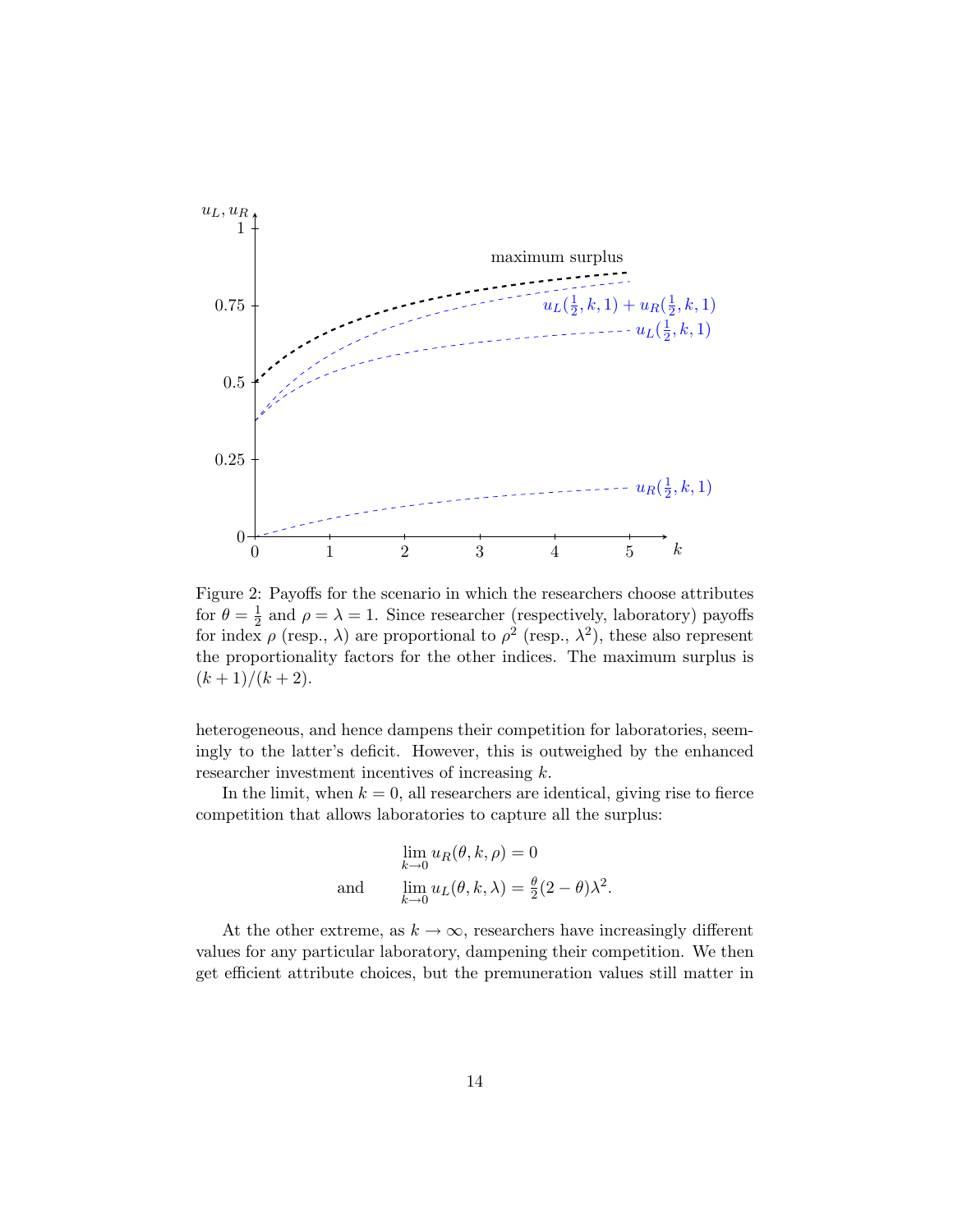terms of the division:

$$
\lim_{k \to \infty} u_R(\theta, k, \rho) = \frac{\theta \rho^2}{2}
$$
  
and 
$$
\lim_{k \to 0} u_L(\theta, k, \lambda) = \left(1 - \frac{\theta}{2}\right) \lambda^2.
$$

As k increases without bound, investments costs become insignificant. However, the convergence to an efficient outcome as  $k \to \infty$  is not driven by the vanishing investment cost: Appendix [B](#page-29-0) exhibits a cost function for which costs do not vanish as  $k$  gets large, but the equilibrium nonetheless approaches efficiency.

### <span id="page-17-0"></span>4 Laboratories Invest

Researchers' investments are inefficiently low when laboratory premuneration values are not degenerate. Does the inefficiency arise because researchers are choosing their unobserved attributes, or does it persist if their unobserved attributes are exogenous? To understand the source and nature of the inefficiency we next keep the information structure the same (laboratories attributes are commonly known but researchers' attributes are not), but have laboratories, rather than researchers, choose attributes.

We show that investments are again inefficient, though the forces behind this inefficiency are quite different from those in the case of researcher investments. Hence, it is the *unobservability* of the attributes that causes inefficient investments.

#### <span id="page-17-1"></span>4.1 Market Equilibrium

As before, matching takes place in a competitive market, with laboratory attributes observable and priced. We use a superscript ∗ to distinguish the prices, attribute choices and payoffs here from their analogs in Sections [2](#page-9-0) and [3.](#page-11-0)

Researcher  $\rho$  has attribute  $r = \rho$ , so that researcher attributes are uniformly distributed on the unit interval. Given the price function  $p^*$ , researcher  $\rho$  chooses  $\ell$  to maximize

$$
\theta\ell\rho-p^*(\ell).
$$

We denote by  $\ell_R^* : [0, 1] \to \mathbb{R}_+$  the function describing the laboratory attribute selected by researchers.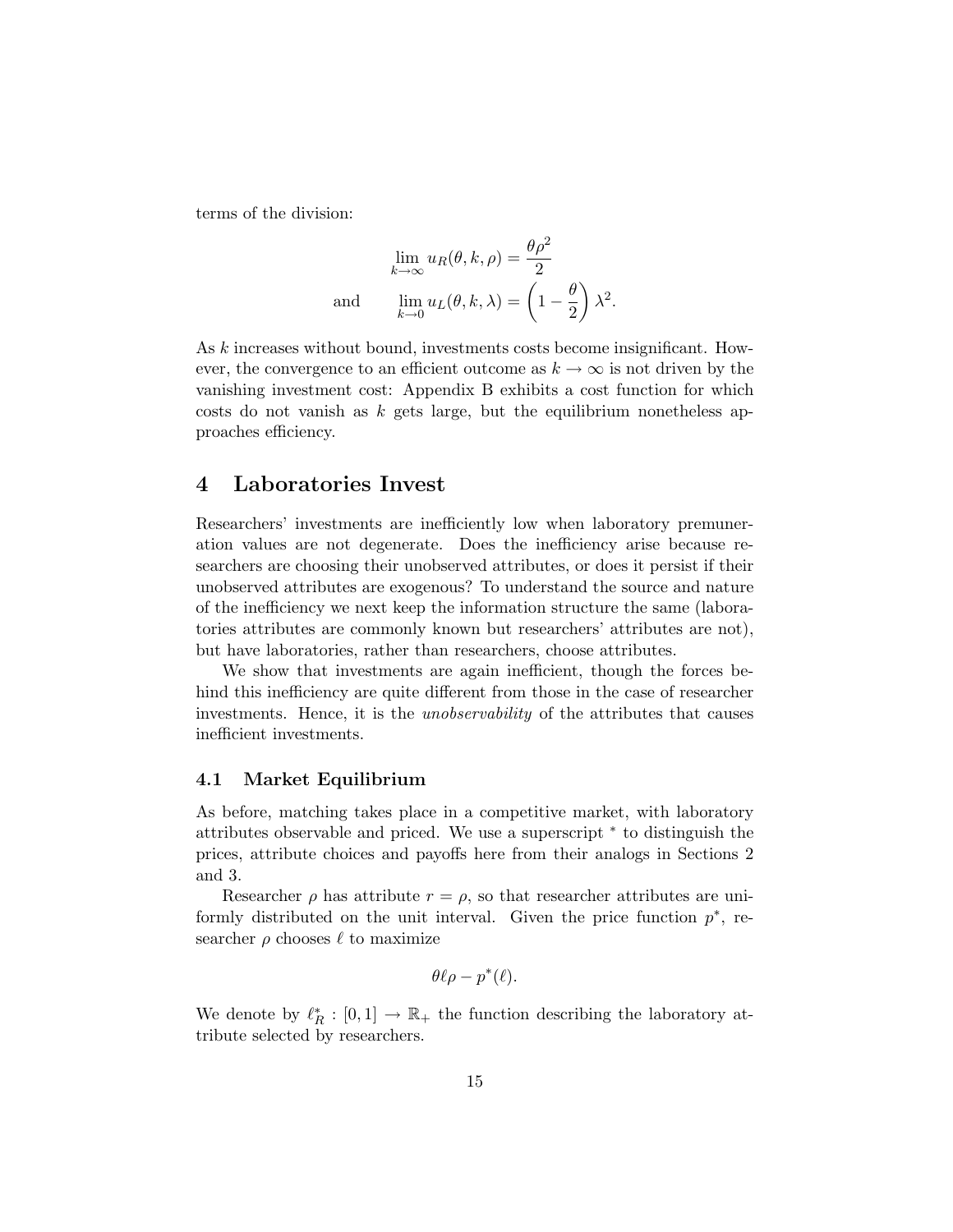The cost of attribute  $\ell \in \mathbb{R}_+$  to laboratory  $\lambda$  is

$$
c(\ell, \lambda) = \frac{\ell^{2+k}}{(2+k)\lambda^k}, \qquad k \in \mathbb{R}_+.
$$

Laboratories choose attributes given  $(p^*, r_L^*)$ , where  $r_L^* : \mathbb{R}_+ \to [0, 1]$  is the matching function that specifies the attribute  $r_L^*(\ell)$  of the researcher that the market matches to a laboratory with attribute  $\ell$ . Laboratory  $\lambda$  chooses  $\ell \in \mathbb{R}_+$  to maximize

$$
(1-\theta)\ell r_L^*(\ell)+p^*(\ell)-c(\ell,\lambda).
$$

We denote by  $\ell_{L_i}^* : [0,1] \to \mathbb{R}_+$  the function describing the laboratories' attribute choices.<sup>[13](#page-18-0)</sup>

**Definition 2** A price function p, matching function  $r_L^*$ , and strictly increasing laboratory attribute choices  $(\ell_L^*, \ell_R^*)$  constitute a matching equilibrium if

- 1.  $\ell_R^*(\rho)$  is an optimal laboratory attribute for researcher  $\rho$ , for all  $\rho \in$  $[0, 1],$
- 2.  $\ell_L^*(\lambda)$  is an optimal laboratory attribute for laboratory  $\lambda$ , for all  $\lambda \in$  $[0, 1]$ ,
- 3. every researcher and laboratory earns nonnegative payoffs, and
- 4. markets clear:  $r_L^*(\ell_R^*(\rho)) = \rho$  for all  $\rho \in [0,1]$  and  $\ell_R^*(\lambda) = \ell_L^*(\lambda)$  for all  $\lambda \in [0,1]$ .

Before we describe the equilibrium, we note that since the laboratory cost function is the same functional form as the earlier researcher cost function, the efficient attribute choice for the laboratories is  $\ell_L^*(\lambda) = \lambda$ .

<span id="page-18-1"></span><span id="page-18-0"></span><sup>13</sup>As in the initial model, we are able to avoid many technical details. In particular, our notion of equilibrium assumes that  $\ell_R^*$  and  $\ell_L^*$  are strictly increasing; these properties can be deduced from the general model of [Mailath, Postlewaite, and Samuelson](#page-38-0) [\(2013\)](#page-38-0). Given these assumptions, market clearing requires  $r_L^*(\ell_R^*(\rho)) = \rho$  and  $\ell_R^*(\lambda) = \ell_L^*(\lambda)$ .

In the equilibrium we analyze, the range of  $\ell_R$  is an interval starting at 0, and so we need place no further restrictions on  $r_L^*$  (though setting  $r_L^*(\ell) = 1$  for  $\ell > \ell_R(1)$ would be natural). A central concern of [Mailath, Postlewaite, and Samuelson](#page-38-0) [\(2013\)](#page-38-0) is the appropriate treatment of matches when an attribute is chosen outside the range of putative equilibrium attributes and the set of such attributes does not form an interval.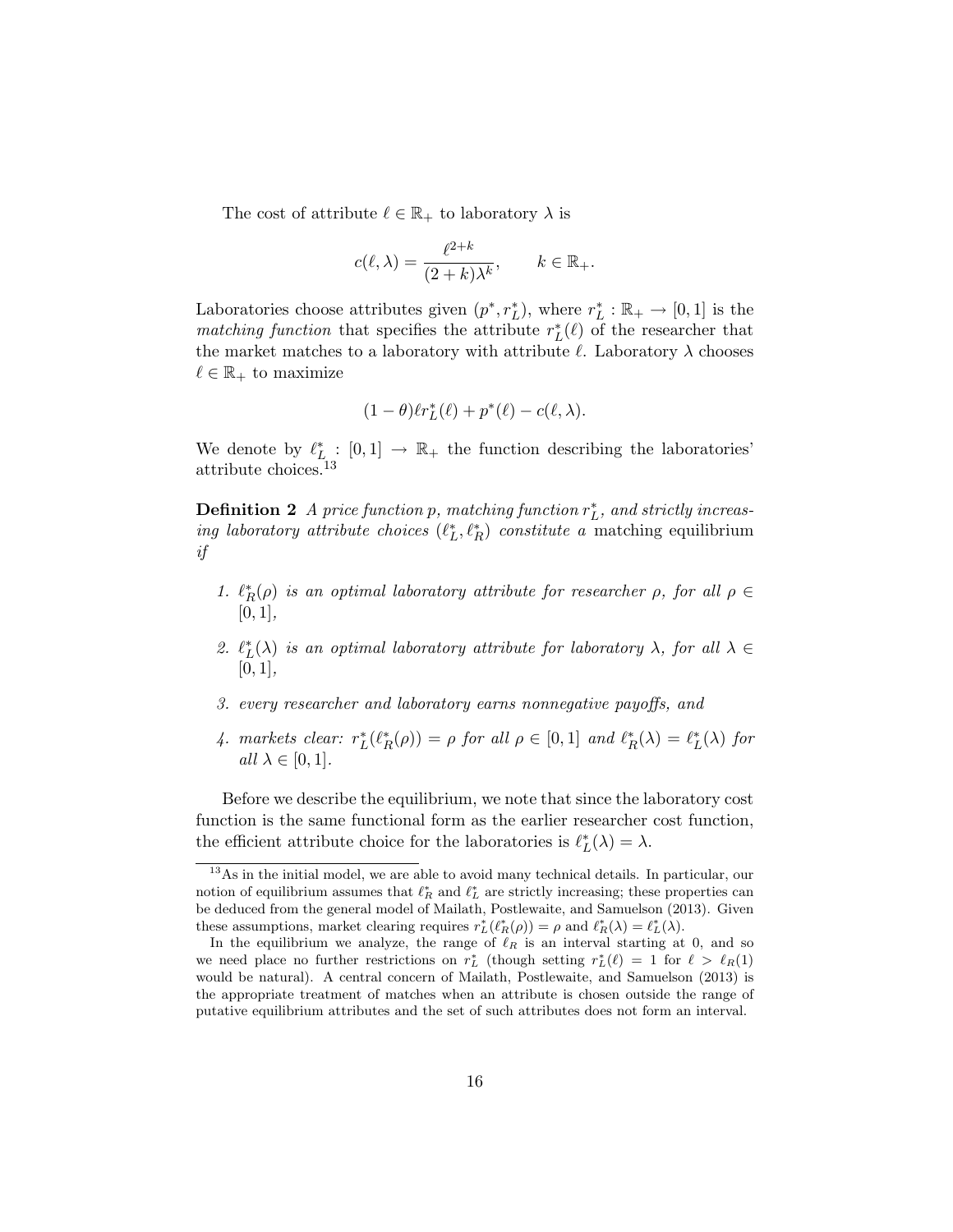**Proposition 4** A matching equilibrium is given by the collection  $(p^*, r_L^*, \ell_R^*, \ell_L^*),$ where

$$
p^*(\ell) = \frac{\theta \ell^2}{2\alpha}, \quad \text{for } \ell \in \mathbb{R}_+,
$$
  
\n
$$
r_L^*(\ell) = \ell/\alpha, \quad \text{for } \ell \in [0, \alpha],
$$
  
\n
$$
\ell_L^*(\lambda) = \ell_R^*(\lambda) = \alpha \lambda, \quad \text{for } \lambda \in [0, 1],
$$

where  $\alpha := (2 - \theta)^{\frac{1}{1+k}} \geq 1$ . Laboratory payoffs are given by

<span id="page-19-0"></span>
$$
u_L^*(\theta, k, \lambda) = \frac{k}{2(2+k)} (2 - \theta)^{(2+k)/(1+k)} \lambda^2.
$$
 (10)

Researcher payoffs are given by

<span id="page-19-1"></span>
$$
u_R^*(\theta, k, \rho) = \frac{1}{2}\theta(2-\theta)^{1/(1+k)}\rho^2.
$$
 (11)

We leave the proof to Appendix [A](#page-27-0) as it is very similar to those in the model above.

If  $\theta$  < 1, then  $\alpha$  > 1 and laboratories overinvest relative to the efficient level. The private nature of researchers' attributes again distorts investment incentives, but for a very different reason when it is laboratories that invest. When researchers invest, they have an incentive to underinvest since they will not get the full return on their unobservable investment. Here, laboratories' investments are observable, and hence are not the source of the inefficiency.

Laboratories overinvest because of researchers' response to their investments. Consider laboratory  $\lambda$ 's equilibrium investment. It is higher than the efficient level, so why doesn't the laboratory decrease its investment?

In the calculation of the efficient investment level, we know that an efficient outcome must match agents assortatively on index. If a laboratory's investment is too high, we can decrease the investment keeping the matching fixed, and thereby increase the surplus. In contrast, in the market equilibrium, a laboratory that decreased its investment level from the equilibrium level would find that the researcher's attribute that the laboratory is matched with decreases. It is this concern for the quality of the researcher (which it doesn't observe) with whom it is matched that makes it optimal for laboratories to invest more than the efficient level.

The intuition for laboratories' overinvestment is quite general, as long as laboratories' premuneration values increase with the attribute of their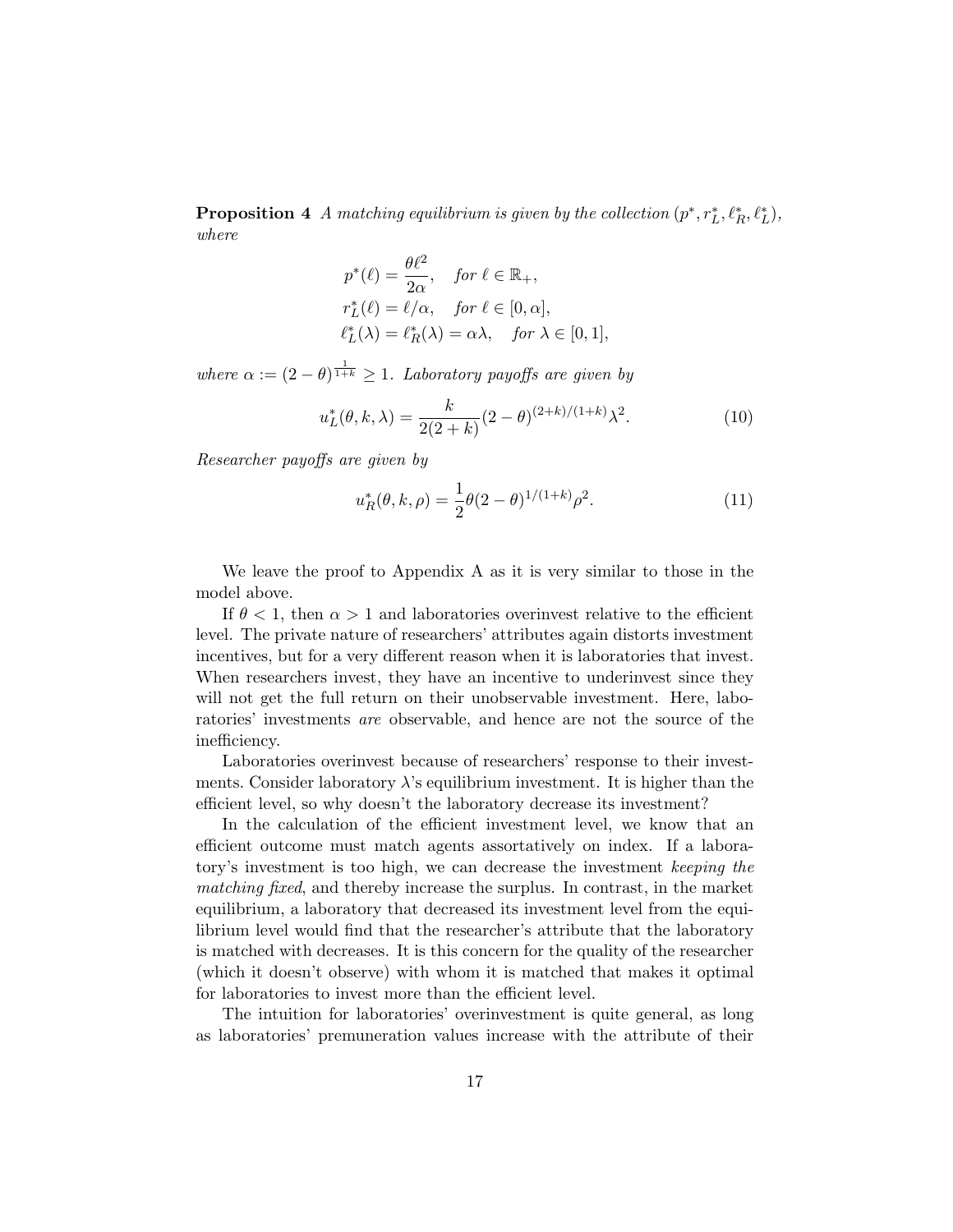matched partner. Laboratories want higher-attribute researchers, and are willing to pay for them. But when they cannot directly observe researchers' attributes, they cannot simply pay for higher-attribute researchers by accepting lower prices to match, since that would be equally attractive to all researchers. But they can increase the attractiveness to matched partners by investing more. This makes a laboratory more attractive to all researchers, but more so for higher attribute researchers. Hence, a laboratory can combine an increase in their attribute with an increase in their price that will screen potential researchers so that only higher attribute researchers will find the combination attractive.

Unlike the researcher-investment case, though, the comparative statics of equilibrium payoffs with respect to the researchers' premuneration values are unremarkable: Researcher payoffs are increasing and laboratory payoffs are decreasing in  $\theta$ .

#### <span id="page-20-0"></span>4.2 The Impact of Competition on Payoffs

In Section [3.4,](#page-15-0) we discussed the impact of changes in researcher heterogeneity on competition and on payoffs. Here, we compare the effect of laboratory heterogeneity with that of researcher heterogeneity.

The equilibrium payoffs of laboratories and researchers are given by [\(8\)](#page-13-1)– [\(9\)](#page-15-2) (for the researcher-investment case) and  $(10)$ – $(11)$  (for the laboratoryinvestment case). Figure [3](#page-21-0) reproduces the payoffs from Figure [2](#page-16-0) for the investing researchers case, adding the payoffs for the investing laboratories case as a function of k.

Researchers' payoffs increase in  $k$  when researchers make the investments, reflecting the enhanced investment incentives of reduced competition and reduced investment costs. Researchers' payoffs decrease in k when laboratories make the investments, as the reduced researcher competition leads to small laboratory investments.

Laboratories' payoffs under either scenario increase as k increases. A larger value of k makes researchers less homogeneous, and hence dampens their competition for laboratories, seemingly to the latter's deficit. However, this is outweighed by the enhanced researcher investment incentives when k increases (when researchers make investments), and the reduced cost of investments (when laboratories make investments).

In the limit, when  $k = 0$ , all agents on the endogenous-attribute side are identical, and so these agents are effectively perfectly competitive. As the endogenous-attribute side becomes perfectly homogeneous, the other side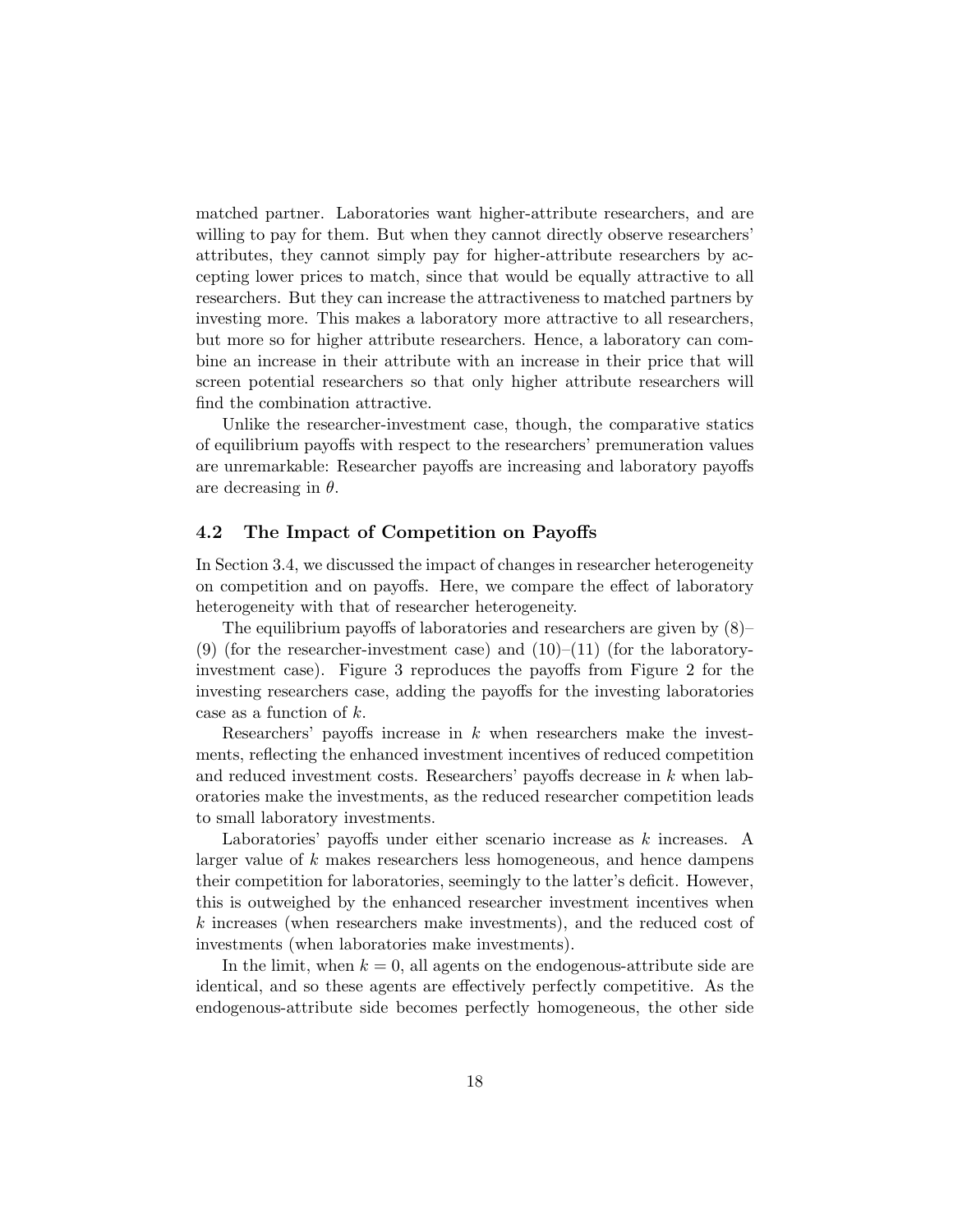

<span id="page-21-0"></span>Figure 3: Payoffs for the scenario in which the researchers choose attributes  $(u<sub>L</sub>$  and  $u<sub>R</sub>$ ) and when the laboratories choose attributes  $(u<sub>L</sub><sup>*</sup>$  and  $u<sub>R</sub><sup>*</sup>)$ , for  $\theta = \frac{1}{2}$  $\frac{1}{2}$  and  $\rho = \lambda = 1$ . Since researcher (respectively, laboratory) payoffs for index  $\rho$  (resp.,  $\lambda$ ) are proportional to  $\rho^2$  (resp.,  $\lambda^2$ ), these also represent the proportionality factors for the other indices. The maximum surplus is  $(k+1)/(k+2)$ .

captures all the surplus:

$$
\lim_{k \to 0} u_R(\theta, k, \rho) = 0,
$$
  
\n
$$
\lim_{k \to 0} u_L(\theta, k, \lambda) = \frac{\theta}{2} (2 - \theta) \lambda^2,
$$
  
\n
$$
\lim_{k \to 0} u_R^*(\theta, k, \rho) = \frac{\theta}{2} (2 - \theta) \rho^2,
$$
  
\nand  
\n
$$
\lim_{k \to 0} u_L^*(\theta, k, \lambda) = 0.
$$

Interestingly, while the outcome is inefficient and the division of the surplus depends on the assignment of premuneration values, the extent of the inefficiency is independent of the side with endogenously determined attributes.

The other extreme is the limit as  $k \to \infty$ , i.e., when the endogenous attribute side becomes noncompetitive (and the cost of the attribute becomes negligible). In that case, we get efficient attribute choices in both scenarios,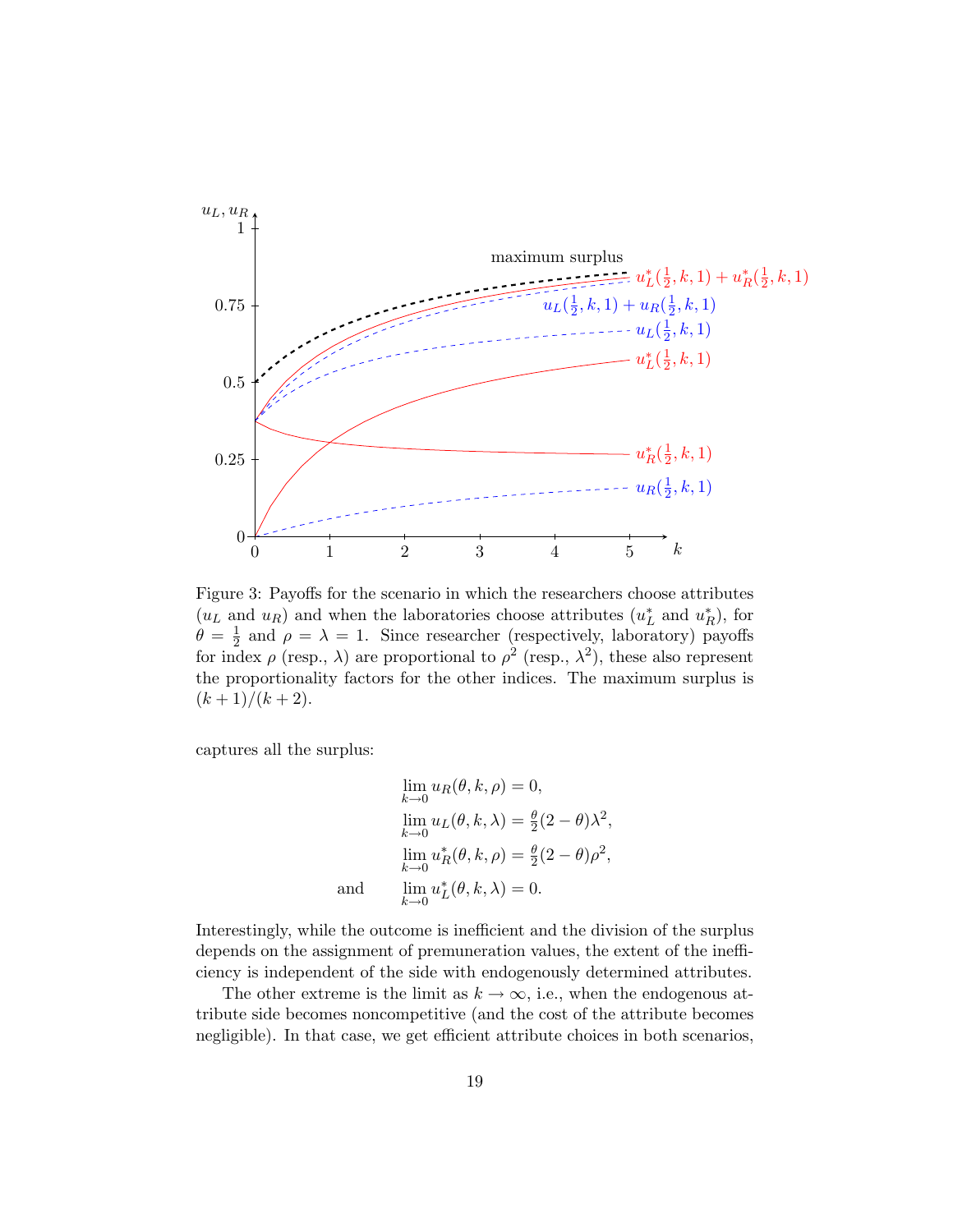but the premuneration values still matter in terms of the division:

$$
\lim_{k \to \infty} u_R(\theta, k, \rho) = \lim_{k \to 0} u_R^*(\theta, k, \rho) = \frac{\theta \rho^2}{2},
$$
  
and 
$$
\lim_{k \to 0} u_L(\theta, k, \lambda) = \lim_{k \to 0} u_L^*(\theta, k, \lambda) = \left(1 - \frac{\theta}{2}\right) \lambda^2.
$$

## <span id="page-22-0"></span>5 Endogenizing Information

Our analysis so far has assumed that laboratories could not learn researchers' attributes. This section returns to the researcher-investment case but allows laboratories to learn the attributes of researchers at a cost. We will see that changes in premuneration values can have surprising effects on which laboratories become informed and on the resulting division of the surplus.

We suppose that, by incurring a cost  $\kappa > 0$ , any given laboratory can acquire the ability to observe the attribute of each researcher. We can think of  $\kappa$  as the cost of hiring an agent who can test any applicant or the cost of installing a testing procedure. Assume that laboratories make their decisions of whether to become informed and researcher choose their investments simultaneously.[14](#page-22-1)

If  $\kappa$  is sufficiently large, the gain in efficiency would not warrant a laboratory incurring the cost to become informed. On the other hand, for  $\kappa$ small, it is generally not an equilibrium for all laboratories to remain uninformed. To illustrate, suppose all laboratories are uninformed and that researchers choose attributes according to [\(6\)](#page-12-3). If a laboratory deviates by becoming informed, it then can target any available researcher attribute, i.e., any attribute in the set  $[0, r_R(1)] = [0, \theta^{1/(1+k)}]$ . Suppose a laboratory  $\lambda < \theta^{\frac{1}{1+k}}$  with (by assumption)  $\ell = \lambda$  becomes informed and then offers a price p to the researcher with attribute  $r = \ell$ , i.e., to a researcher of type  $\rho = \lambda \theta^{-1/(1+k)}$ .<sup>[15](#page-22-2)</sup> Since the price is simply a transfer between the two agents, such an offer is a profitable deviation if and only if the surplus generated by the resulting match,  $\ell r - \kappa$  exceeds the ex post equilibrium

<span id="page-22-1"></span><sup>14</sup>This ensures that a laboratory cannot induce a change in researcher investment behavior by deciding to become informed.

<span id="page-22-2"></span><sup>&</sup>lt;sup>15</sup>The bound  $\lambda < \theta^{1/(1+k)}$  ensures that  $r = \ell$  is feasible, i.e.,  $r < \theta^{1/(1+k)}$ .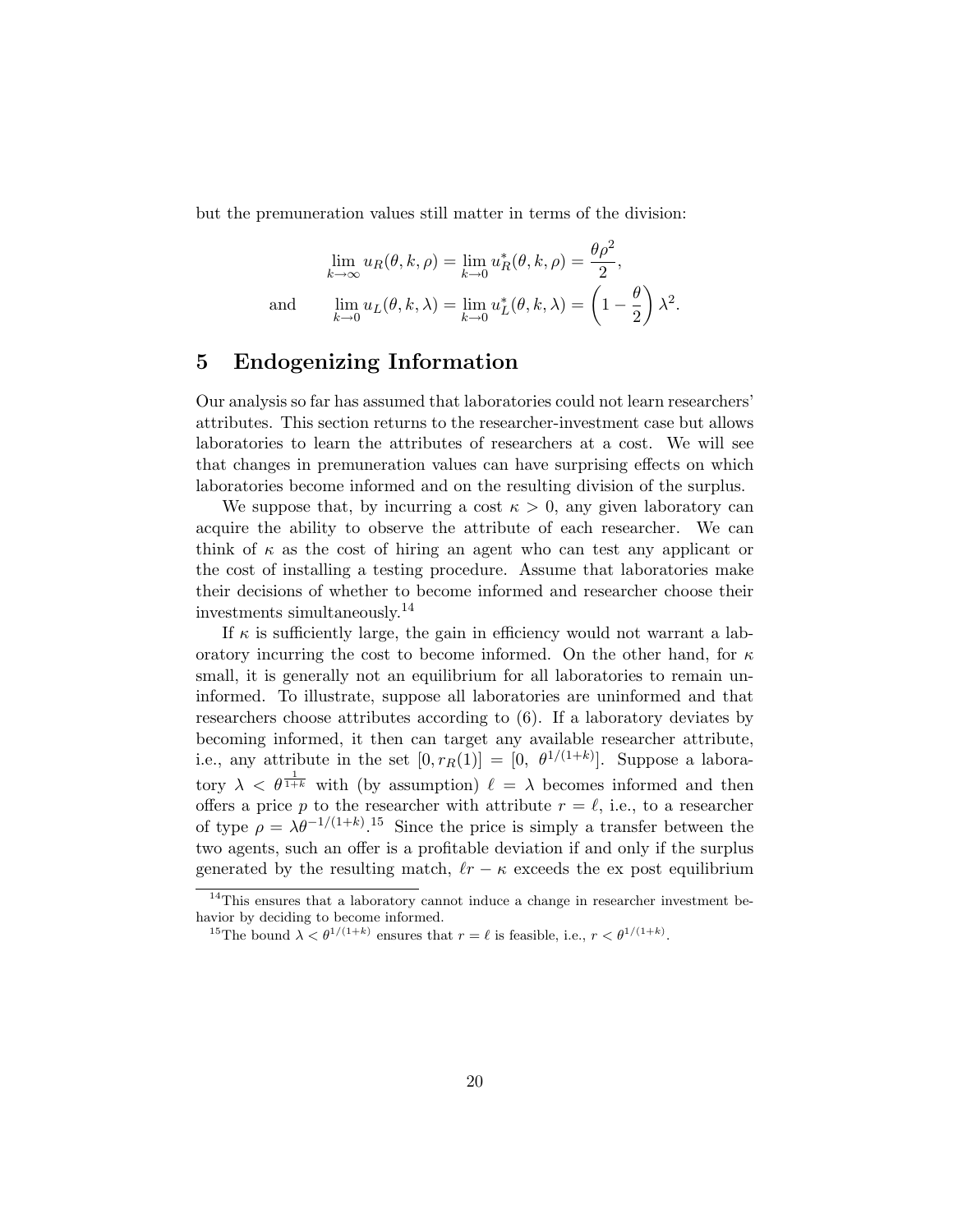payoffs of the two agents (using  $(8)-(9)$  $(8)-(9)$  $(8)-(9)$  for the first equality):

$$
u_L(\theta, k, \lambda) + u_R(\theta, k, \lambda \theta^{-1/(1+k)}) + c(\lambda, \lambda \theta^{-1/(1+k)})
$$
  
=  $\left[ \frac{1}{2} \theta^{1/(1+k)} (2 - \theta) + \frac{k}{2(2+k)} \theta^{k/(1+k)} + \frac{1}{(2+k)} \theta^{k/(1+k)} \right] \lambda^2$   
=  $\frac{\theta^{1/(1+k)}}{2} \left[ 2 - \theta + \theta^{(k-1)/(1+k)} \right] =: g(\theta) \lambda^2.$ 

A straightforward calculation verifies the inequality  $g(\theta) < 1$  for all interior  $\theta$  (in particular,  $g(1) = 1$ ,  $g'(1) = 0$  and g is concave).

Thus for  $\kappa > 0$  but not too large, in equilibrium, some laboratories will choose to become informed. However, it is clear that not all laboratories will choose to become informed, since laboratories with types near 0 cannot under any circumstance generate sufficient surplus to cover the cost  $\kappa$ .

A natural hypothesis is that for positive but not too large  $\kappa$ , there will be a *hybrid* equilibrium characterized by a threshold  $\lambda$  with laboratories  $\lambda > \lambda$  incurring the cost to become informed and laboratories with  $\lambda < \lambda$ not incurring the cost.

In such an equilibrium, informed laboratories are priced by a function  $\hat{p}: [\lambda, 1] \times \mathbb{R}_+ \to \mathbb{R}_+$ , where  $\hat{p}(\ell, r)$  is the price paid by researcher of attribute r to laboratory of attribute  $\ell$ . We extend  $\hat{p}$  to  $[0, 1] \times \mathbb{R}_+$  to cover uninformed laboratories by requiring  $\hat{p}$  to be independent of r for  $\ell < \lambda$ . Researcher  $\rho$ maximizes

<span id="page-23-0"></span>
$$
\max_{\ell,r} \theta \ell r - \hat{p}(\ell,r) - \frac{r^{2+k}}{(2+k)\rho^k}.\tag{12}
$$

**Definition 3** A price function  $\hat{p}$ , cutoff  $\tilde{\lambda} \in [0,1]$ , and researcher choices  $(\ell_R, r_R)$  constitute a hybrid equilibrium if

- 1. for every  $\rho \in [0,1]$ , the choice  $(\ell_R(\rho), r_R(\rho))$  solves [\(12\)](#page-23-0),
- 2. for every  $\ell \in [0, \tilde{\lambda}],$  for all r and r',  $\hat{p}(\ell, r) = \hat{p}(\ell, r'),$
- 3. no laboratory  $\lambda \in [1, \tilde{\lambda})$  strictly prefers to be informed at a cost of  $\kappa$ ,
- 4. no laboratory  $\lambda \in [\tilde{\lambda}, 1]$  strictly prefers to be uninformed,
- 5. every researcher and laboratory earns nonnegative payoffs, and
- 6.  $\ell_R$  is market-clearing.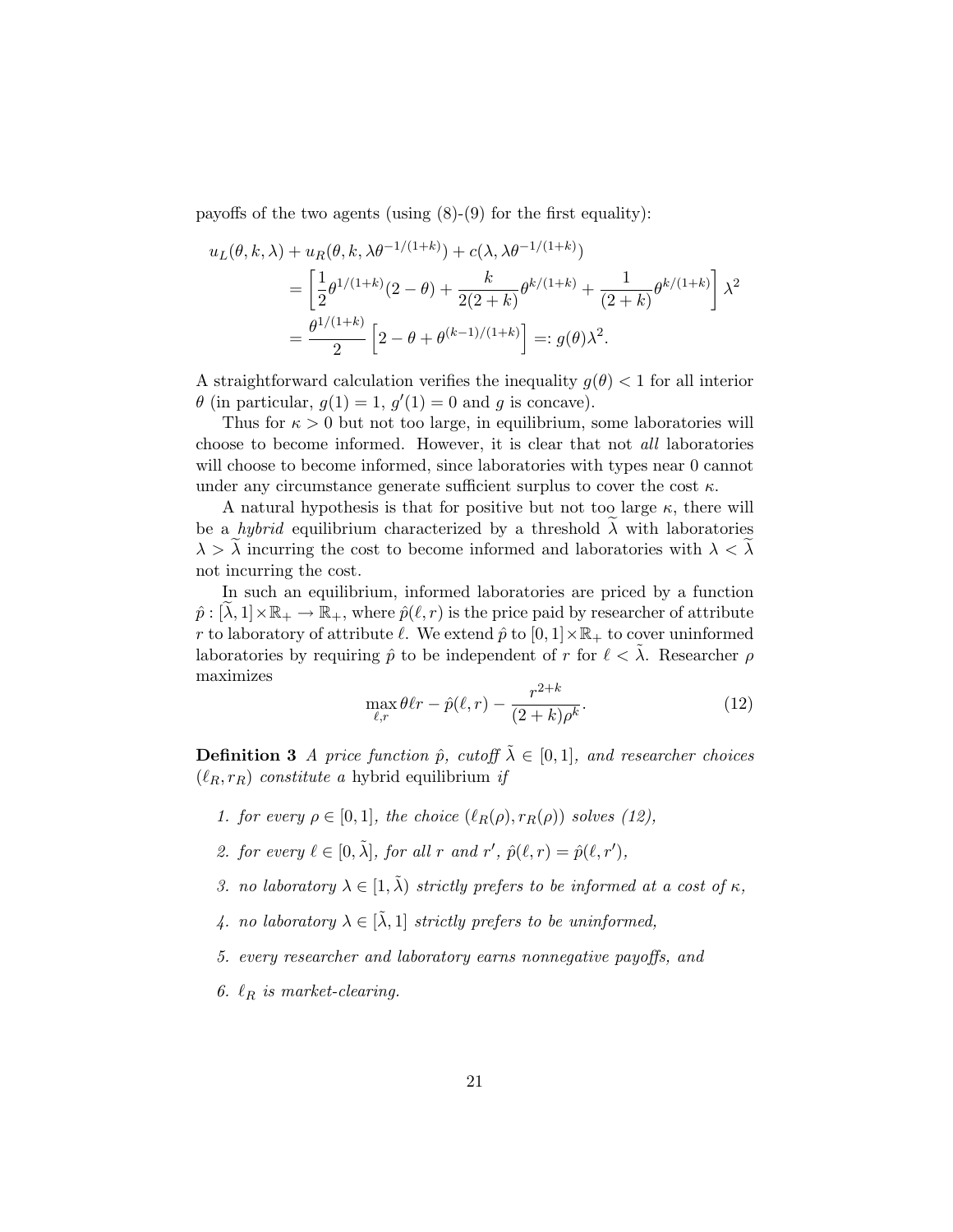

<span id="page-24-0"></span>Figure 4: The researcher attribute choice function for the case  $k = 1, \kappa = \frac{5}{96}$ ,  $\theta = \frac{1}{4}$  $\frac{1}{4}$ , and  $\widetilde{\lambda} = \frac{1}{2}$  $\frac{1}{2}$  is illustrated on the left. At  $\widetilde{\lambda} = \frac{1}{2}$  $\frac{1}{2}$ , the efficiency gain from efficient investments equals  $\frac{5}{96}$ .

Intuitively, higher type researchers choose higher attributes, and match with higher attribute laboratories. Market clearing then implies that researchers  $\rho \in [\lambda, 1]$  match with informed laboratories and so choose efficient investments.

We present here a hybrid equilibrium for the case in which  $\kappa = \frac{5}{96}$ ,  $\theta = \frac{1}{4}$  $\frac{1}{4}$  and  $k = 1$  (thus  $\theta^{\frac{1}{1+k}} = \frac{1}{2}$  $(\frac{1}{2})$ , and with switch point  $\tilde{\lambda} = \frac{1}{2}$  $\frac{1}{2}$ , and then examine its comparative statics. See Appendix [C](#page-31-1) for the analysis of general parameter values that underlies our discussion here.

The left panel of Figure [4](#page-24-0) shows the researchers' investment levels, which jump at  $\lambda$  as researchers switch from the investments appropriate for matching with uninformed laboratories (described in  $(6)$ ) to the efficient levels appropriate for matching with informed laboratories. Despite this discontinuity in investments, the payoffs of both researchers and laboratories must be continuous as their indices move across index  $\lambda$ , since otherwise an agent just on the low-payoff side of  $\lambda$  would have an incentive to make the same investment as that of an agent just on the other side (high-payoff) of  $\lambda$ . This joint indifference implies that at the switch point  $\lambda$  the gain in surplus equals the cost  $\kappa$  of becoming informed. Figure [4](#page-24-0) (right panel) shows that the threshold pair  $\tilde{\lambda} = \frac{1}{2}$  $\frac{1}{2}$  gives an efficiency gain of  $\frac{5}{96}$ , which equals the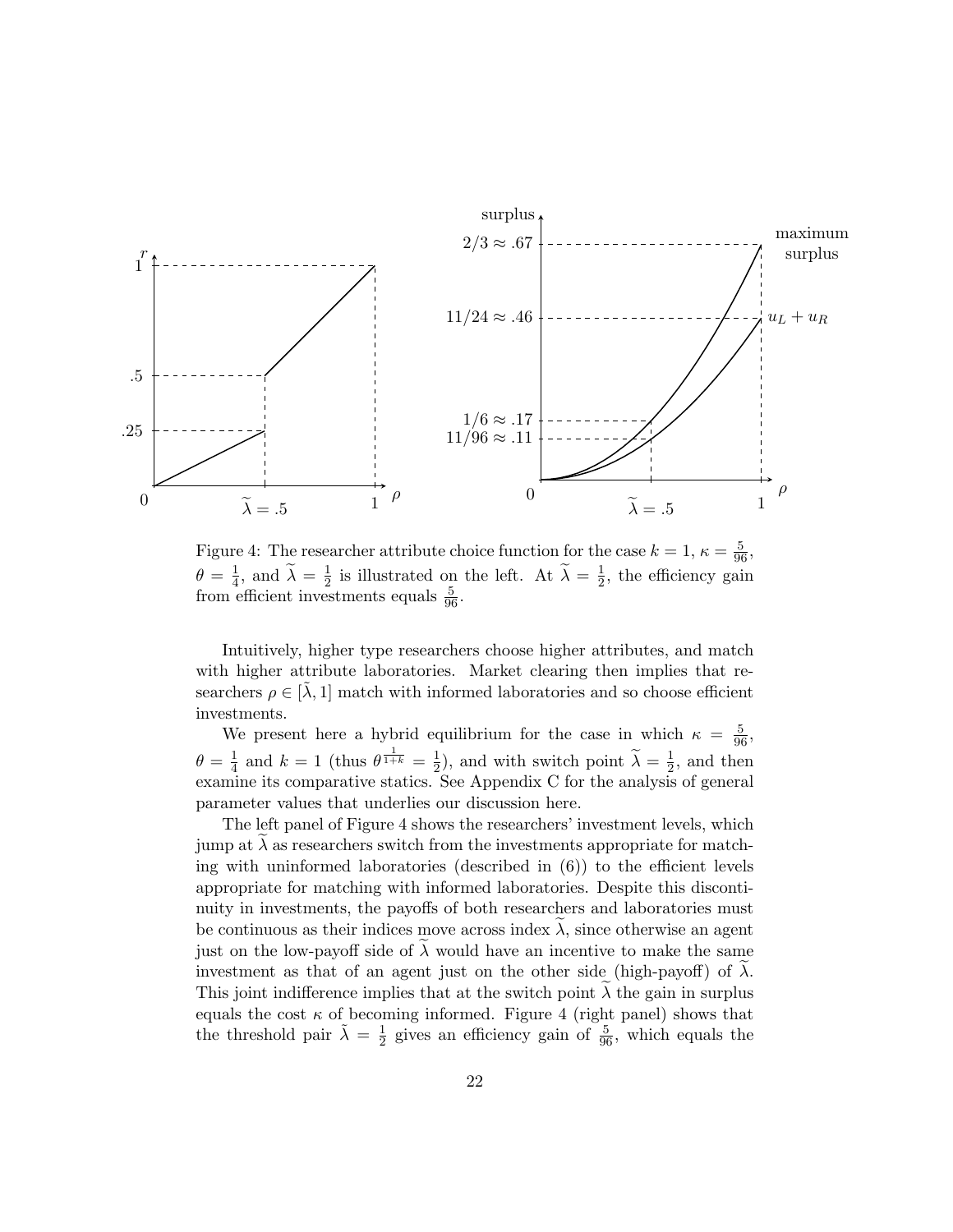assumed value of  $\kappa$ .

The equilibrium price function is given by

$$
\hat{p}(\ell,r) = \begin{cases} \frac{1}{16}\ell^2, & \text{if } \ell < \frac{1}{2},\\ \frac{1}{2}\ell^2 - \frac{3}{4}r\ell + \frac{7}{192}, & \text{if } \ell \geq \frac{1}{2}. \end{cases}
$$

For  $\ell < \frac{1}{2}$ ,  $\hat{p}(\ell, r)$  is given by [\(7\)](#page-13-2), while for  $\ell \geq \frac{1}{2}$  $\frac{1}{2}$ , the price function is determined by the requirement that payoffs are continuous at  $\frac{1}{2}$  and that efficient investments are optimal for the high index researchers. A researcher choosing an uninformed laboratory  $\ell = \frac{1}{2}$  $\frac{1}{2}$  pays a price of  $\frac{1}{64}$ . The price paid by a researcher choosing  $r = \frac{1}{2}$  $\frac{1}{2}$  to an informed laboratory  $\ell = \frac{1}{2}$  $rac{1}{2}$  is lower, taking the *negative* value of  $-\frac{5}{192}$ , compensating the researcher for the upward jump in investment from  $\frac{1}{4}$  to  $\frac{1}{2}$ . Figure [5](#page-26-0) illustrates the resulting payoff functions, which have a kink but not a discontinuity at  $\frac{1}{2}$ .

If the fixed cost of information  $\kappa$  decreased, the threshold  $\lambda$  that determines which laboratories decide to invest would decrease, until the net surplus increase that is a consequence of the threshold laboratory's becoming informed again equals  $\kappa$ .

More interesting is the role of premuneration values in determining who becomes informed, and the resulting payoffs. As  $\theta$  decreases, researchers' investments decrease, and hence the inefficiency associated with any matched pair increases. The threshold for laboratories to become informed must then decrease, in order for the gain from becoming informed to be equal to  $\kappa$ . Hence, the extent of information acquisition increases as the researchers' premuneration value share decreases.

Not only does the threshold change in response to changes in  $\theta$ , but the division of the surplus between laboratories and researchers is affected. If all laboratories are informed (such as would arise if  $\kappa = 0$ ), investments are efficient and laboratory and researcher payoffs are *independent* of  $\theta$ . In contrast, when  $\kappa > 0$ , as illustrated in Figure [5,](#page-26-0) the premuneration values affect the location of the threshold, and so affect all agents' payoffs, including those involving fully informed laboratories. For example, under the lower premuneration value share of  $\theta = \frac{1}{9}$  $\frac{1}{9}$ , all researchers matched with uninformed laboratories have a lower payoff than under  $\theta = \frac{1}{4}$  $\frac{1}{4}$ . However, all researchers matched with informed laboratories under  $\theta = \frac{1}{4}$  $\frac{1}{4}$  are strictly better off under the lower premuneration value share of  $\theta = \frac{1}{9}$  $\frac{1}{9}$ . Moreover, all laboratories prefer the scenario of the higher researcher premuneration value share of  $\frac{1}{4}$ .

Finally, hybrid equilibria do not exist for all parameters, and in particular do not exist if researchers' premuneration values are too large. If we fix  $\kappa$ ,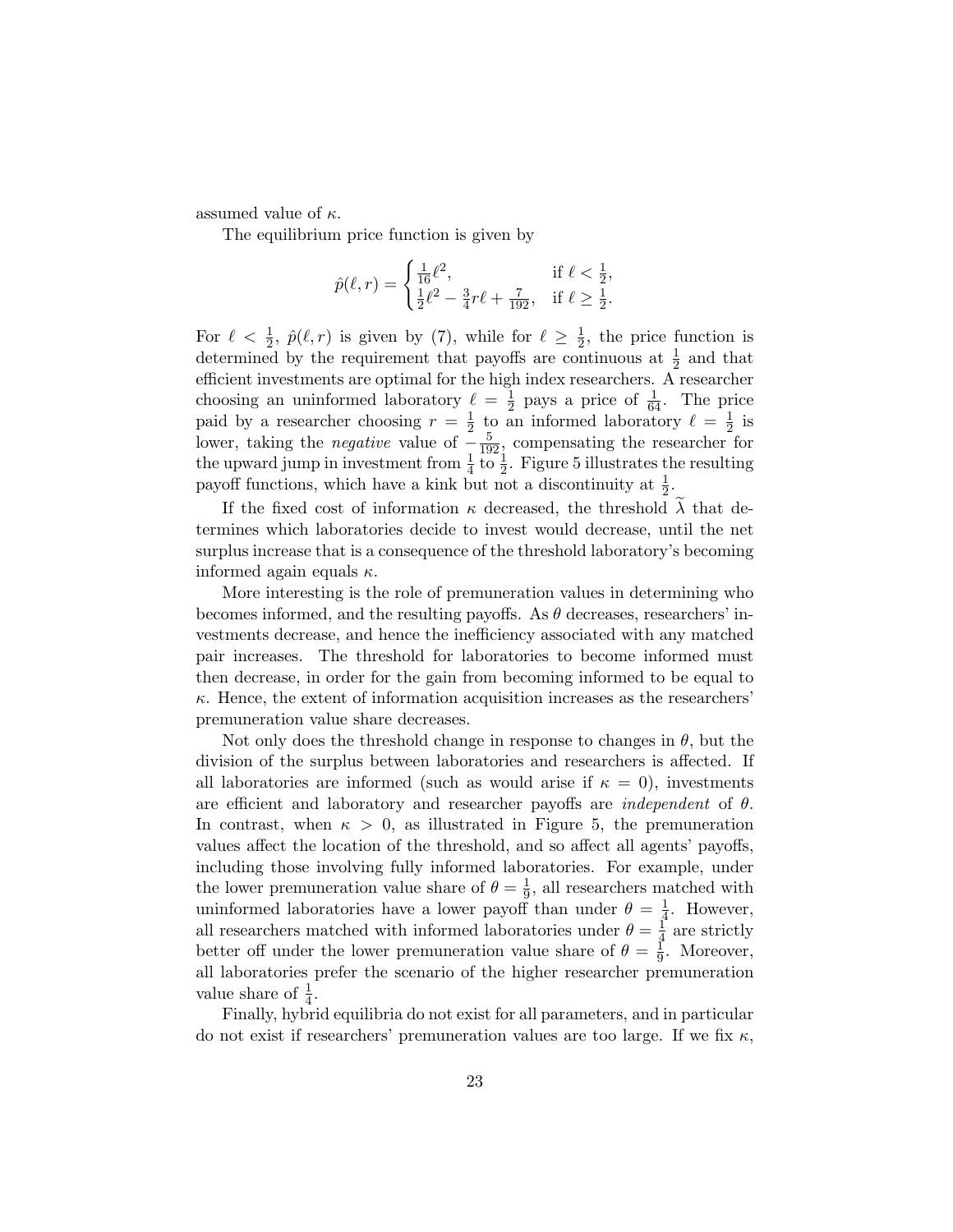

<span id="page-26-0"></span>Figure 5: Payoffs in the hybrid equilibrium for the case  $k = 1$ , for  $\lambda \leq .6$ . The cost of becoming informed is  $\kappa = \frac{1}{6} - \frac{11}{96} = \frac{5}{96}$ . Two values of  $\theta$ are illustrated,  $\theta = \frac{1}{4}$  $\frac{1}{4}$  (which implies  $\widetilde{\lambda} = \frac{1}{2}$  $\frac{1}{2}$ ) and  $\theta = \frac{1}{9}$  $\frac{1}{9}$  (which implies  $\widetilde{\lambda}' \approx .388$ . The expressions for  $\theta = \frac{1}{9}$  $\frac{1}{9}$  are indicated by a prime. For  $\lambda$  below  $\tilde{\lambda}$ , laboratory payoffs are given by  $u<sub>L</sub>$ , while for indices above  $\tilde{\lambda}$ , they are given by  $\hat{u}_L - \kappa + \phi$ . For  $\rho$  below  $\tilde{\lambda}$ , researcher payoffs are given by  $u_R$ , while for indices above  $\lambda$ , they are given by  $\hat{u}_R - \phi$ . The constant in the price function [\(C.3\)](#page-32-1) is  $\phi = \frac{7}{192}$  for  $\theta = \frac{1}{4}$  $\frac{1}{4}$ , and  $\phi' = \frac{65}{2688} \approx .024$  for  $\theta = \frac{1}{9}$  $\frac{1}{9}$ .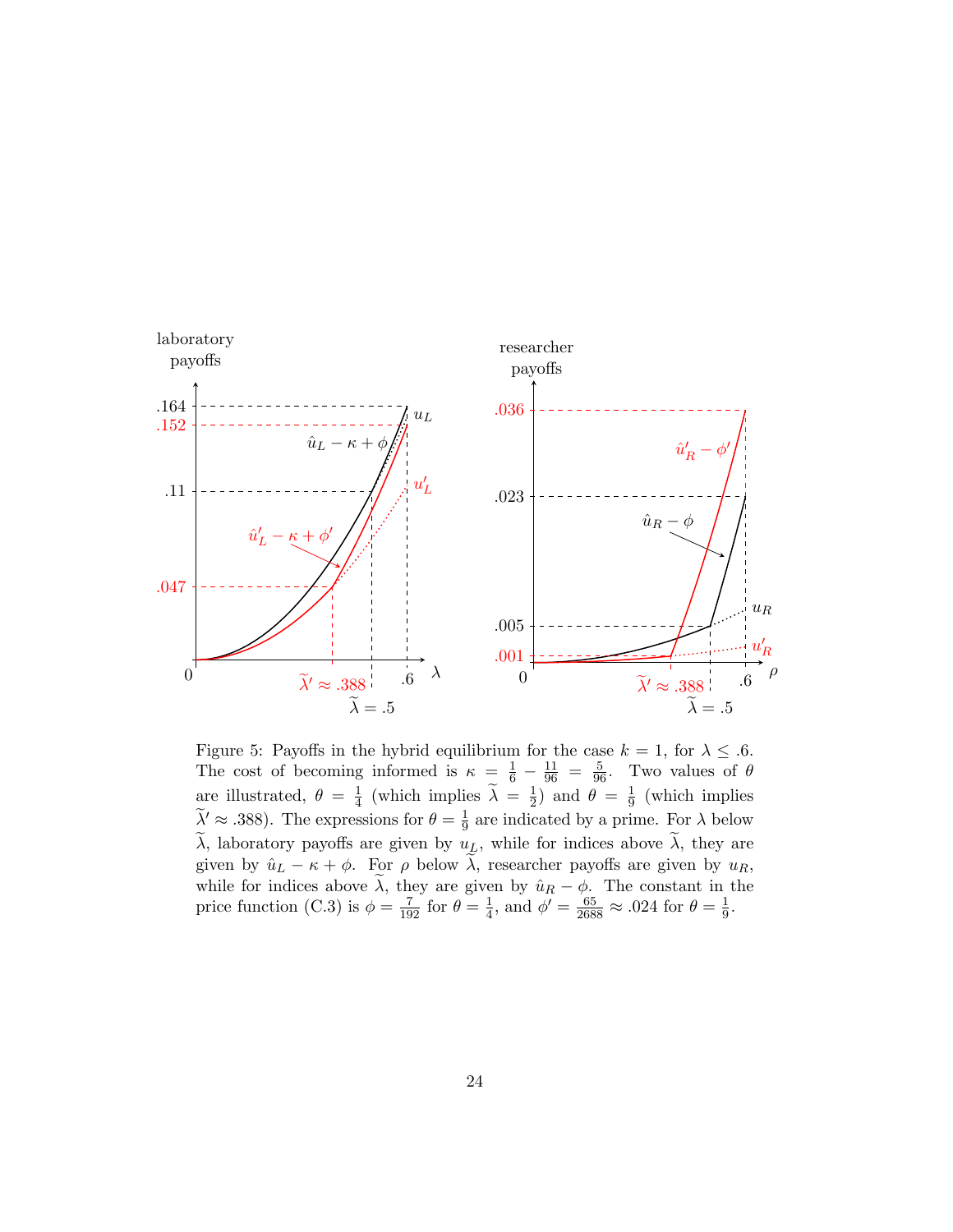laboratories close to  $\lambda = 1$  will have vanishingly small possible gains from acquiring information as  $\theta$  goes to 1, and hence will choose not to become informed.

# <span id="page-27-0"></span>A Appendix: Proofs

**Proof of Lemma [1.](#page-11-3)** En route to a contradiction, suppose  $p$  is not strictly increasing. Then there are two laboratories  $\ell' < \ell$  satisfying  $p(\ell') \geq p(\ell)$ . But then no researcher will choose laboratory  $\ell'$  — why pay just as much or more for an inferior laboratory? Hence,  $\ell_R$  cannot be market clearing. Continuity similarly follows from the observation that if the function  $p$  takes an upward jump at  $\ell'$ , then there will be an interval of laboratories  $(\ell', \ell' + \varepsilon)$ that will be unchosen by researchers, again contradicting our assumption that  $\ell_R$  is market clearing.

**Proof of Lemma [2.](#page-11-4)** We first argue that  $r_R$  is weakly increasing. Suppose not, so that there exist researchers  $\hat{\rho} > \rho$  such that  $\hat{r} = r_R(\hat{\rho}) < r_R(\rho) = r$ . Since researchers are optimizing in their attribute and laboratory choices,

$$
\theta \ell_R(\rho) r - p(\ell_R(\rho)) - \frac{r^{2+k}}{(2+k)\rho^k} \geq \theta \ell_R(\hat{\rho}) \hat{r} - p(\ell_R(\hat{\rho})) - \frac{\hat{r}^{2+k}}{(2+k)\rho^k}
$$

and

$$
\theta \ell_R(\hat{\rho})\hat{r} - p(\ell_R(\hat{\rho})) - \frac{\hat{r}^{2+k}}{(2+k)\hat{\rho}^k} \geq \theta \ell_R(\rho)r - p(\ell_R(\rho)) - \frac{r^{2+k}}{(2+k)\hat{\rho}^k},
$$

which can be added to give

$$
\frac{r^{2+k}}{(2+k)\rho^k} + \frac{\hat{r}^{2+k}}{(2+k)\hat{\rho}^k} \le \frac{\hat{r}^{2+k}}{(2+k)\rho^k} + \frac{r^{2+k}}{(2+k)\hat{\rho}^k},
$$

a contradiction.

We now argue that  $r_R$  is strictly increasing. If  $r_R$  is not strictly increasing, there exist  $\hat{\rho} > \rho$  such that  $\ell_R(\hat{\rho}) = \hat{\ell} > 0$  and  $\hat{r} = r_R(\hat{\rho}) = r = r_R(\rho)$ , and so  $\ell$  is an optimal choice for both  $\rho$  and  $\rho$  at r. Since  $\ell_R$  is market clearing, we can assume  $\ell_R(\hat{\rho}) = \hat{\ell} > 0$ . But this implies that  $\rho$ 's choice of  $r = \hat{r}$  must be optimal given  $\ell$ . But this is impossible (since the marginal cost of attributes is strictly decreasing in  $\rho$ ).

**Proof of Lemma [3.](#page-11-5)** We first argue that in equilibrium, the researcher laboratory-choice function is strictly increasing. Let  $\hat{\rho} > \rho$  and hence, from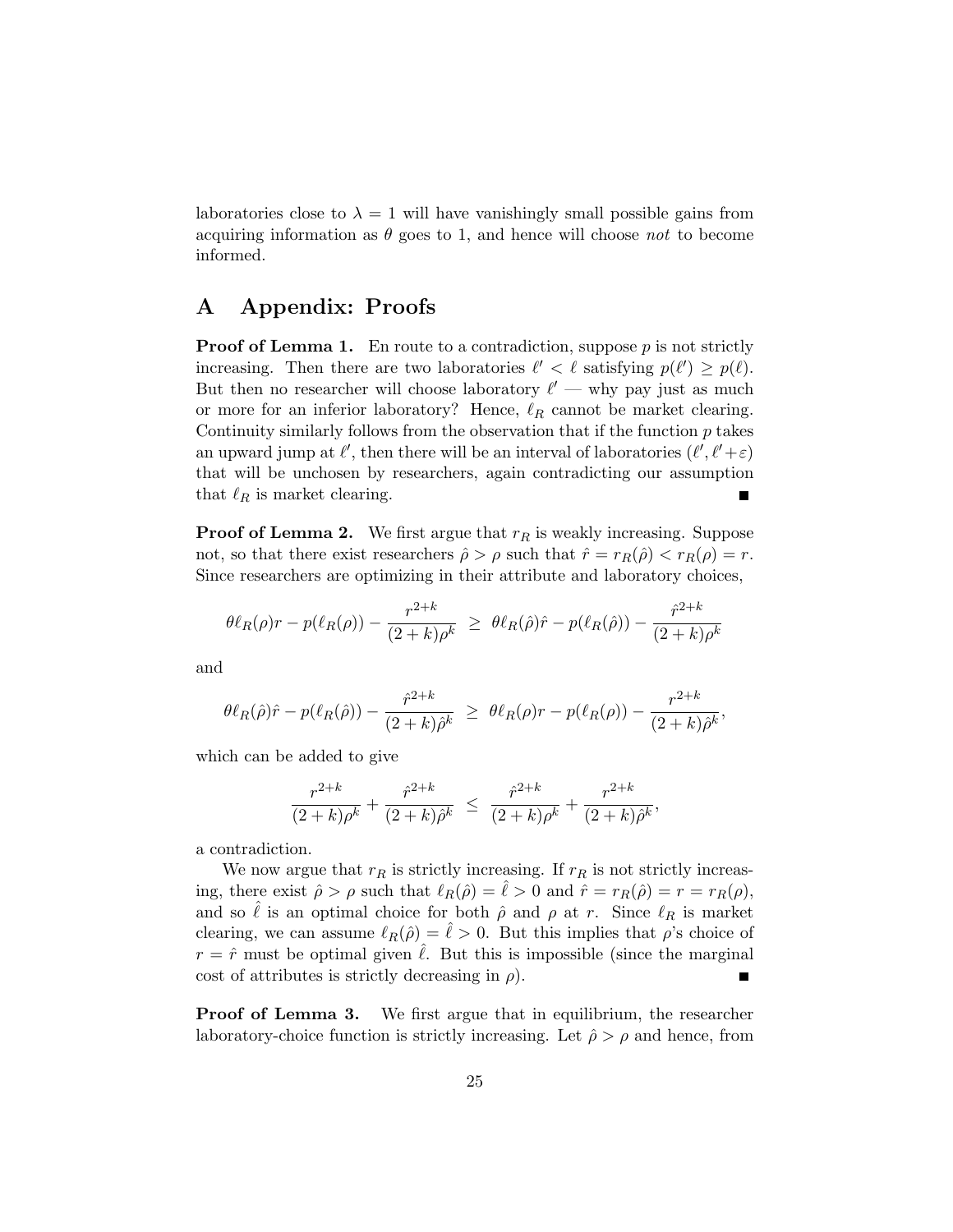Lemma [2,](#page-11-4)  $\hat{r} = r_R(\hat{\rho}) > r_R(\rho) = r$ . We need to show that  $\hat{\ell} = \ell_R(\hat{\rho}) >$  $\ell_R(\rho) = \ell$ . Suppose this is not the case. Then since researchers with attributes  $r$  and  $\hat{r}$  are optimizing in their choice of laboratories, we have

$$
\begin{array}{rcl}\n\theta \ell r - p(\ell) & \geq & \theta \hat{\ell} r - p(\hat{\ell}) \\
\text{and} & \theta \hat{\ell} \hat{r} - p(\hat{\ell}) & \geq & \theta \ell \hat{r} - p(\ell),\n\end{array}
$$

which can be added to give

$$
\ell r + \hat{\ell}\hat{r} \ge \hat{\ell}r + \ell \hat{r},
$$

which is impossible if  $\hat{\ell} \leq \ell$ .

The conclusion of the lemma then follows from equilibrium  $\ell_R$  being a strictly increasing and measure-preserving map from  $[0, 1]$  onto  $[0, 1]$ : Fixing  $\rho \in [0, 1]$ , and recalling footnote [9,](#page-10-1) we have  $\mu\{\ell | \ell = \ell_R(\hat{\rho}) \text{ for } \hat{\rho} \in [0, \rho]\} =$  $\mu([0, \ell_R(\rho)]) = \ell_R(\rho)$ , and so  $\rho = \mu([0, \rho]) = \ell_R(\rho)$ .

**Proof of Proposition [4.](#page-18-1)** We first note that, under the specified price function, the researcher chooses  $\ell$  to maximize

$$
\theta\ell\rho-\frac{\theta\ell^2}{2\alpha},
$$

so that

$$
\ell = \alpha \rho,
$$

which is the hypothesized form of  $\ell_R^*$ .

Market clearing is immediate. It remains to confirm the optimality of laboratory behavior. Laboratory  $\lambda$  chooses  $\ell$  to maximize

$$
(1 - \theta) \frac{\ell^2}{\alpha} + \frac{\theta \ell^2}{2\alpha} - \frac{\ell^{2+k}}{(2+k)\lambda^k}.
$$

The first order condition is

$$
2(1 - \theta)\frac{\ell}{\alpha} + \frac{\theta\ell}{\alpha} - \frac{\ell^{1+k}}{\lambda^k} = 0,
$$

implying

$$
\ell = \left(\frac{2-\theta}{\alpha}\right)^{1/k} \lambda,
$$

which equals  $\alpha\lambda$  when  $\alpha = (2 - \theta)^{\frac{1}{1+k}}$ .

Г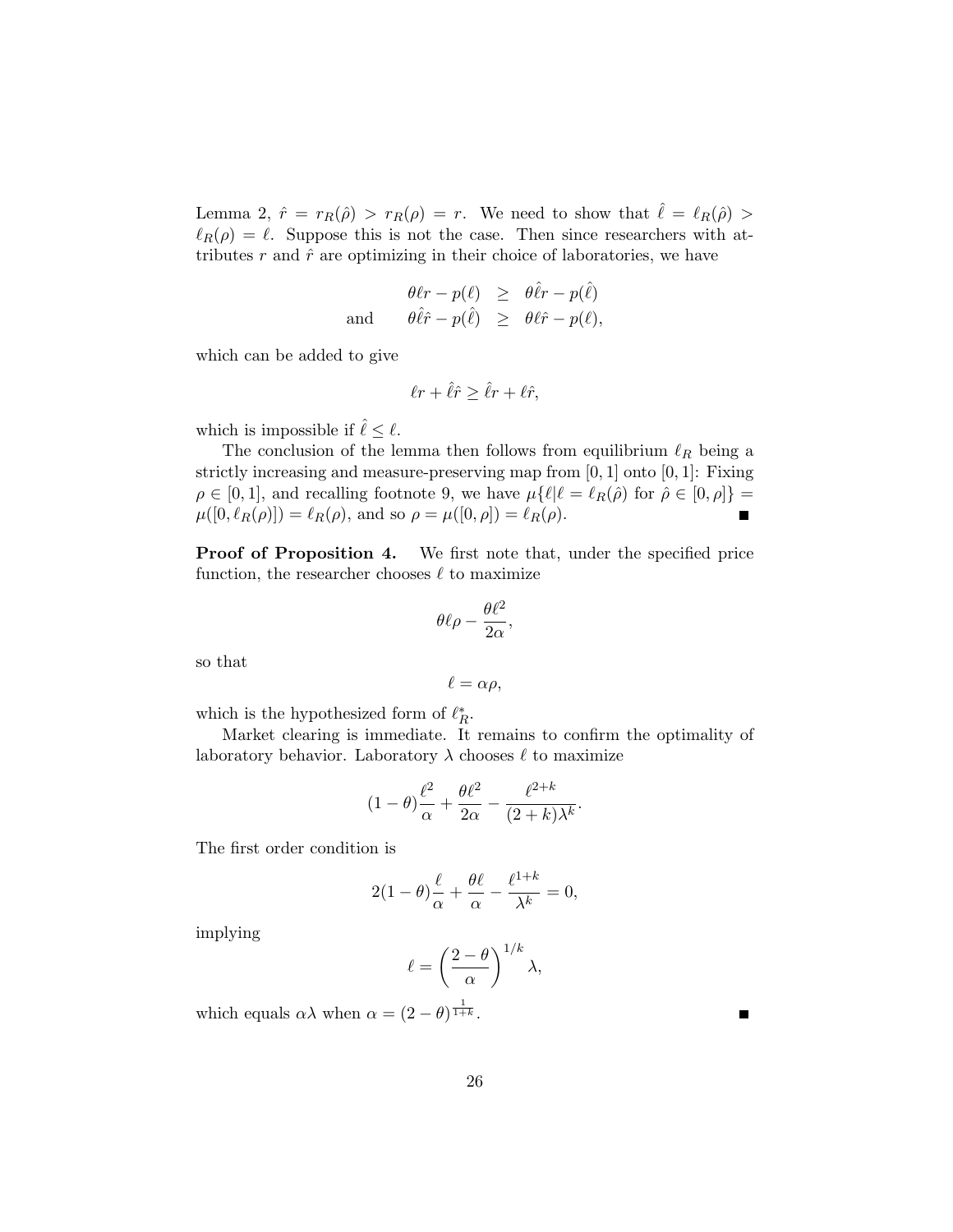# <span id="page-29-0"></span>B Appendix: A More General Cost Function

### <span id="page-29-1"></span>B.1 The Cost Function

We showed in the text that for the researcher-investment case, investments converged to efficient levels when  $k \to \infty$ , that is, when competition among researchers vanishes. For the cost function we employ for our main analysis, investment costs become insignificant, and one might think that it is the vanishing investment cost that underlies the convergence to efficiency. We demonstrate in this section that it is not necessary for investment costs to vanish for convergence to efficient investments. We do this by examining a more general class of cost functions, and show that investments converge to efficient levels as  $k \to \infty$  even when costs do not vanish.

Consider the family of cost functions given by

$$
c(a,\sigma) = \frac{\beta a^{2+k}}{\sigma^k},
$$

where a is either r or  $\ell$  and  $\sigma$  is correspondingly either  $\rho$  or  $\lambda$ , and  $\beta \in \mathbb{R}_+$ may be a function of  $k$ . For the model in the main body of the paper,

$$
\beta = (2+k)^{-1}
$$

.

We now examine below a subfamily of this general class of cost functions with

$$
\beta = \gamma^{-(1+k)}.
$$

We first note that for the general class of cost functions with  $c(a, \sigma)$  =  $\beta a^{2+k}$  $\frac{a^{2+n}}{\sigma^k}$ , maximizing the net surplus requires, as in [\(2\)](#page-12-5), matching indices and then, for each  $\sigma$ , choosing a to maximize

$$
\sigma a - \frac{\beta a^{2+k}}{\sigma^k}.
$$

Letting

$$
\eta = [\beta(2+k)]^{-1/(1+k)},
$$

the maximizing value of a is  $\eta\sigma$ , and the maximized value of the surplus is  $(1 + k)\eta\sigma^2/(2 + k).$ 

If  $\beta = (2 + k)^{-1}$ , as in the cost functions in the body of the paper, then  $\eta = 1$  for all k. and we recover the efficient investments (cf. [\(3\)](#page-12-6)). If instead  $\beta = \gamma^{-(1+k)}$ , as the class of cost function we examine below,

$$
\eta = [\beta(2+k)]^{-1/(1+k)}
$$
  
=  $\gamma(2+k)^{-1/(1+k)}$   
 $\rightarrow \gamma$  as  $k \rightarrow \infty$ ,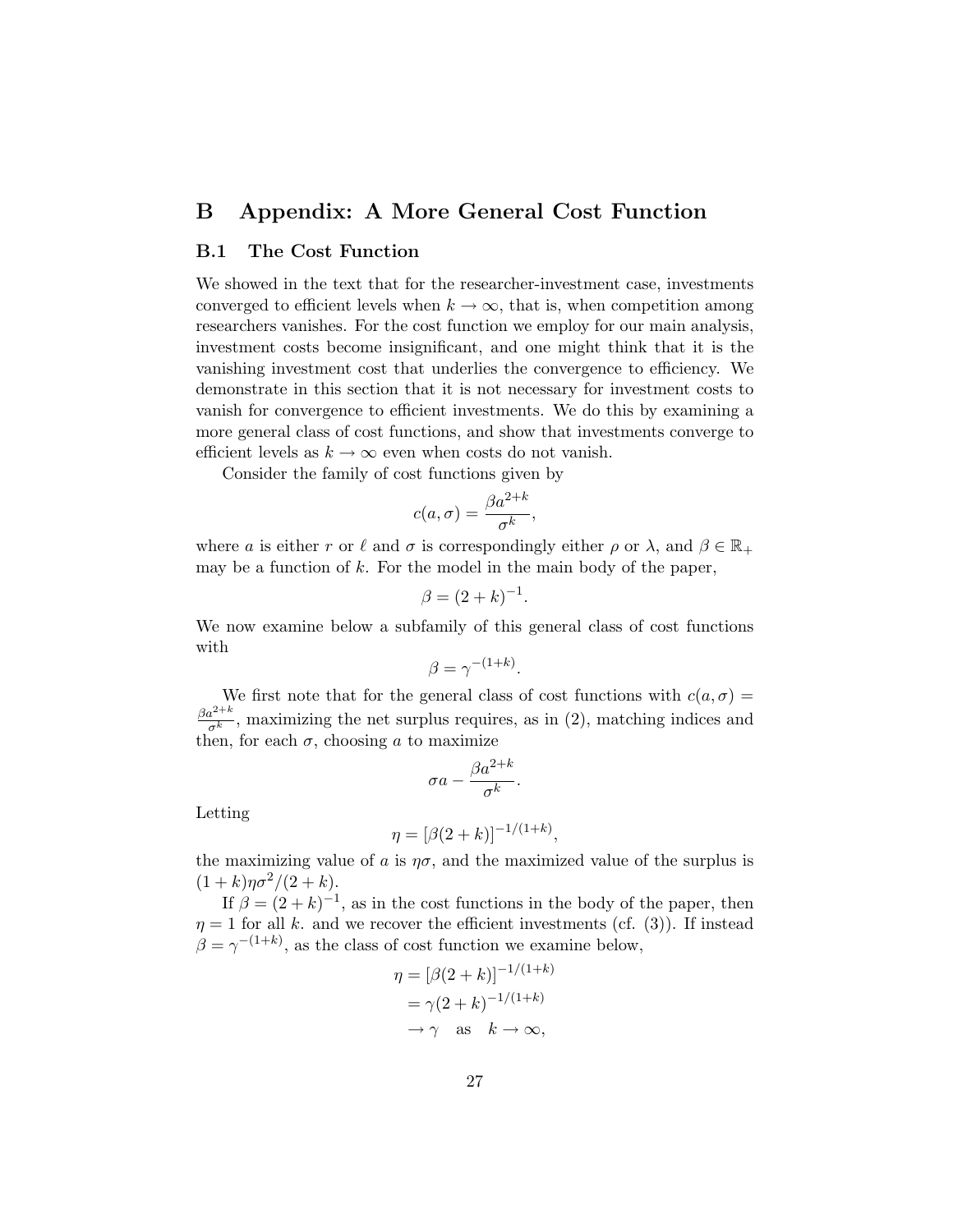since

$$
\lim_{k \to \infty} (2 + k)^{-1/(1+k)} = \exp \left\{ \lim_{k \to \infty} \frac{-1}{1+k} \log(2 + k) \right\} = e^0 = 1.
$$

### <span id="page-30-0"></span>B.2 Equilibrium

We now calculate the equilibrium of the researcher-invests model for this class of cost functions. Lemmas [1](#page-11-3)[–3](#page-11-5) hold for this class of cost functions (the same proofs are valid), and we need only determine the equilibrium price function  $p$  and researcher attribute function  $r_R$ . It is straightforward to verify that the following describes a matching equilibrium:

$$
p(\ell) = \frac{1}{2} \eta \theta^{(2+k)/(1+k)} \ell^2
$$

and

<span id="page-30-1"></span>
$$
r_R(\rho) = \eta \theta^{1/(1+k)} \rho.
$$

Payoffs are given by

$$
u_R(\theta, k, \rho) = \theta \eta \theta^{1/(1+k)} \rho^2 - \frac{1}{2} \eta \theta^{(2+k)/(1+k)} \rho^2 - \frac{\beta (\eta \theta^{1/(1+k)} \rho)^{2+k}}{\rho^k}
$$
  

$$
= \frac{1}{2} \eta \theta^{(2+k)/(1+k)} \rho^2 \left\{ 1 - 2\beta \eta^{1+k} \right\}
$$
  

$$
= \frac{1}{2} \eta \theta^{(2+k)/(1+k)} \rho^2 \left\{ 1 - \frac{2}{2+k} \right\}
$$
  

$$
= \frac{k \eta \theta^{(2+k)/(1+k)} \rho^2}{2(2+k)}
$$
 (B.1)

and

<span id="page-30-2"></span>
$$
u_L(\theta, k, \lambda) = (1 - \theta) \frac{\eta \theta^{(2+k)/(1+k)} \lambda^2}{\theta} + \frac{1}{2} \eta \theta^{(2+k)/(1+k)} \lambda^2
$$
  
=  $\frac{1}{2} \eta \theta^{1/(1+k)} \lambda^2 (2 - 2\theta + \theta)$   
=  $\frac{1}{2} \eta \theta^{1/(1+k)} \lambda^2 (2 - \theta).$  (B.2)

For the case in which laboratories invest, a straightforward argument analogous to the proof of Proposition [4](#page-18-1) shows that the functions given in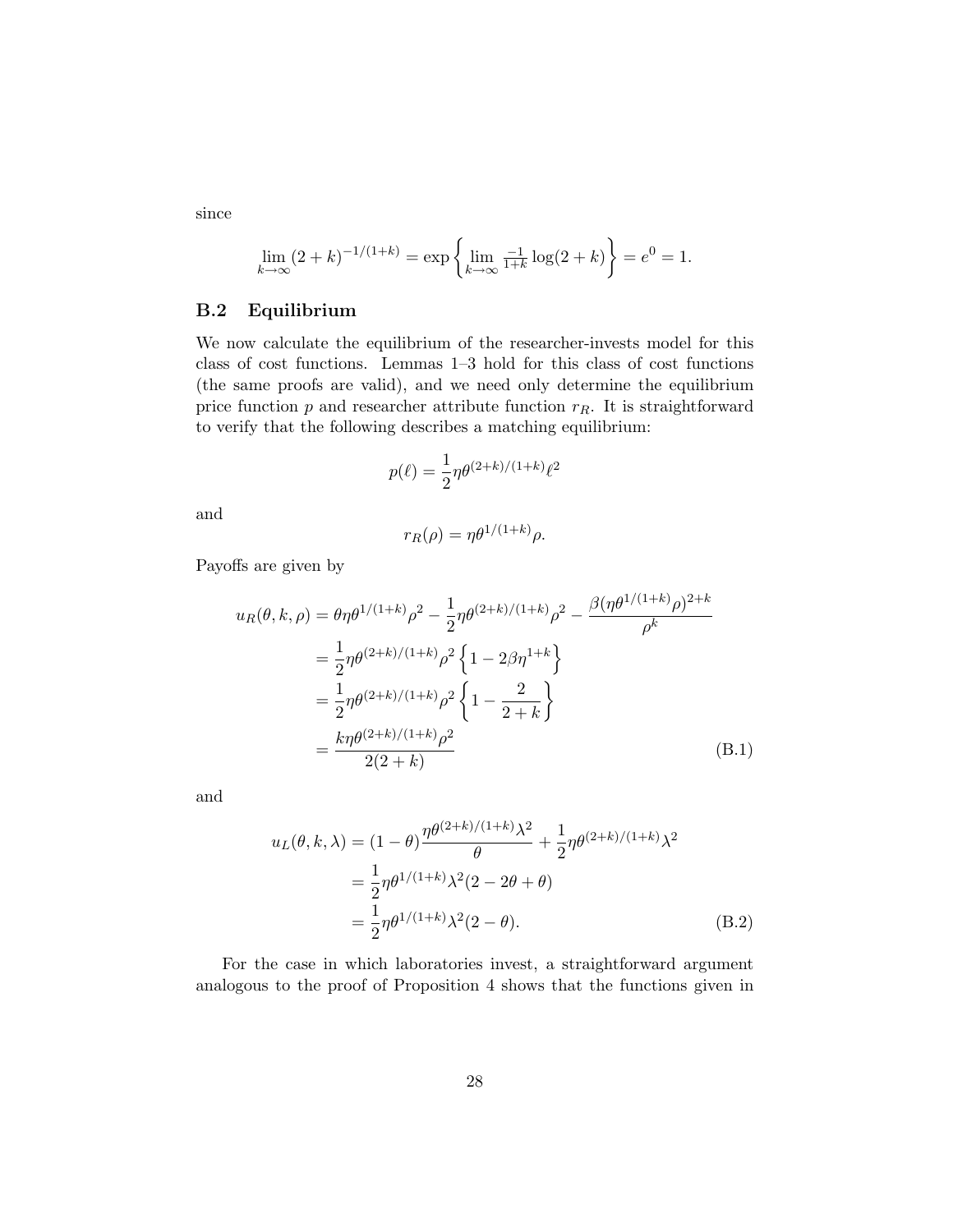that proposition, namely

$$
p^*(\ell) = \frac{\theta \ell^2}{2\alpha}, \quad \text{for } \ell \in \mathbb{R}_+, \tag{B.3}
$$

$$
r_L^*(\ell) = \ell/\alpha, \quad \text{for } \ell \in [0, \alpha], \tag{B.4}
$$

$$
\ell_L^*(\lambda) = \ell_R^*(\lambda) = \alpha \lambda, \quad \text{for } \lambda \in [0, 1], \tag{B.5}
$$

<span id="page-31-3"></span><span id="page-31-2"></span>.

constitute an equilibrium once the definition of  $\alpha$  is changed to

$$
\alpha = \eta (2 - \theta)^{1/(1 + k)} = \left(\frac{2 - \theta}{\beta (2 + k)}\right)^{1/(1 + k)}
$$

#### <span id="page-31-0"></span>B.3 The Effects of Competitiveness

The following proposition shows that the limit efficiency of the two scenarios (as k becomes large) is *not* due to the negligibility of costs in the limit.

**Proposition B.1** Suppose the cost to agent  $\sigma \in (0,1]$  of choosing attribute  $a \in \mathbb{R}_+$  is given by

$$
c(a,\sigma) = \frac{a^{2+k}}{\gamma^{1+k}\sigma^k},
$$

where  $\gamma \in (0,1)$ . The limit  $(as k \to \infty)$  maximum surplus is  $\gamma \sigma^2$ . Then,

$$
\lim_{k \to \infty} u_R(\theta, k, \rho) = \lim_{k \to 0} u_R^*(\theta, k, \rho) = \frac{\gamma \theta \rho^2}{2},
$$
  
and 
$$
\lim_{k \to 0} u_L(\theta, k, \lambda) = \lim_{k \to 0} u_L^*(\theta, k, \lambda) = \gamma \left(1 - \frac{\theta}{2}\right) \lambda^2.
$$

The results for the case in which researchers invest follow from  $(B.1)$ – [\(B.2\)](#page-30-2), while those for laboratory investments can be calculated from [\(B.3\)](#page-31-2)– [\(B.5\)](#page-31-3).

# <span id="page-31-1"></span>C Appendix: Endogenizing Information

This section presents the calculations behind the hybrid equilibrium of Section [5.](#page-22-0) Let

$$
\bar{\kappa}(\theta) := \frac{1}{(2+k)} \left[ 1 + k - (2+k) \theta^{1/(1+k)} + \theta^{(2+k)/(1+k)} \right].
$$

Since  $\bar{\kappa}(1) = 0$  and  $\kappa'(\theta) < 0$ , we have  $\bar{\kappa}(\theta) > 0$  for all  $\theta \in [0, 1)$ .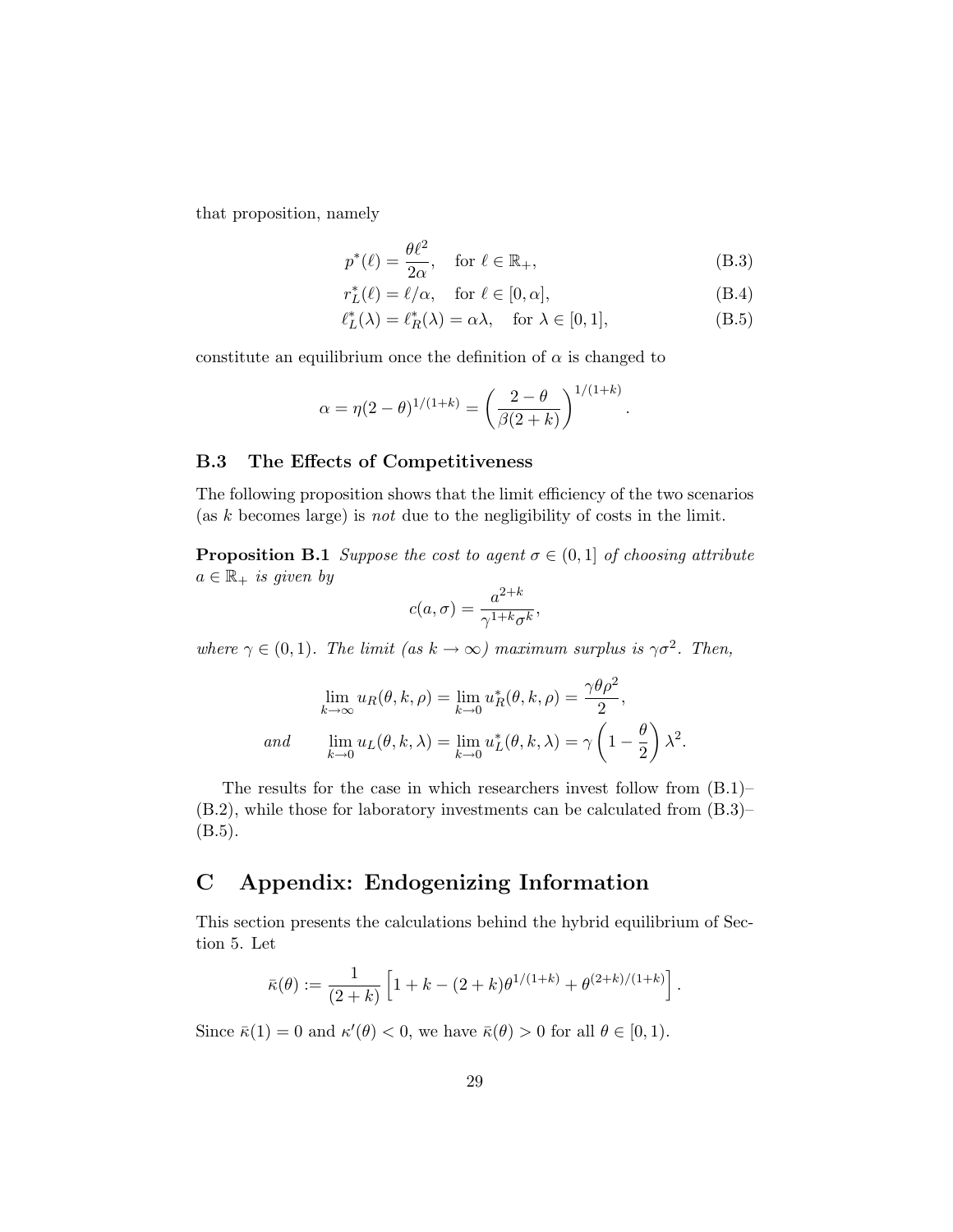Proposition C.1 Suppose

<span id="page-32-2"></span>
$$
2(2 - \theta)\bar{\kappa}(\theta) > \theta^{1/(1+k)}(1 - \theta)^2.
$$
 (C.1)

For any  $\kappa \in (\theta^2 \bar{\kappa}(\theta), \bar{\kappa}(\theta))$ , satisfying

<span id="page-32-3"></span>
$$
\frac{1}{2} \ge \kappa \left[ 1 - \frac{1}{2\bar{\kappa}(\theta)} \right] + \sqrt{\frac{\kappa}{\bar{\kappa}(\theta)}},\tag{C.2}
$$

there exists a hybrid equilibrium with switch point

$$
\widetilde{\lambda}=\sqrt{\frac{\kappa}{\bar{\kappa}(\theta)}}.
$$

For all  $\theta$ , the condition [\(C.1\)](#page-32-2) fails for sufficiently large k. Since,  $\lim_{k\to\infty} \bar{\kappa}(\theta) =$ 0, as researcher heterogeneity becomes large (and so researcher choices become efficient), the critical cost of becoming informed must converge to zero. If  $k = 1$ , then condition [\(C.1\)](#page-32-2) simplifies to

$$
f(\theta) := 8 - 4\theta + \theta^{1/2} \left\{ 16\theta - 15 - 5\theta^2 \right\} > 0.
$$

The function f has one root  $\tilde{\theta} \approx 0.629$  in the open interval  $(0, 1)$ , with  $f(\theta) > 0$  for  $\theta < \tilde{\theta}$  and  $f(\theta) < 0$  for  $\theta > \tilde{\theta}$ .

For  $k = 1$  and  $\theta = \frac{1}{4}$  $rac{1}{4}, \bar{\kappa}(\frac{1}{4})$  $\frac{1}{4}$ ) =  $\frac{5}{24}$ , and so  $\kappa = \frac{5}{96}$  is in the interval  $(\theta^2 \bar{\kappa}(\theta), \bar{\kappa}(\theta))$  and implies  $\tilde{\lambda} = \frac{1}{2}$  $\frac{1}{2}$ . These parameter values satisfy  $\lambda > \theta$ , [\(C.1\)](#page-32-2) and [\(C.2\)](#page-32-3).

#### <span id="page-32-0"></span>C.1 Informed Laboratories

This subsection characterizes the behavior and payoffs for the laboratories that are informed and the researchers with whom they match. We are interested in the case in which laboratories with indices in the interval  $[\lambda, 1]$ are informed, and (in equilibrium) match with researchers with the same set of indices. In this subsection, we accordingly suppose that researcher and laboratory indices are uniformly distributed on the interval  $[\lambda, 1]$ .

For appropriate values of  $\phi$ , the price function

<span id="page-32-1"></span>
$$
\hat{p}(\ell, r) = \phi + \frac{\ell^2}{2} - (1 - \theta)\ell r \tag{C.3}
$$

will clear markets with researcher  $\rho$  choosing the efficient  $\ell = \rho$  and  $r = \rho$ . In particular, researcher  $\rho$ 's payoff from  $\ell$  and r is

$$
\theta \ell r - \hat{p}(\ell, r) - \frac{r^{2+k}}{(2+k)\rho^k} = \ell r - \phi - \frac{1}{2}\ell^2 - \frac{r^{2+k}}{(2+k)\rho^k}.
$$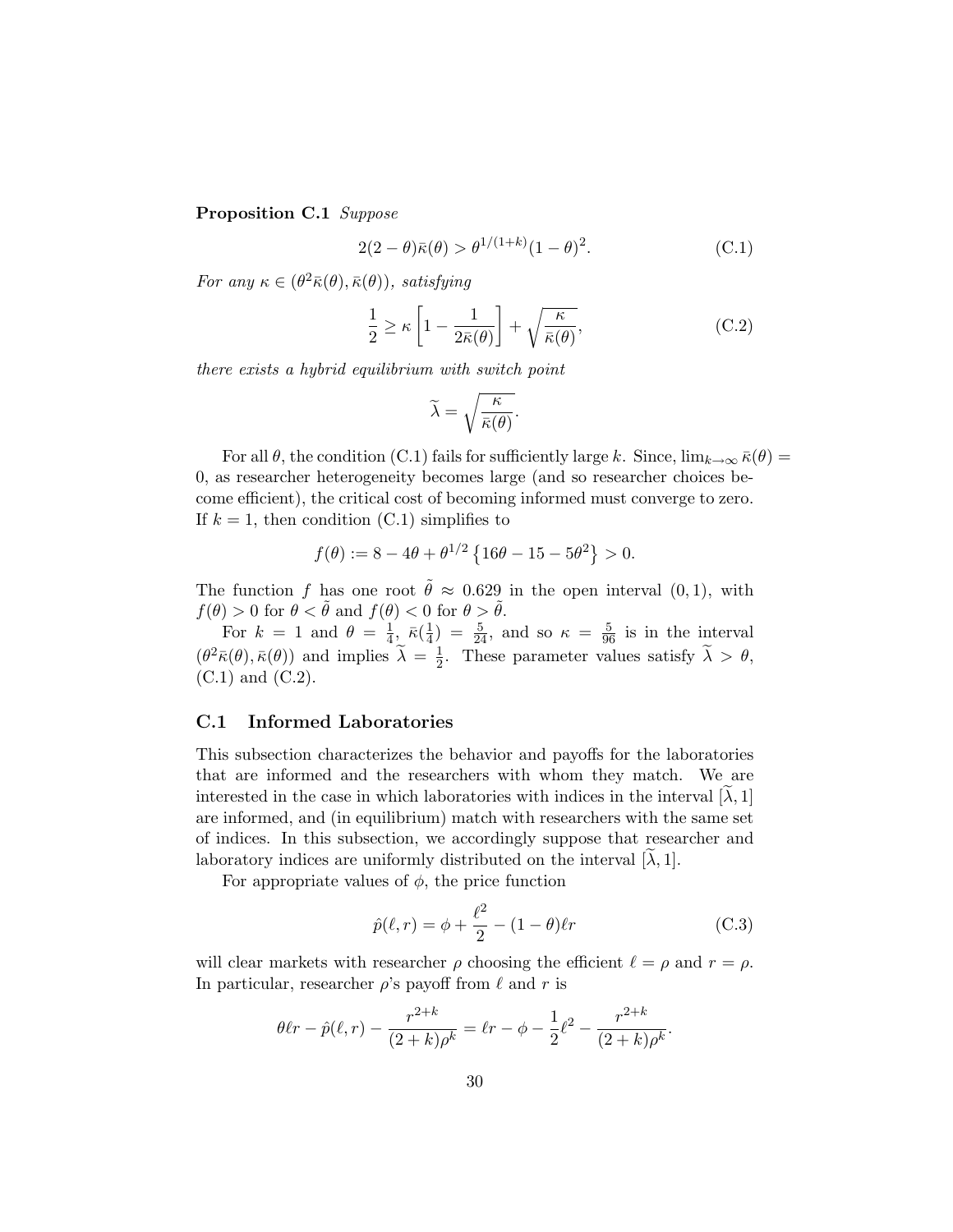Maximizing the payoff yields  $\ell = \rho$  and  $r = \rho$  (the efficient choices), and a payoff value of

$$
\frac{k}{2(2+k)}\rho^2 - \phi =: \hat{u}_R(\theta, k, \rho) - \phi.
$$

Laboratory payoffs under  $\hat{p}$  are given by

$$
\frac{1}{2}\lambda^2 + \phi =: \hat{u}_L(\theta, k, \lambda) + \phi.
$$

Note that the payoff functions  $\hat{u}_R$  and  $\hat{u}_L$  are defined to exclude the  $\phi$  surplus reallocation. Moreover,

<span id="page-33-1"></span>
$$
\hat{u}_R(\theta, k, \rho) + \hat{u}_L(\theta, k, \rho) - (u_R(\theta, k, \rho) + u_L(\theta, k, \rho)) = \bar{\kappa}(\theta)\rho^2.
$$
 (C.4)

If  $\tilde{\lambda} = 0$ , then individual rationality implies  $\phi = 0$ , and the equilibrium is unique. If  $\tilde{\lambda} > 0$ , there is a one parameter family of equilibrium price functions, indexed by

$$
\phi \in [-\hat{u}_L(\theta, k, \widetilde{\lambda}), \ \hat{u}_R(\theta, k, \widetilde{\lambda})] = \left[\frac{-\widetilde{\lambda}^2}{2}, \ \frac{k\widetilde{\lambda}^2}{2(2+k)}\right].
$$

All these price functions induce the same efficient attribute choices, but imply different divisions of the surplus.

The total net surplus of the pair with index  $\rho$  is

$$
\frac{k}{2(2+k)}\rho^2 + \frac{1}{2}\rho^2 = \frac{(1+k)}{(2+k)}\rho^2,
$$

which is the maximum (i.e., efficient) value of the  $\rho$ -match surplus.

#### <span id="page-33-0"></span>C.2 Equilibrium

Fix  $\tilde{\lambda} \in [0, 1]$  and consider a putative equilibrium in which laboratories with  $\lambda \leq \tilde{\lambda}$  are uninformed and laboratories with  $\lambda > \tilde{\lambda}$  choose to be informed. Within each region, researchers will be choosing attributes increasing in index, and researcher  $\rho$  will be matched with laboratory  $\lambda = \rho$ . Thus, researcher  $\rho \leq \lambda$  will choose  $r = \theta^{1/(1+k)}\rho$  and be matched with the uninformed laboratory  $\lambda = \rho$ . Researcher  $\rho > \tilde{\lambda}$  will choose  $r = \rho$  and be matched with the informed laboratory  $\lambda = \rho$ .

In this putative equilibrium, the set of chosen researcher attributes is [0,  $\widetilde{r} \cup (\lambda, 1]$ , where  $\widetilde{r} = \theta^{1/(1+k)}\lambda < \lambda$ .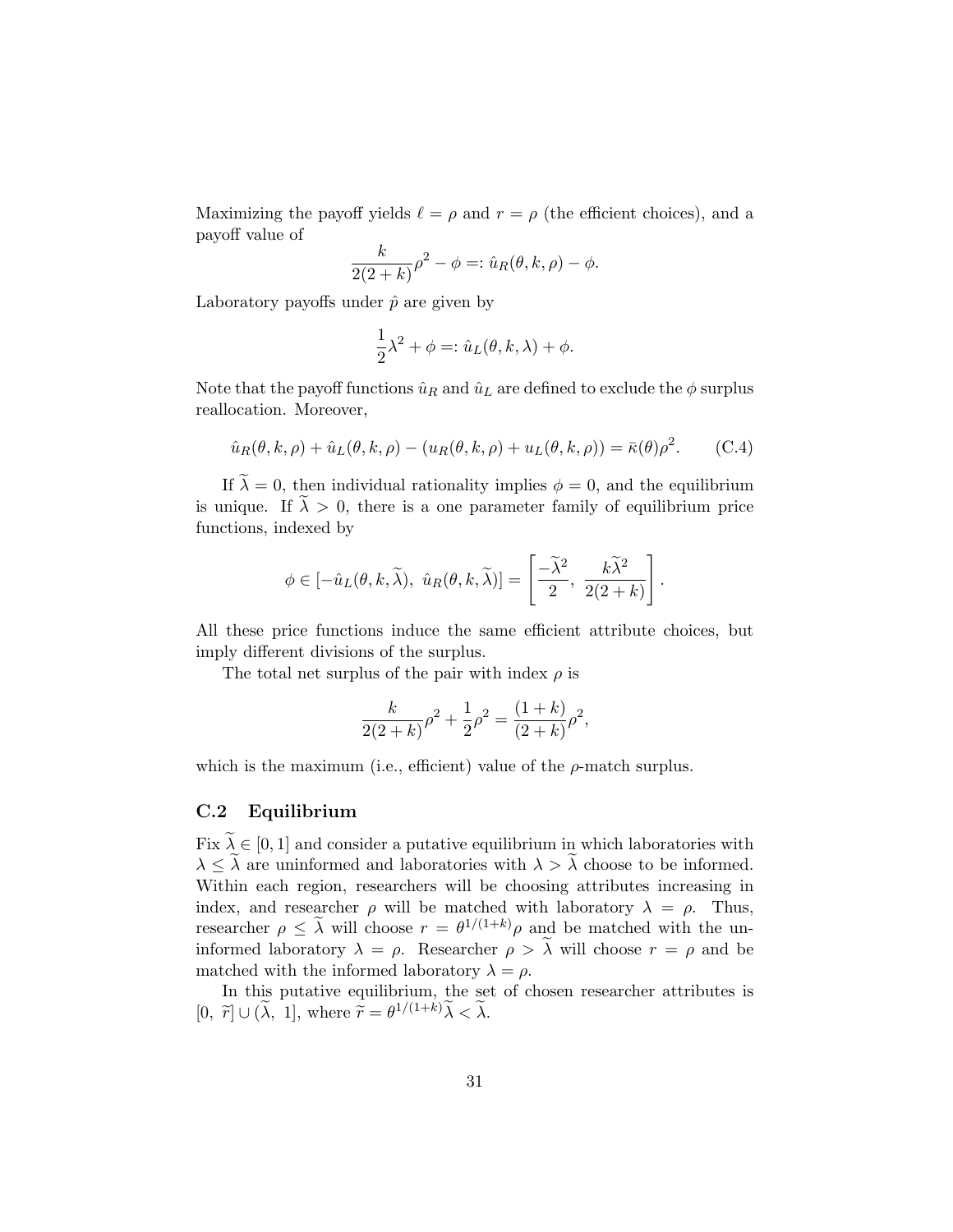Recalling [\(C.4\)](#page-33-1), for  $\kappa < \bar{\kappa}(\theta)$ , we choose  $\tilde{\lambda} \in (0,1)$  so that the ex ante efficient surplus from the match of researcher  $\lambda$  and laboratory  $\lambda$  exactly exceeds the uninformed laboratory equilibrium match surplus by  $\kappa$ :

<span id="page-34-3"></span>
$$
\kappa = \hat{u}_R(\theta, k, \tilde{\lambda}) + \hat{u}_L(\theta, k, \tilde{\lambda}) - u_R(\theta, k, \tilde{\lambda}) - u_L(\theta, k, \tilde{\lambda}) = \bar{\kappa}(\theta) \tilde{\lambda}^2. \quad (C.5)
$$

The pricing constant

$$
\phi:=\frac{k}{2(2+k)}\left[1-\theta^{(2+k)/(1+k)})\right]\widetilde{\lambda}^2
$$

in [\(C.3\)](#page-32-1) makes laboratory  $\tilde{\lambda}$  indifferent between being informed and not:

$$
\hat{u}_L(\theta, k, \lambda) + \phi - \kappa = u_L(\theta, k, \lambda).
$$

This immediately implies that researcher  $\tilde{\lambda}$  is also indifferent ex ante between being matched with an informed or uninformed laboratory. We should then be able to simply "paste" the informed laboratory equilibrium for  $\lambda \geq \lambda$  to the uninformed laboratory equilibrium for  $\lambda < \lambda$ .

#### <span id="page-34-0"></span>C.3 Researcher Incentives to Deviate

For the researchers, we need only verify that researchers with indices below (respectively, above)  $\lambda$  prefer to be matched with uninformed (respectively, informed) laboratories rather than choosing a sufficiently high (respectively, low) attribute to be matched with an informed (respectively, uninformed) laboratory. But this follows from the single crossing property on the cost function together with the implied indifference for researcher  $\lambda$ .

#### <span id="page-34-1"></span>C.4 Laboratory Incentives to Deviate

Turning to the laboratories, there are two potentially profitable types of deviations. The first is that a laboratory with index  $\lambda < \lambda$  may find it profitable to be informed. The second is that a laboratory with index  $\lambda > \lambda$ may find it profitable to be uninformed.

#### <span id="page-34-2"></span>C.4.1 Do Uninformed Laboratories Wish to be Informed?

Consider first a deviation by a laboratory  $\lambda \leq \tilde{\lambda}$  to becoming informed and targeting a researcher with attribute  $r \leq \tilde{r}$ . The attribute r is chosen by researcher  $\rho = \theta^{-1/(1+k)}r$ , and matches with  $\lambda = \rho = \theta^{-1/(1+k)}r$ , paying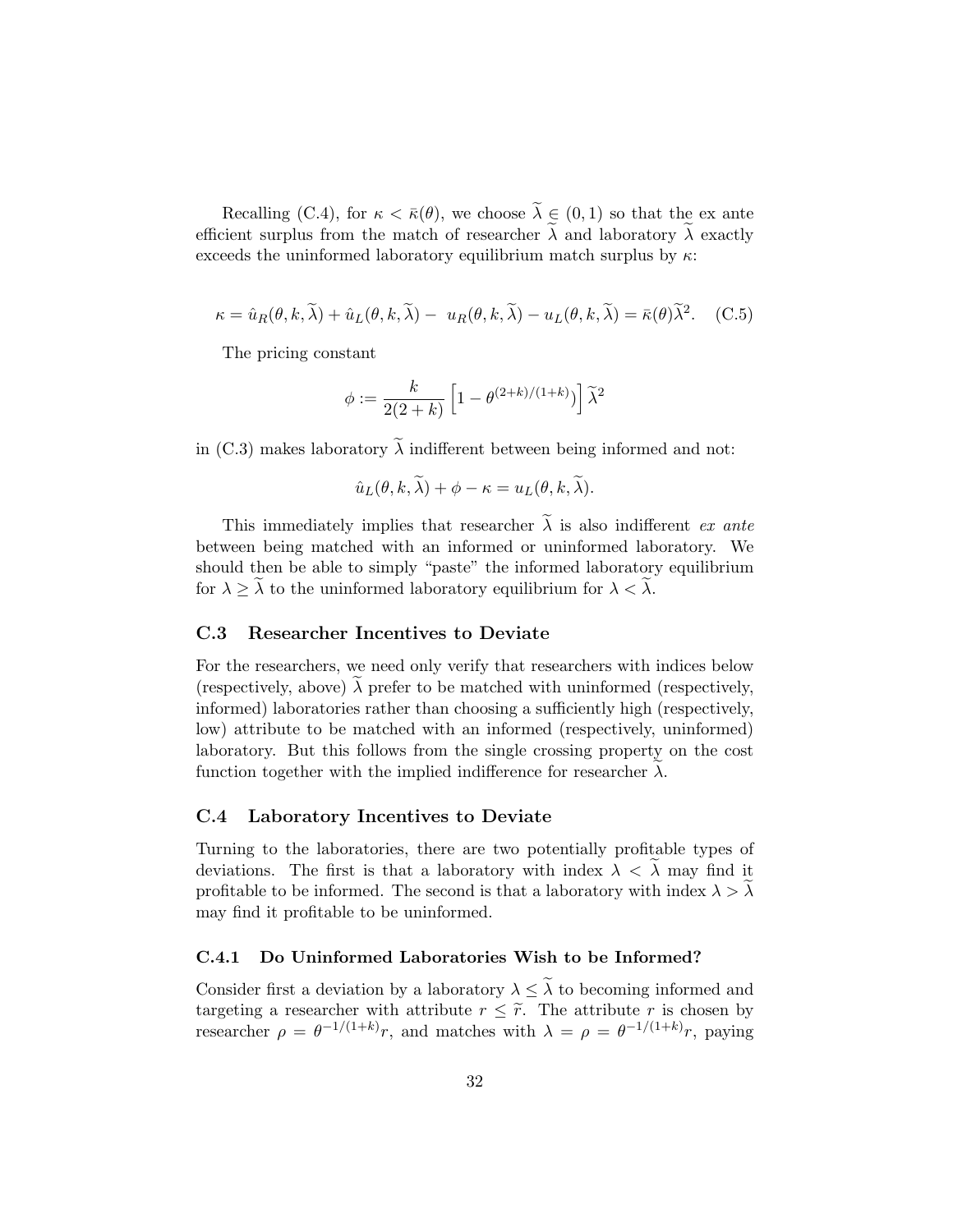a price of  $\rho^2 \theta^{(2+k)/(1+k)}/2 = \theta^{k/(1+k)} r^2/2$ . The resulting ex post payoff is the researcher's share of the surplus less the price,  $\theta \times \theta^{-1/(1+k)}r^2$  $\theta^{k/(1+k)}r^2/2 = \theta^{k/(1+k)}r^2/2$ . An offer of a price p satisfying

$$
\theta^{k/(1+k)}r^2/2 < \theta\lambda r - p
$$

will induce the researcher to accept the deviating offer. Such an offer is profitable for the laboratory if

$$
u_L(\theta, k, \lambda) < (1 - \theta)\lambda r + p - \kappa.
$$

Thus, there is a p for which the deviation by the laboratory is strictly profitable if, and only if,

$$
\kappa < \lambda r - \theta^{k/(1+k)} r^2 / 2 - u_L(\theta, k, \lambda)
$$
  
=  $\lambda r - \theta^{k/(1+k)} r^2 / 2 - \frac{1}{2} \theta^{1/(1+k)} (2 - \theta) \lambda^2 =: \Delta(\lambda, r).$ 

For  $\lambda \leq \theta \tilde{\lambda}$ ,  $\Delta(\lambda, \cdot)$  is maximized at  $r = \theta^{-k/(1+k)} \lambda \leq \tilde{r}$ , and has value  $\theta^{-k/(1+k)} \lambda^2 (1-\theta)^2/2$ . Note that  $\theta^{-k/(1+k)} \theta \tilde{\lambda} = \tilde{r}$ . Moreover, for  $\lambda \in [\theta \tilde{\lambda}, \tilde{\lambda}],$  $\Delta(\lambda, \tilde{r})$  is uniquely maximized at  $\lambda = \tilde{\lambda}/(2 - \theta)$ . This implies that the maximum of  $\Delta(\lambda, r)$  over  $(\lambda, r) \in [0, \lambda] \times [0, \tilde{r}]$  is achieved at  $(\lambda/(2 - \theta), \tilde{r})$ . Thus, there is no strictly profitable deviation if

$$
\kappa \geq \Delta(\widetilde{\lambda}/(2-\theta), \widetilde{r}) = \frac{\theta^{1/(1+k)}\widetilde{\lambda}^2(1-\theta)^2}{2(2-\theta)}.
$$

Substituting for  $\tilde{\lambda}$  from [\(C.5\)](#page-34-3) and canceling  $\kappa$  yields [\(C.1\)](#page-32-2).

#### <span id="page-35-0"></span>C.4.2 Do Informed Laboratories Wish to be Uninformed?

If laboratory  $\lambda \geq \tilde{\lambda}$  deviates to being uninformed, then by posting a price p, the laboratory attracts all researchers who find matching with laboratory  $\lambda$  at that price attractive. The laboratory must have beliefs over the researchers attracted by such a deviation. We assume pessimistic beliefs: the laboratory assumes that the lowest attribute researcher will match.

We begin by considering  $\lambda = 1$ , and suppose this laboratory chooses to be uninformed. If it were to charge  $p = \phi - \frac{1}{2} + \theta$ , the equilibrium price paid by researcher  $\rho = 1$  to match with laboratory  $\lambda = 1$ , researcher  $\rho = 1$ incentives are unchanged. But that match is no longer relevant (given our assumption on beliefs), since lower attribute researchers are willing to pay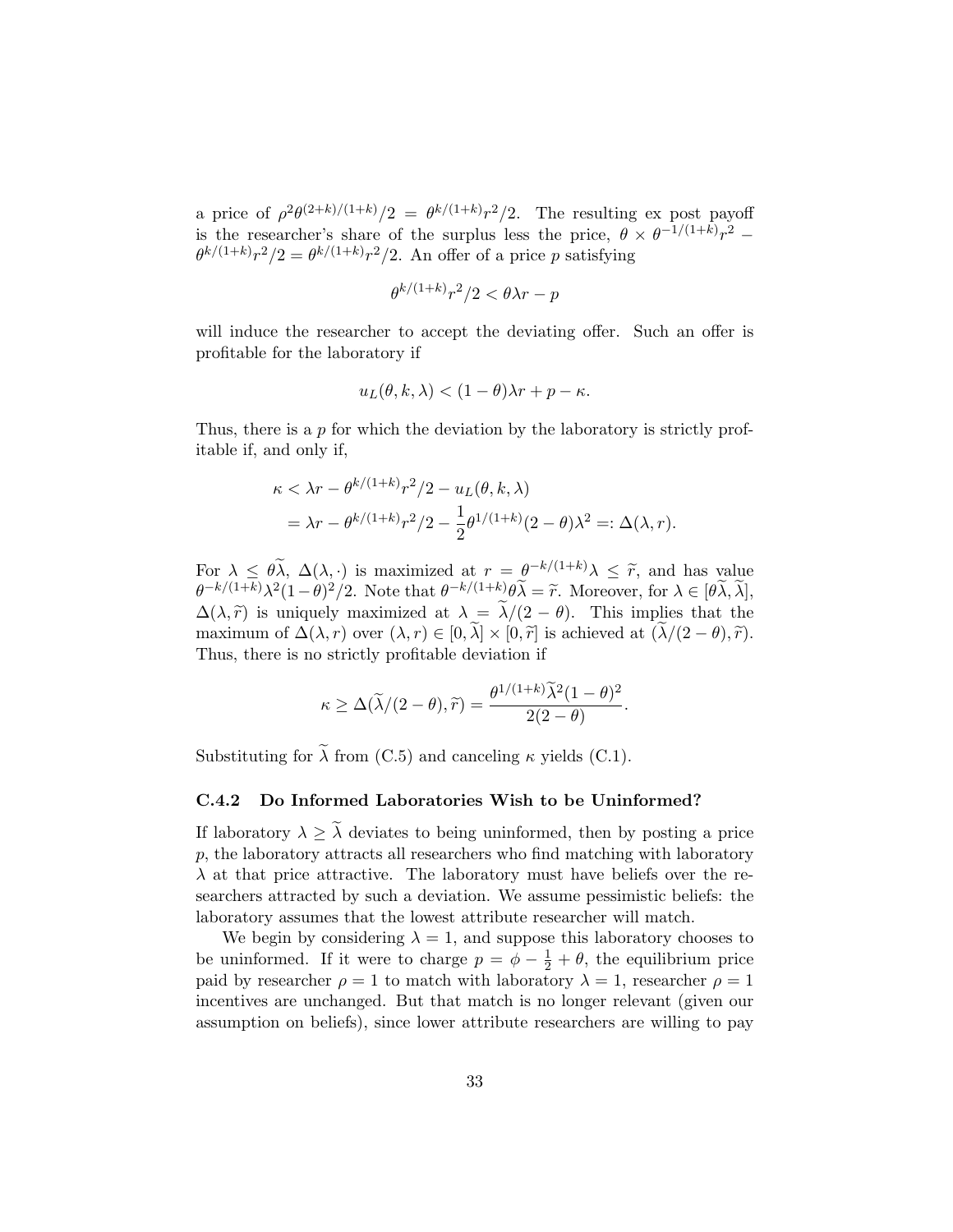that price. The most profitable deviation is to charge a higher price in attempt to screen out lower attribute researchers.[16](#page-36-1)

We now argue that if  $\theta < \lambda$ , the most profitable deviation by laboratory  $\lambda = 1$  is to charge such a high price that  $\rho = \lambda$  is indifferent, and that such a deviation is not profitable. Researcher  $\rho \geq \lambda$  has chosen attribute  $\rho$  and has payoffs gross of costs of

$$
\frac{\rho^2}{6} - \phi + \frac{\rho^2}{3} = \frac{\rho^2}{2} - \phi,
$$

and is willing to match with the deviating laboratory  $\lambda = 1$  at a price p if  $\theta \rho - p \ge \rho^2/2 - \phi$ , i.e., if  $\theta \rho - \rho^2/2 + \phi \ge p$ . The laboratory's goal is to maximize the lowest  $\rho$  satisfying this inequality through his choice of p. The quadratic on the left of the inequality is maximized at  $\rho = \theta$  and is monotonically decreasing for larger  $\rho$ . This implies that if  $\theta < \tilde{\lambda}$ , the optimal choice of p makes researcher  $\tilde{\lambda}$  just indifferent  $(p = \theta \tilde{\lambda} - \tilde{\lambda}^2/2 + \phi);$ no researcher is willing to match at a larger p.

The laboratory does not find this deviation profitable if

$$
\frac{1}{2} + \phi - \kappa \ge (1 - \theta)\tilde{\lambda} + \theta\tilde{\lambda} - \tilde{\lambda}^2/2 + \phi
$$
  

$$
\iff \frac{1}{2} - \kappa \ge \tilde{\lambda} - \tilde{\lambda}^2/2.
$$

Using [\(C.5\)](#page-34-3) to eliminate  $\tilde{\lambda}$  in the inequality and rearranging, one obtains condition [\(C.2\)](#page-32-3).

Lower index informed laboratories also have no incentive to become uninformed, though for some this deterrence involves a concern that the researcher will have an attribute less than  $\theta^{1/2}\tilde{\lambda}$ , rather than  $\tilde{\lambda}$ . Lower informed laboratories may find it optimal to become informed if they could guarantee no researcher with an attribute below  $\lambda$  would find the price attractive. However, this is impossible: By becoming uninformed, laboratory  $\rho = \lambda$  cannot deter lower attribute researchers without deterring all researchers. A (loose) upper bound on the payoff from deviating is obtained by assuming that at the price  $p$  which makes the researcher with attribute  $\lambda$  just indifferent, the laboratory is guaranteed that the only additional researcher attribute attracted is  $\tilde{r} = \theta^{1/2} \tilde{\lambda}$ . It can be verified that even with such a payoff, the deviation is not profitable.

<span id="page-36-1"></span><span id="page-36-0"></span><sup>&</sup>lt;sup>16</sup>At higher prices the highest attribute researcher prefers to match with laboratory  $1-\varepsilon$ , for  $\varepsilon$  small. But since the laboratory believes he will match with the lowest attracted attribute, this is irrelevant.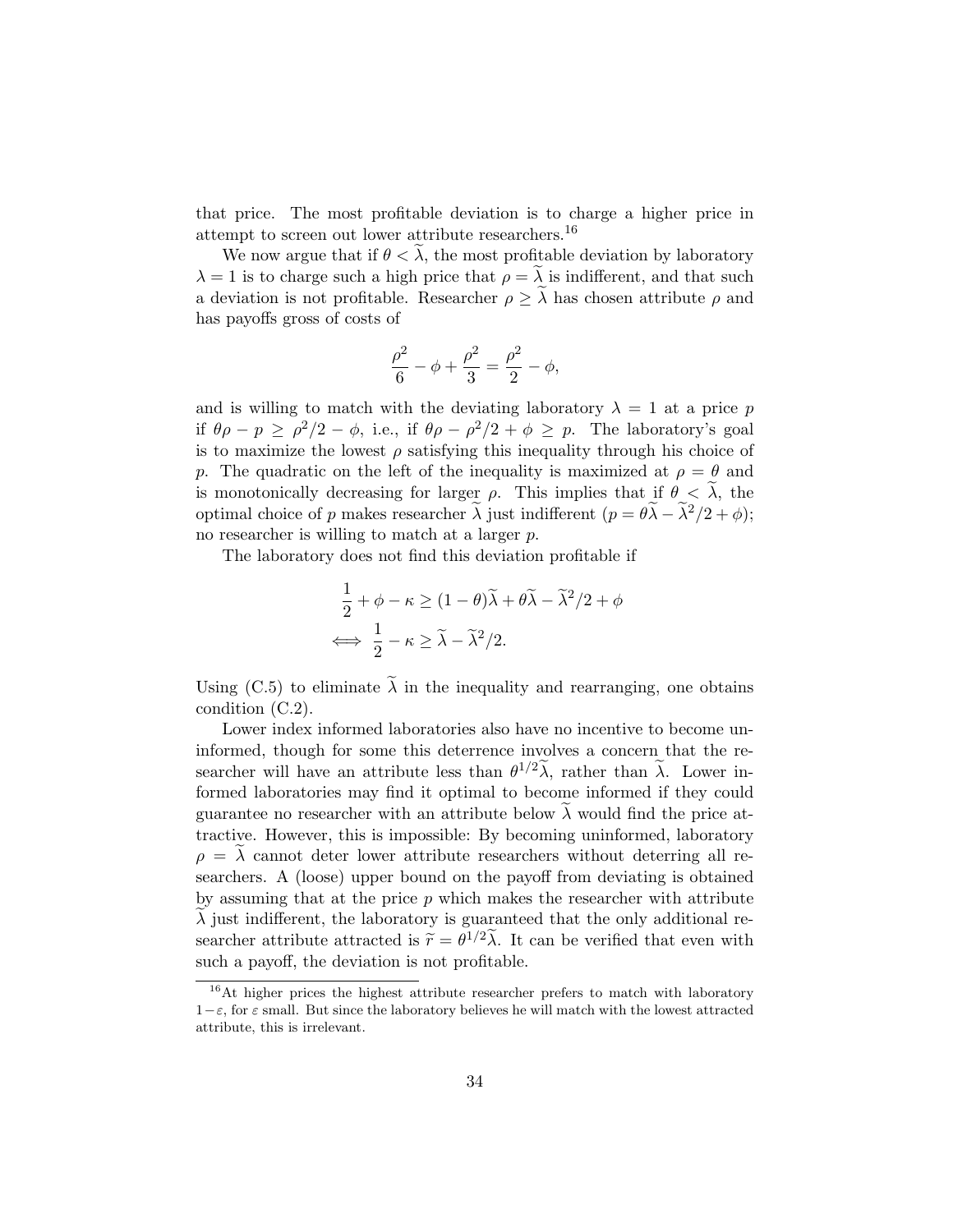# References

- <span id="page-37-4"></span>Acemoglu, D., and R. Shimer (1999): "Holdups and Efficiency With Search Frictions," International Economic Review, 40(4), 827–849.
- <span id="page-37-8"></span>Bhaskar, V., and E. Hopkins (2011): "Marriage as a Rat Race: Noisy Pre-Marital Investments with Assortative Matching," Discussion Paper 2011-65, Scottish Institute for Research in Economics.
- <span id="page-37-12"></span>Bulow, J., and J. Levin (2006): "Matching and Price Competition," American Economic Review, 96(3), 652–668.
- <span id="page-37-1"></span>Coase, R. H. (1960): "The Problem of Social Cost," Journal of Law and Economics,  $2(1)$ , 1–40.
- <span id="page-37-9"></span>Cole, H. L., G. J. Mailath, and A. Postlewaite (1995): "Incorporating Concern for Relative Wealth Into Economic Models," Federal Reserve Bank of Minneapolis Quarterly Review, 19(3), 12–21.
- <span id="page-37-0"></span>(2001): "Efficient Non-Contractible Investments in Large Economies," Journal of Economic Theory, 101(2), 333–373.
- <span id="page-37-2"></span>Cramton, P., R. Gibbons, and P. Klemperer (1987): "Dissolving a Partnership Efficiently," *Econometrica*, 55(3), 615–632.
- <span id="page-37-5"></span>de Meza, D., and B. Lockwood (2010): "Too much Investment? A Problem of Endogenous Outside Options," Games and Economic Behavior,  $69(2)$ ,  $503-511$ .
- <span id="page-37-11"></span>EECKHOUT, J., AND P. KIRCHER (2010): "Sorting and Decentralized Price Competition," Econometrica, 78(2), 539–574.
- <span id="page-37-6"></span>Gall, T., P. Legros, and A. F. Newman (2006): "The Timing of Education," Journal of the European Economic Association, 4(2-3), 427–435.

<span id="page-37-7"></span>(2009): "Mismatch, Rematch, and Investment," Unpublished paper.

- <span id="page-37-3"></span>Grossman, S. J., and O. Hart (1986): "The Cost and Benefits of Ownership: A Theory of Vertical and Lateral Integration," Journal of Political Economy, 94, 691–719.
- <span id="page-37-10"></span>Hopkins, E. (2012): "Job Market Signalling of Relative Position, or Becker Married to Spence," Journal of the European Economic Association, 10(2), 290–322.